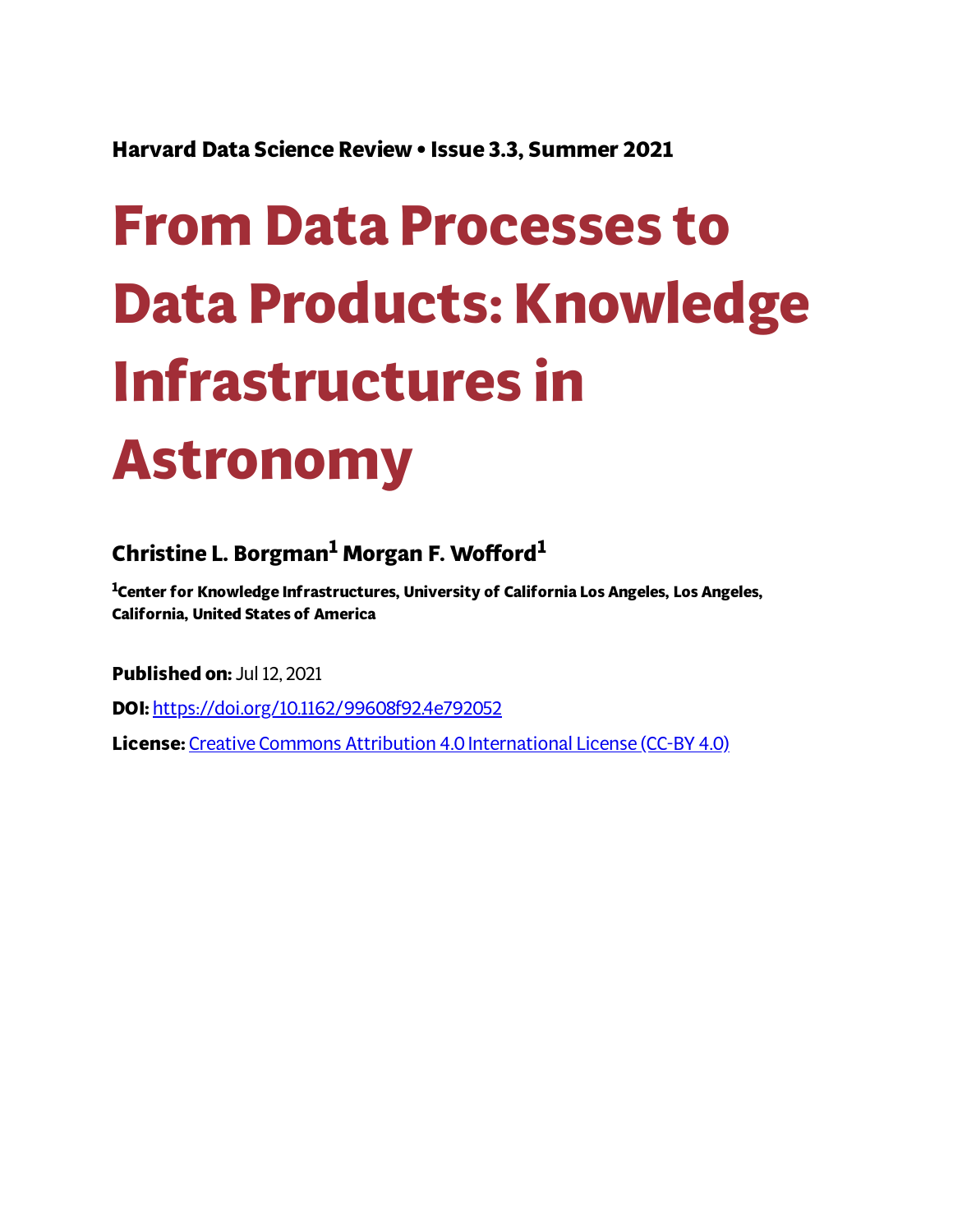#### **ABSTRACT**

We explore how astronomers take observational data from telescopes, process them into usable scientific data products, curate them for later use, and reuse data for further inquiry. Astronomers have invested heavily in knowledge infrastructures robust networks of people, artifacts, and institutions that generate, share, and maintain specific knowledge about the human and natural worlds. Drawing upon a decade of interviews and ethnography, this article compares how three astronomy groups capture, process, and archive data, and for whom. The Sloan Digital Sky Survey (SDSS) is a mission with a dedicated telescope and instruments, while the Black Hole Group and Integrative Astronomy Group (both pseudonyms) are universitybased, investigator-led collaborations. Findings are organized into four themes: (1) how these projects develop and maintain their workflows; (2) how they capture and archive their data; (3) how they maintain and repair knowledge infrastructures; and (4) how they use and reuse data products over time. We found that astronomers encode their research methods in software known as pipelines. Algorithms help to point telescopes at targets, remove artifacts, calibrate instruments, and accomplish myriad validation tasks. Observations may be reprocessed many times to become new data products that serve new scientific purposes. Knowledge production in the form of scientific publications is the primary goal of these projects. They vary in incentives and resources to sustain access to their data products. We conclude that software pipelines are essential components of astronomical knowledge infrastructures, but are fragile, difficult to maintain and repair, and often invisible. Reusing data products is fundamental to the science of astronomy, whether or not those resources are made publicly available. We make recommendations for sustaining access to data products in scientific fields such as astronomy.

**Keywords:** astronomy, data reuse, infrastructure, software, maintenance, open science

#### **1. Introduction**

Astronomy is an ideal domain in which to study how observations are processed to become useful scientific products, how data products are used and reused, and by whom. These data products may remain useful for decades or centuries. As a research community, astronomy has invested heavily in knowledge infrastructures, which are "robust networks of people, artifacts, and institutions that generate, share, and maintain specific knowledge about the human and natural worlds" (Edwards, 2010, p.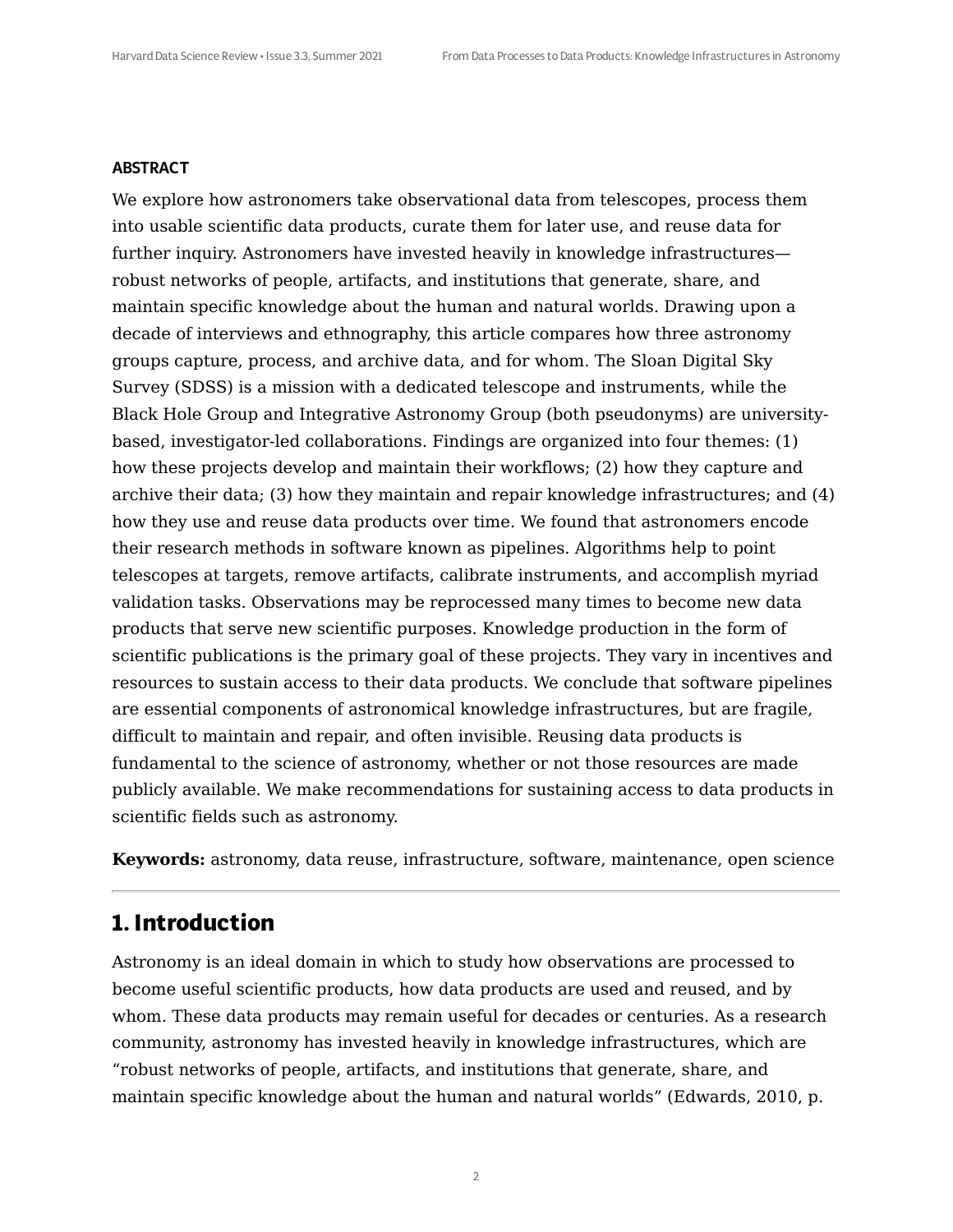17). Observatories, telescopes, instruments, data archives, software tools, technical standards, and metadata services are among the many technical and institutional components of astronomical knowledge infrastructures (Ackerman et al., 2008; Burns et al., 2014; Genova, 2018; Genova et al., 2000; Gray, 2009; Hanisch et al., 2001; Hasan et al., 2000; Mink et al., 2014). Infrastructures are often invisible, learned through experience, and fragile, yet essential to the work of science (Star & Ruhleder, 1996). Like invisible astronomical objects, knowledge infrastructures are best studied indirectly by focusing on how they influence other phenomena.

This article builds upon previous work in scientific data practices conducted under grants to the UCLA Center for Knowledge Infrastructures (CKI) (Borgman, 2019; Borgman et al., 2020, 2021, 2016; Boscoe, 2019; Darch et al., 2021, 2017; Darch & Sands, 2015; Pasquetto et al., 2017, 2019; Sands, 2017; Scroggins et al., 2020; Scroggins & Boscoe, 2020; Scroggins & Pasquetto, 2020; Wofford et al., 2020). We draw upon a decade of interviews and ethnography to explore how astronomers take observational data from telescopes, process them into usable scientific data products, curate them for later use by themselves or others, and reuse data for various forms of inquiry. We compare three astronomy groups to examine how they employ knowledge infrastructures in their data practices; how those infrastructures are maintained and repaired, by whom, and when; and how their data products are used and reused. The article concludes with lessons learned about processing data into products that may be instructive for future research in astronomy and other sciences.

Astronomers are scientists who study celestial objects and other phenomena that originate beyond the earth's atmosphere. Observatories are among the most durable features of astronomical knowledge infrastructures, operating over the course of decades. These are institutions large or small, space-based or ground-based. 'Observatory' usually refers to the overall mission, such as Hubble or Spitzer, or sometimes to a geographic location with multiple missions, such as the Mauna Kea Observatories. The Chandra X-ray Observatory, for example, includes a spacecraft launched in 1999 with four pairs of mirrors and four scientific instruments consisting of cameras and spectrometers. The observatory mission also includes operations on the ground to support data collection, software development, pipeline processing, the Chandra Data Archive, and other services (Chandra Data Archive, 2019; Chandra Science Instruments, 2021). Similarly, other space-based observatories such as Hubble, Spitzer, and James Webb, and ground-based observatories such as Mount Wilson Observatory in California and the Mauna Kea Observatories in Hawaii, may support multiple telescopes and instruments that can be configured to acquire specific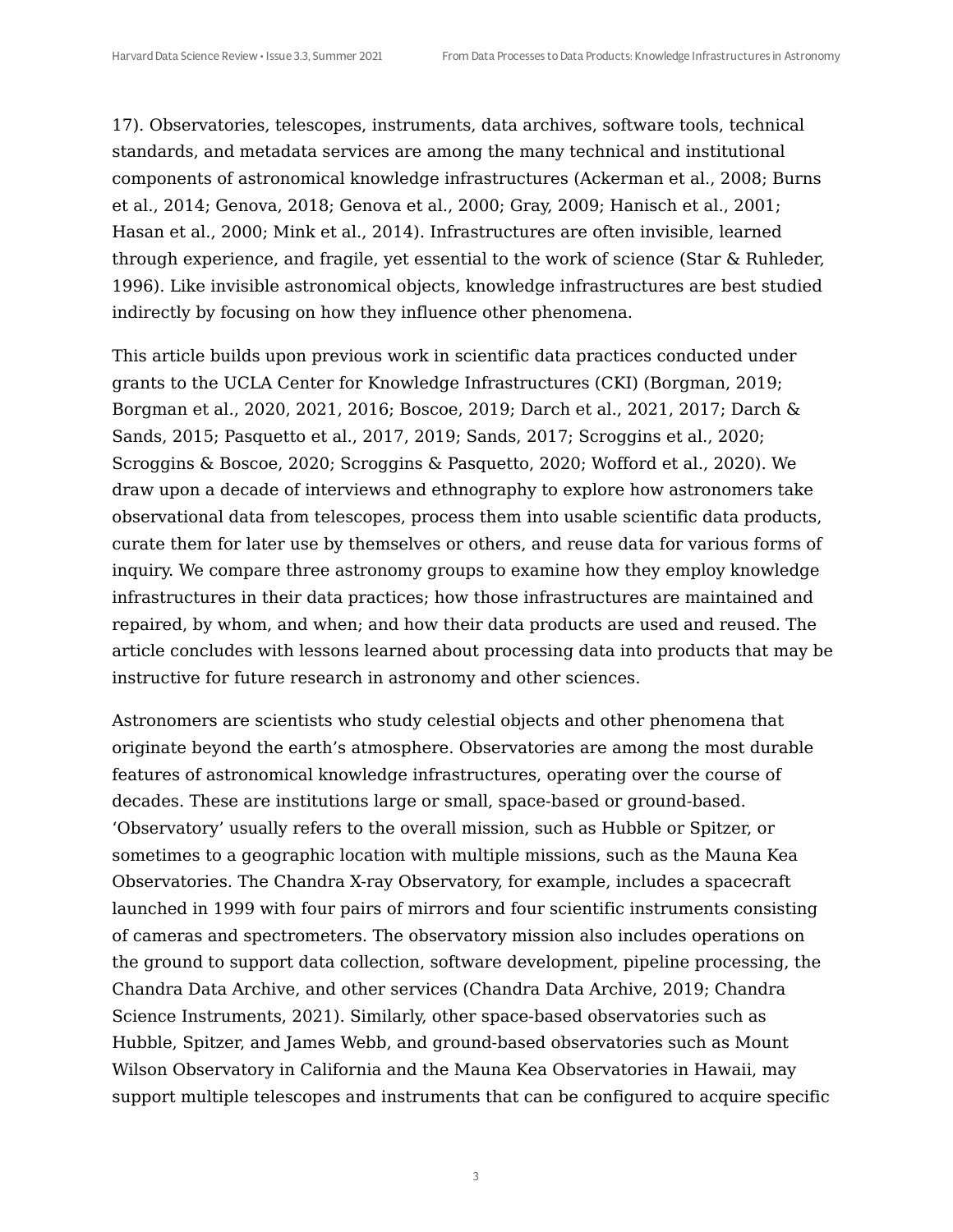images or spectra of astrophysical phenomena. Observatory staff manage facilities, instrumentation, and data with varying degrees of involvement from the astronomers who acquire data from these sites (Hoeppe, 2014, 2018, 2020b).

Between the 1960s and the 1990s, astronomy made the transition from analog to digital technologies, a process that led to fundamental changes in astronomical practice (McCray, 2004, 2014). As a community, astronomers have developed a far more comprehensive and coherent infrastructure than have other scientific domains (Borgman et al., 2016; Genova et al., 2017). One reason for this coherence is the agreement on 'a single sky' (Hoeppe, 2019; Hogg, 2014; Munns, 2012). By using the sky as an organizing principle of their science, the community can agree upon a coordinate system and associated metadata standards such as Flexible Image Transport System (FITS) files (Accomazzi et al., 2015; Committee on NASA Astronomy Science Centers, & National Research Council, 2007; Frey & Accomazzi, 2018; Hanisch et al., 2001; Scroggins & Boscoe, 2020; Vertesi, 2015, 2020).

Layered over these agreements are a sophisticated array of value-added data services such as the International Virtual Observatory; the Strasbourg Astronomical Data Center—best known by its French acronym CDS—which hosts data and metadata systems such as SIMBAD, VizieR, and Aladin; IPAC at Caltech, originally known as the Infrared Processing and Analysis Center, which hosts NASA, Jet Propulsion Lab (JPL), and National Science Foundation-funded databases; the Space Telescope Science Institute, operated by the Association of Universities for Research in Astronomy, which hosts archives of the Hubble Space Telescope and numerous other space missions; and the NASA Astrophysics Data System, which is a comprehensive bibliographic database for the domain (Centre de Données astronomiques de Strasbourg, 2021; Genova, 2018; Infrared Processing and Analysis Center, 2021; NASA/ADS, 2021; Space Telescope Science Institute, 2021). Astronomers rely on these knowledge infrastructure components in their daily work. Many components emerge from practice, as systems and services evolve over time. As Susan Leigh Star (1999, p. 382) noted in an early paper on the topic, "nobody is really in charge of infrastructure."

#### **2. Theories and Themes**

This article emerges from a long-term research agenda to explore the origins of scientific data, how they evolve through processing and analysis, how they are used and reused over time, and by whom (Borgman, 2015; Borgman et al., 2012; Pasquetto et al., 2017, 2019; Wallis et al., 2013). Sabina Leonelli and collaborators similarly have found that tracing "data journeys" is a fruitful approach to exploring scientific practice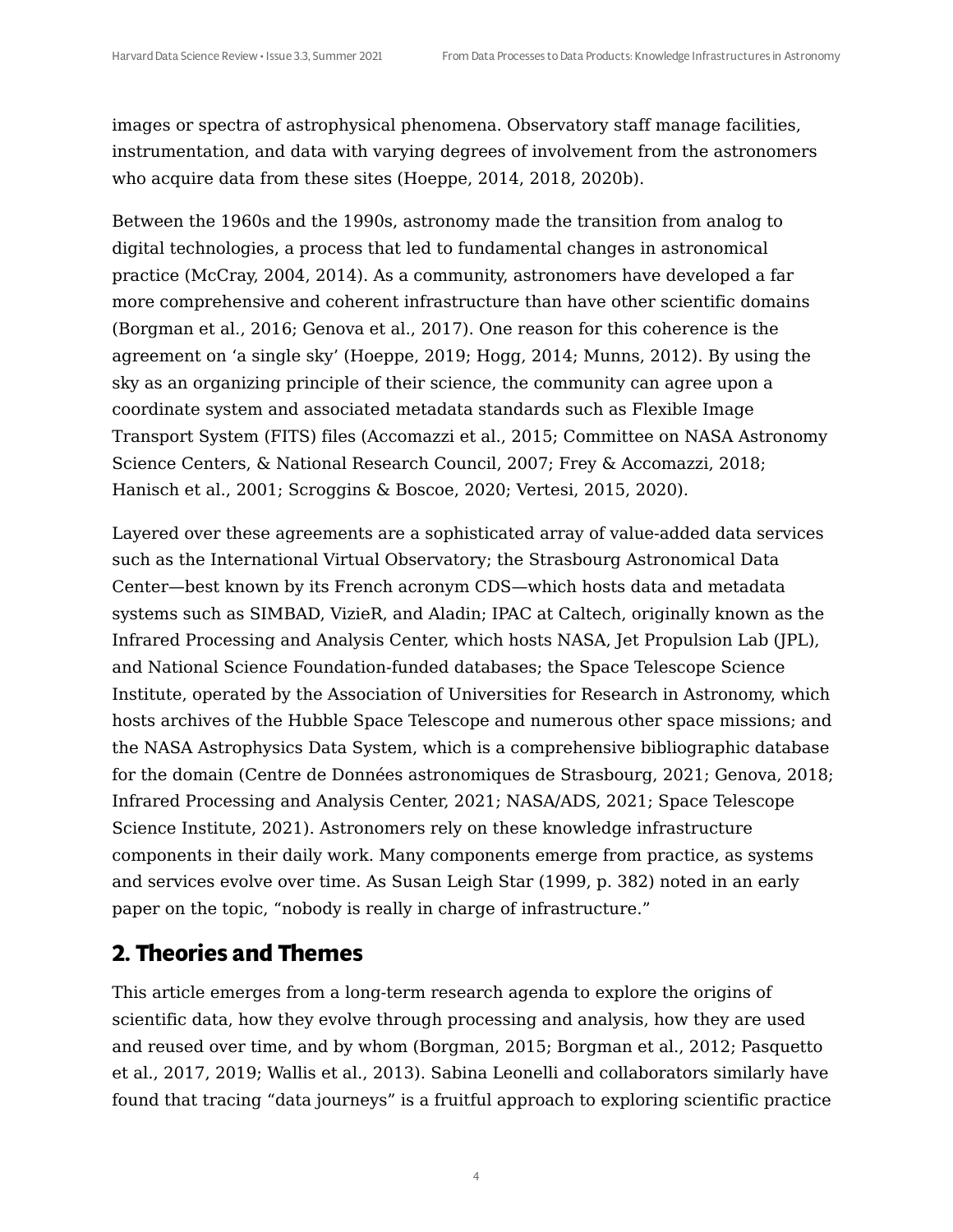(Leonelli, 2010, 2020; Leonelli & Tempini, 2020). 'Data' remains the most contested concept in data science, as discussed in the first issue of this journal (Borgman, 2019; Leonelli, 2019; Wing, 2019). Rather than provide an extensive explication here, we simply submit that observations become scientific data when used as evidence of phenomena (Borgman, 2015; Leonelli, 2016).

The three astronomy projects used as exemplars here have substantially different workflows, processing practices, and ways to maintain their data and software. They also differ in their relationship to their observatories, their scientific questions, their uses of the resulting data sets, and their reliance on the knowledge infrastructures of the astronomy community. The Sloan Digital Sky Survey is a mission with a dedicated telescope and instruments, while the Black Hole Group and Integrative Astronomy Group (both are pseudonyms) are investigator-led collaborations based at different universities. Relationships between sky surveys and investigator-led projects are synergistic. Sky surveys observe particular parts of the sky systematically, documenting certain phenomena in depth and over time. Investigator-led groups often follow up on interesting observations from surveys to determine what is occurring and why, and may combine data products from multiple sources. Conversely, findings from studies initiated by small investigator-led groups may contribute to the design of future sky surveys.

Any consideration of how astronomical observations become useful scientific products requires some clarifying of terminology. We use 'data product' as the scientifically useful entity resulting from software processing of observations, and 'data production' as those processing activities. Baker and Mayernik (2020) explain data production in the narrower sense of producing data "with the intention that they may be used by others" (Baker & Mayernik, 2020, p. 3), work that is usually the responsibility of observatories and archives. The latter subset of data production activities includes assembly, packaging, adding metadata, contributing to repositories, archiving, and maintaining access to those data. The authors make a further distinction between data production and knowledge production, using examples from the earth and space sciences. They found that scientists focus primarily on knowledge production, which includes collecting, processing, cleaning, and interpreting data for the purposes of writing journal articles and other scholarly reports.

Baker and Mayernik also found that scientists invest in their data as evidence for knowledge production, but few perform the additional work necessary to make their data products available as a community resource. Scientific stakeholders, including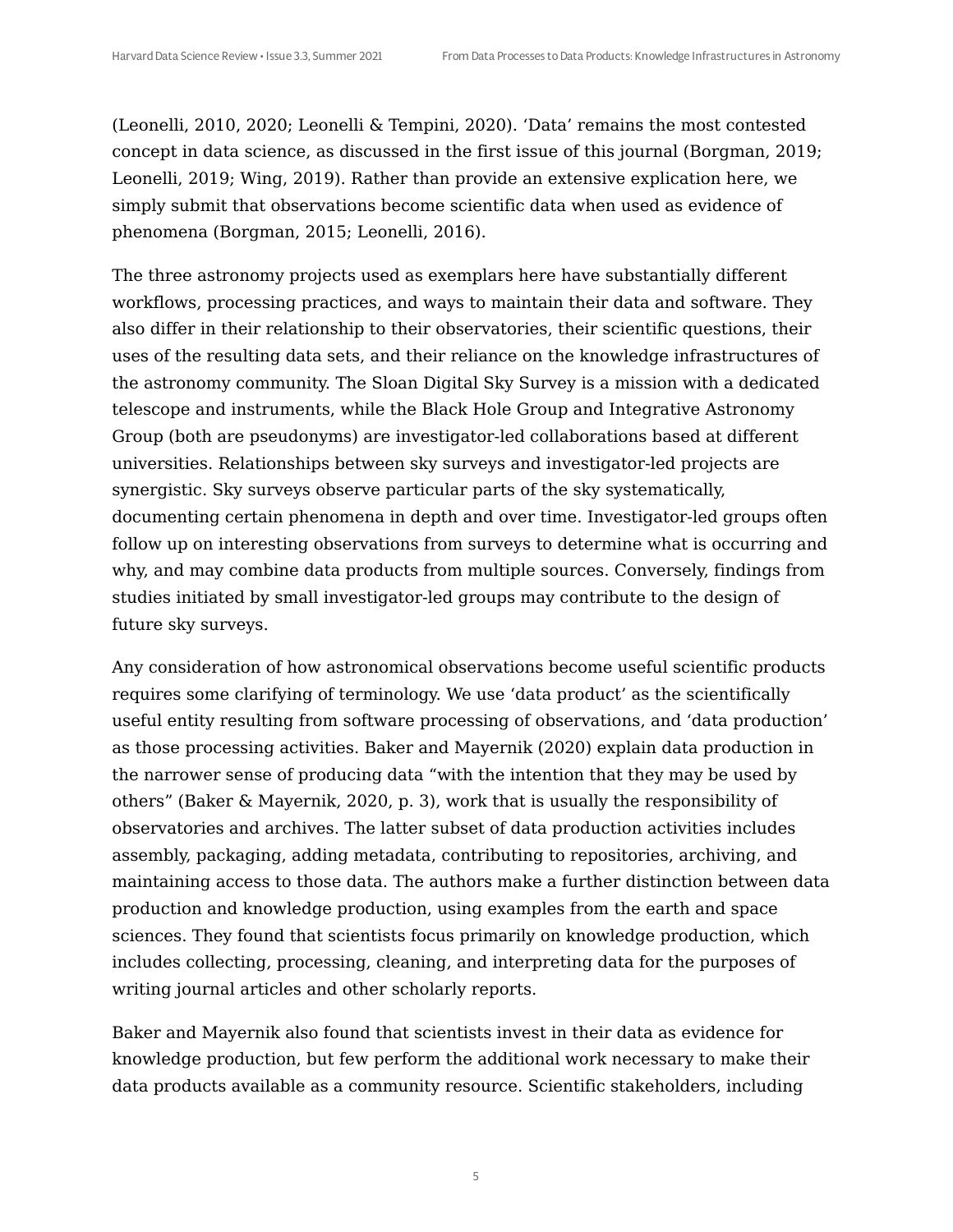observatories, investigators, and funders, balance their investments in knowledge and data production work. These choices influence the sustainability of data resources. The distinction between producing data products for a research team's own use or for public distribution provides a theoretical framework for this article. A central goal of open science is to release and share data in ways that those data become Findable, Accessible, Interoperable, and Reusable (FAIR) (Wilkinson et al., 2016). The FAIR principles set a very high bar, one rarely met in day-to-day scientific practice (Borgman, 2015). While we do not endeavor to test the FAIR principles directly, we do examine what data are being produced, to what extent those data are reusable by others, and who may be able to use those data in the future.

Rather than explain our findings about each astronomy project individually, we organize our results by four themes, after a brief foray to explain our research methods. The first theme compares how these projects develop and maintain their workflows, and ways in which their research methods are embedded in their data processing practices. Concepts of data processing and data products are developed in Theme 1, as are the ways in which these activities depend on other knowledge infrastructure components. The second theme explores details of how these astronomy projects capture and archive their data, identifying factors by which these practices differ. The third theme considers the robustness and fragility of knowledge infrastructure components, examining the kinds of maintenance and repair required, by whom these activities are performed, and at what stages of data processing. The fourth and last theme examines the uses and reuses of astronomy data products over time, identifying stages of activity, and addressing questions of audiences and utility of scientific data products.

#### **3. Research Methods**

Findings reported here are based on our studies of astronomers and astronomy research staff conducted under a series of grants to the UCLA Center for Knowledge Infrastructures and its predecessor teams. The first of these endeavors began in 2008 with the SDSS, evolving through several grant projects with foci on knowledge transfer, data management, and workforce development (Borgman et al., 2015; Darch et al., 2020, 2021; Sands, 2017). Research with the Integrative Astronomy Group, a pseudonym assigned for confidentiality, started in 2009 to study how individual astronomy research groups manage multiple sources of data (Borgman, 2015; Borgman et al., 2016). Our partnership with the Black Hole Group and Vida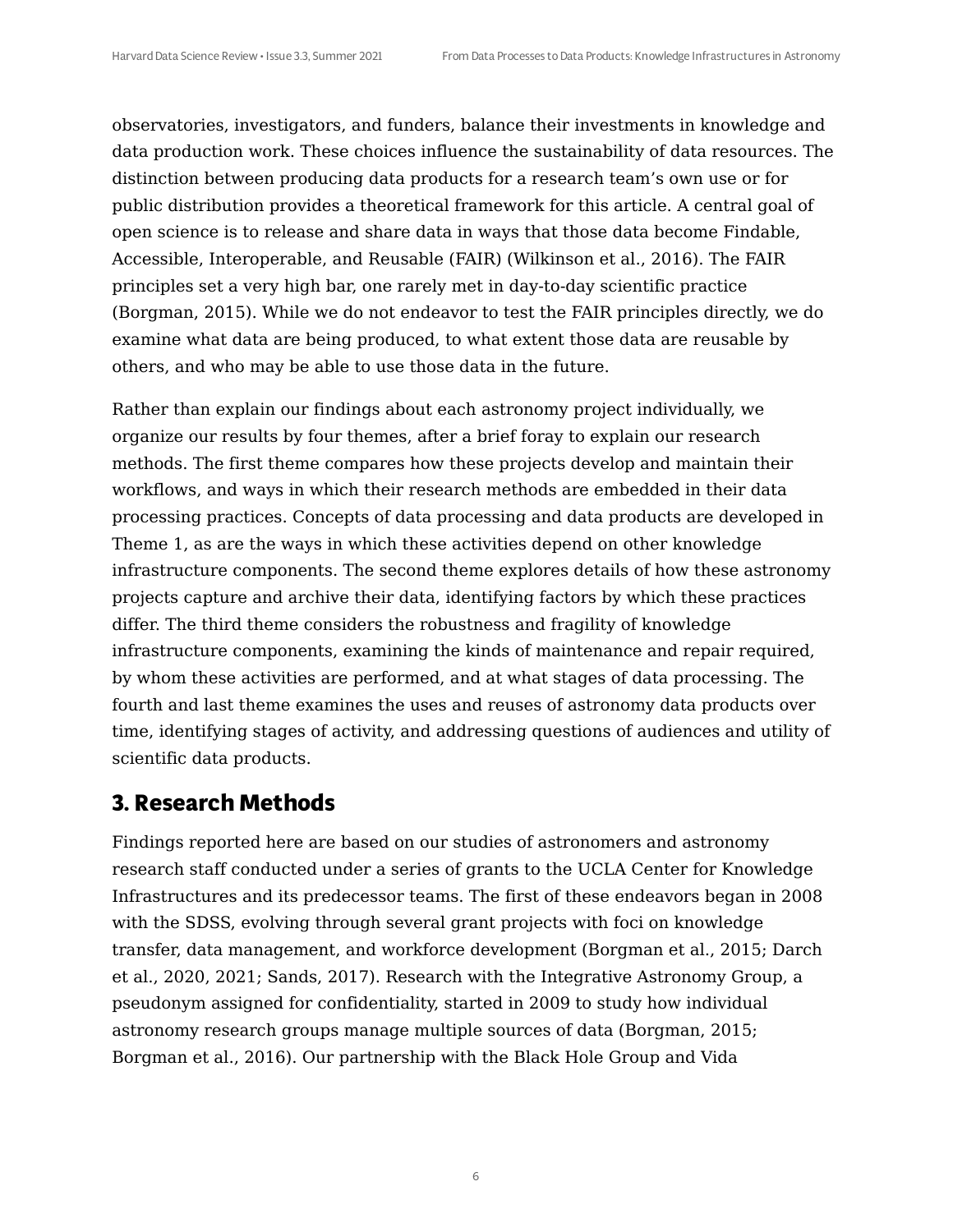Observatory, also pseudonyms, began in 2016 with a focus on learning how astronomers keep data alive over decades (Boscoe, 2019).

We employ semistructured and unstructured interviews, ethnographic participantobservation, and document analyses. Our mixed methods enable us to examine data practices over extended time frames and between sites. Interviews, typically conducted at the participants' worksites, usually last between 45 and 120 minutes. We record interviews (except in the few cases where participants asked not to be recorded), have the recordings transcribed by a professional service, correct the transcriptions for scientific terminology and other errors, and then code the transcripts using qualitative analysis tools. Table 1 summarizes the set of interviews, people, institutions, and time periods used in this study. Direct quotes from these interviews are identified with the acronyms used throughout this article (SDSS, BHG, IAG), role of person being interviewed, and year of interview, e.g., (SDSS astronomer, 2012).

| <b>Sites</b>                          | <b>Interviews</b> | People | <b>Institutions</b> | Period    |
|---------------------------------------|-------------------|--------|---------------------|-----------|
| Sloan Digital Sky<br>Survey           | 149               | 131    | 35                  | 2009-2018 |
| Black Hole Group                      | 17                | 13     | 3                   | 2016-2020 |
| Integrative<br><b>Astronomy Group</b> | 22                | 8      | 1                   | 2009-2020 |
| Total                                 | 188               | 152    | 39                  | 2009-2020 |

|  |  | Table 1. Astronomy interviews analyzed for this article. |
|--|--|----------------------------------------------------------|
|--|--|----------------------------------------------------------|

We conducted ethnographic participant-observation at each of these sites over the same period. Notes from these observations inform this article, which otherwise draws on the interview transcripts and recordings. Also included as background materials are public and private documents associated with participants at these sites. In the analyses reported here, we used NVivo 11, a qualitative analysis software package, to code interview transcripts, field notes, and documents (QSR International, 2015). We applied grounded theory approaches to these analyses (Glaser & Strauss, 1967). More details are provided in a recent methodology article covering 20 years of research by the CKI (Borgman et al., 2021).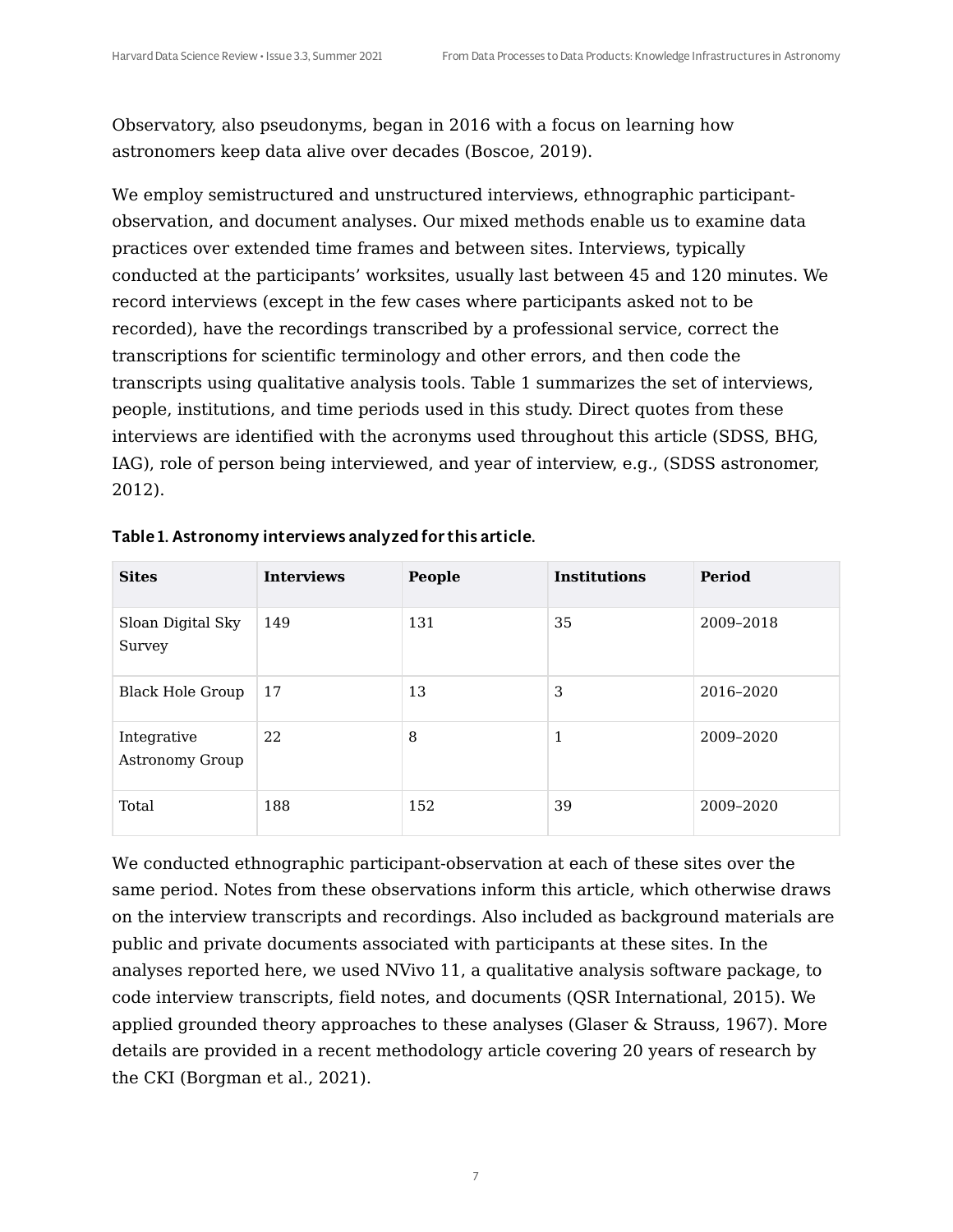To update and verify our findings for this article, we invited members of each of the three astronomy projects to comment on earlier drafts. We revised the manuscript based on the substantive comments received.

#### **4. Theme 1: Workflows, Methods, and Data Processes**

Data is a fluid concept in astronomy, exemplifying the notion that "raw data is an oxymoron" (Gitelman, 2013). Generally speaking, observations flow as digital signals from telescopic instruments to processing software, and from there to the local data stores of scientific research teams and to data archives associated with the observatory. Processing software, which astronomers refer to as "pipelines," consists of algorithms to transform "raw data into valuable information for the intended audience via data reduction and analysis" (Cabral et al., 2017, p. 140). Pipelines are far less linear than the term implies, however.

The design of new astronomical instruments is based on findings from prior instruments, on simulated data, on theoretical models, and on scientific conjectures about what could be found in certain wavelengths, with certain capabilities, and certain functions. Instruments on ground-based telescopes may be upgraded repeatedly, extending the life of observatories. Each new data set is a consequence of earlier scientific decisions, hence the origin of astronomy data can be an infinite regress (Borgman, 2015). Boscoe (2019) provides an extensive discussion and informative diagrams of how astronomy data travel through workflows and pipelines across public and private boundaries of astronomical knowledge infrastructures.

Data processing algorithms are the 'secret sauce' of astronomers. These algorithms, or pipelines, were frequently mentioned as 'our methodology' or 'our recipe.' Where processing observations begins and ends depends upon one's vantage point. At the observatory instrument, the 'raw data' may be the photons, which become electrons when they hit the detector, and become processed data after minimal corrections and addition of metadata. That observatory data set may be the 'raw data' that becomes input to software pipelines built by an investigator's team. Similarly, data reduction to remove artifacts is sometimes viewed as 'preprocessing' and at other times as 'postprocessing' (Levesque, 2020).

Calibration, which is the act of comparing a measurement to a standard of known accuracy, is fundamental to scientific data processes (Plant & Hanisch, 2020). In a home kitchen, comparing the temperature on an oven display to the reading on an inexpensive thermometer placed in the oven may suffice for accuracy. In astronomy,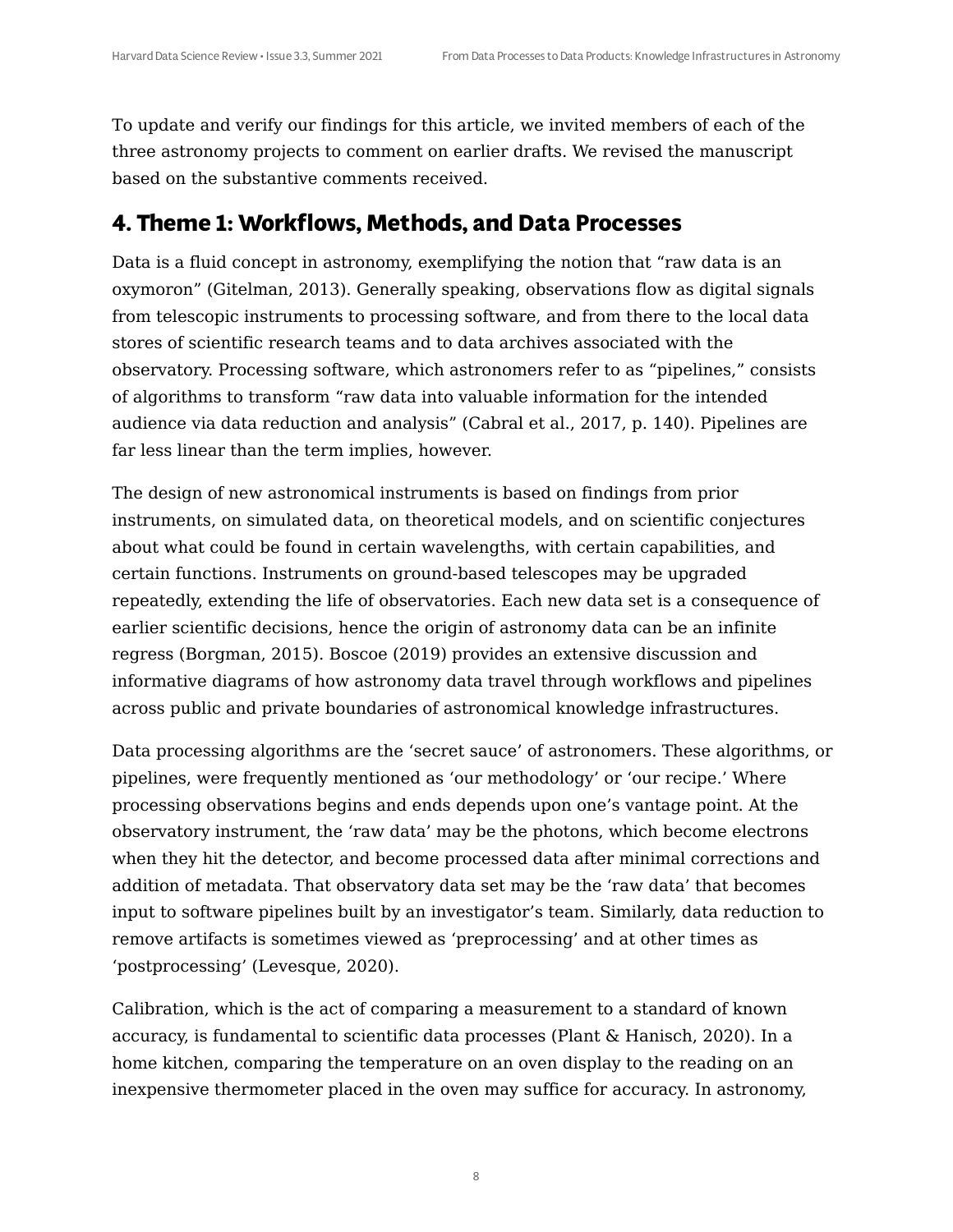far more precision is required. Calibration involves comparisons to multiple measurements of stellar objects, phenomena, instrument and weather conditions, simulations, and other entities specific to the scientific problem under study (Hoeppe, 2014, 2020a). Astronomers conduct numerous validity checks to remove sources of error or artifacts that may influence scientific interpretation (McNutt, 2020; Plant & Hanisch, 2020). Different kinds of instrument calibration may occur before, during, and after an observing run. Similarly, observations may be calibrated against known results from other instruments at other times.

Astronomers build processing software at many different levels of granularity. Each instrument in an observatory may have a dedicated pipeline. For example, at the time of commissioning in 2005, investigators delivered a custom data reduction pipeline with OSIRIS, which is a near-infrared integral field spectrograph at Keck Observatory in Hawaii. After a decade of observations, astronomers made major improvements to the pipeline and calibrations, reporting on lessons learned (Lockhart et al., 2019). Astronomers simulate pipelines as part of designing new instruments, such as the Thirty Meter Telescope (Wright et al., 2016). Investigators also construct their own local pipelines to process observations for specific science problems and experiments.

A point of contention in our analyses was how to distinguish between the overall workflow of data handling and specific stages of processing observations into scientific data products. Generally, the knowledge production stages of the astronomy teams studied are to (1) design a study of astrophysical phenomena, (2) point a telescope with configured instruments at a science target, (3) take observational data, such as images and spectroscopy, (4) process observational data through software pipelines, (5) analyze the reduced data to produce scientific findings, and (6) write papers, usually accompanied by data sets that constitute evidence for the findings. Data production stages of observatory and archive teams include activities to curate, archive, maintain, and make available the resulting data. For the purposes of this article, astronomy observational workflows comprise all of these stages.

In the ideal case, all hardware and software function effectively on observing nights, the necessary staff are available to manage the workflows, and the seeing conditions are good to excellent. Much can go right and much can go wrong along the way.

Figure 1 represents the common activities of astronomy data workflows across the three projects studied, focusing on pipeline processes in stages 2 through 5 and disposition of data products. Each observatory has a staff of astronomers, instrument specialists, technical specialists, and other people who support the operations. These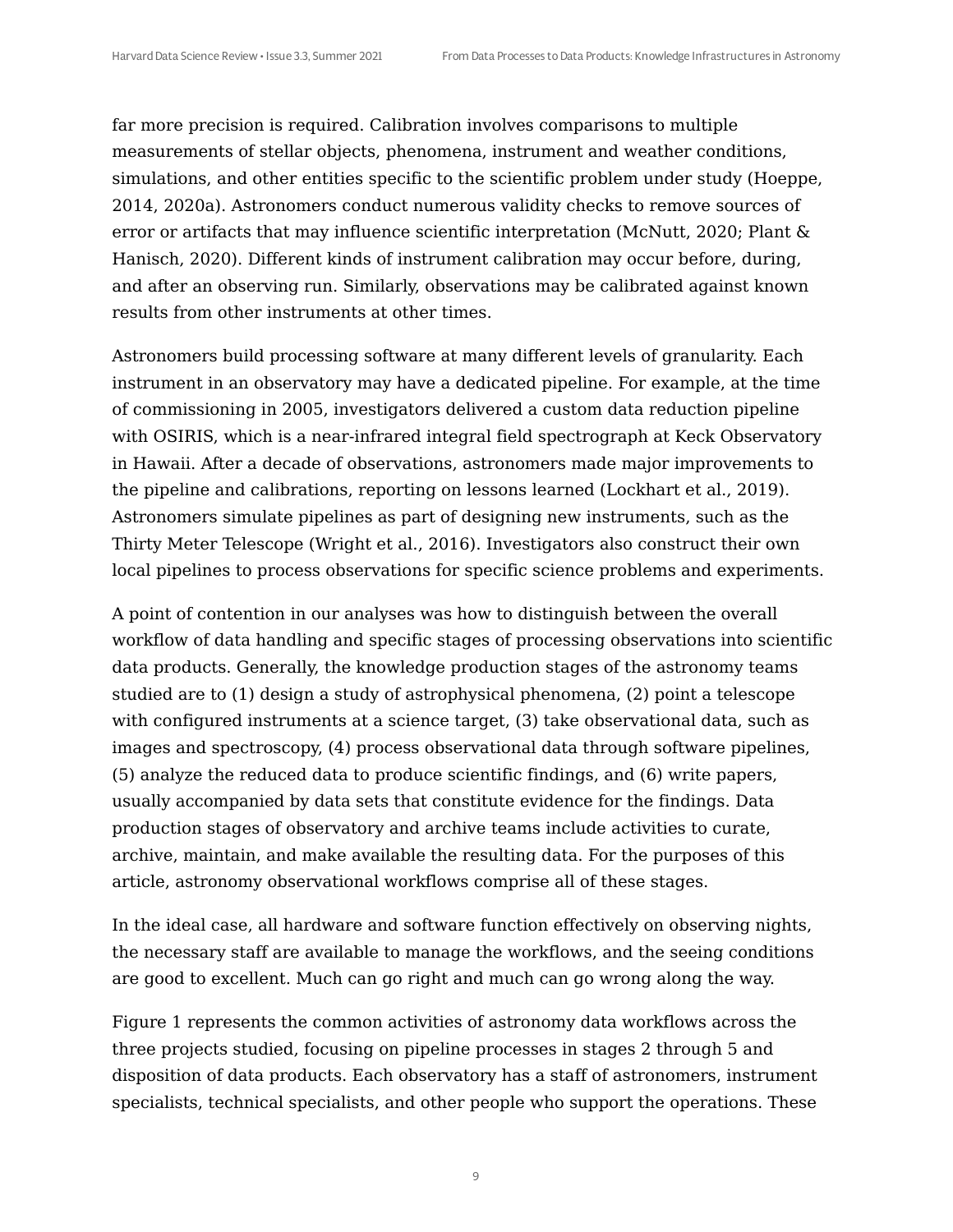individuals have primary responsibility for operating, maintaining, and repairing the telescope, instruments, and facilities. Observations typically flow from telescopic instruments through software pipelines both to the research groups who are taking experimental data and to data archives associated with the observatory.



**Figure 1. Overview of an astronomy data processing workflow.**

## 4.1. Sloan Digital Sky Survey

The SDSS began survey observations in 2000, after investing more than a decade in design and construction. SDSS is a pioneer in pipeline processing, cosmology, modern observational survey methods, and scientific data archiving (Bell et al., 2009; Finkbeiner, 2010; Hey et al., 2009; Szalay, Gray, Thakar, Kunszt, Malik, Raddick, Stoughton, & vandenBerg 2002). The primary telescopes for SDSS are located in Apache Point, New Mexico (United States), part of the Apache Point Observatory operated by the Astrophysical Research Consortium. Instruments in Chile provide additional observations of the Southern Hemisphere. The survey covers one-quarter of the night sky to provide high-quality optical and spectroscopic imaging data on galaxies, quasars, and stars. Four phases of the project are now complete, with a fifth phase under way from 2020 to 2025. The first phase, SDSS-I, spanned from 2000 to 2005; SDSS-II, 2005 to 2008; SDSS-III, 2008 to 2014; and SDSS-IV, 2014 to 2021. Over three decades, from the proposal to current operations, the survey has evolved to incorporate new funding sources, partners, leadership, technologies, and scientific goals (Apache Point Observatory, 2021; Astrophysical Research Consortium, 2021).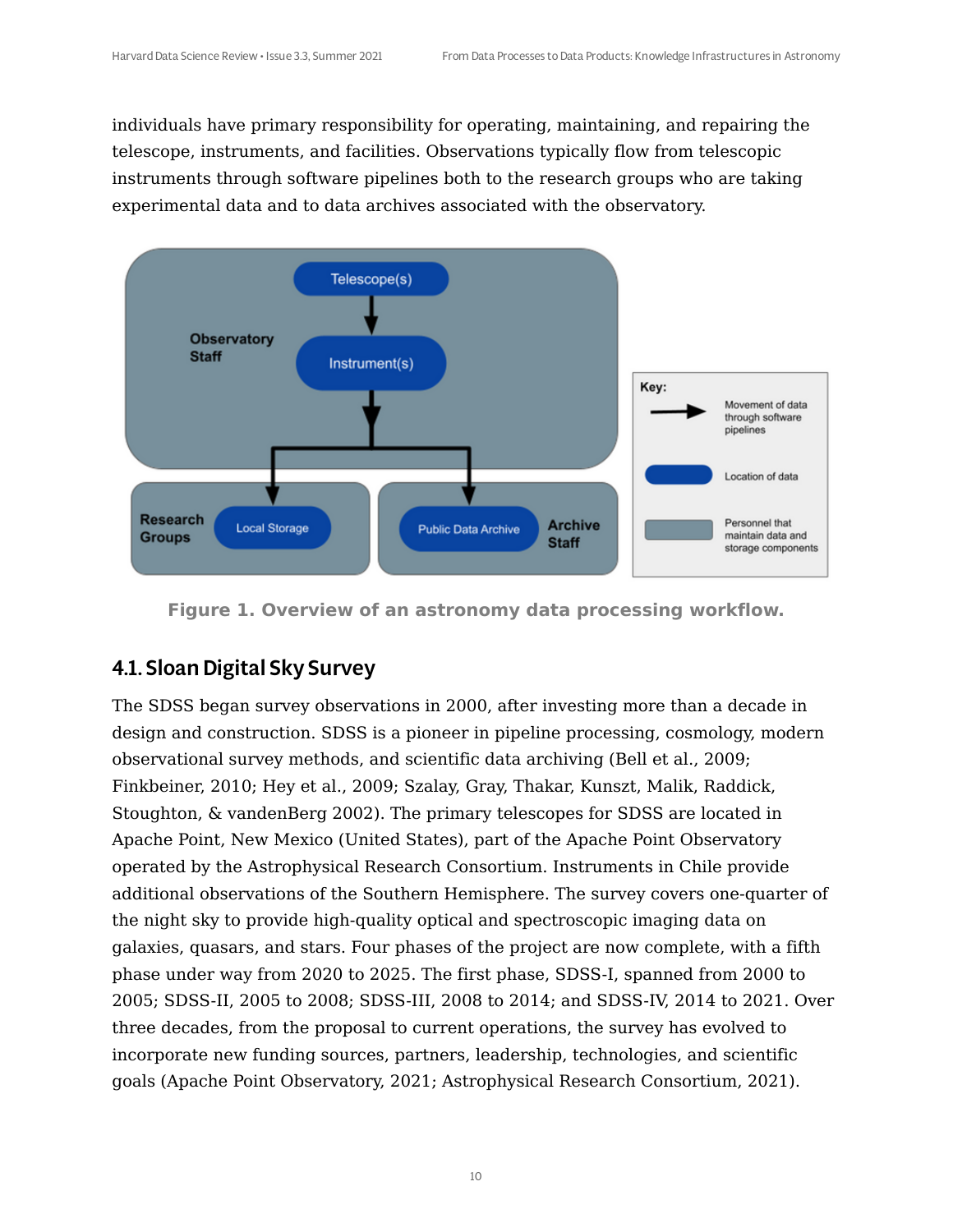While SDSS has maintained continuity of the site and telescopes, each of the five surveys has taken the science in new directions. SDSS-V, for example is entitled Mapping the Universe, which endeavors to pioneer panoptic spectroscopy (Sloan Digital Sky Survey, 2021).

Our interviews and ethnography focused on the first two phases of the SDSS project, with some later followup (Borgman et al., 2016; Darch et al., 2020, 2021; Sands, 2017). During SDSS-I and -II, the two telescopes at Apache Point were taking all the observations. The Sloan Foundation 2.5-Meter Telescope is the survey's main telescope; the New Mexico State University 1-Meter Telescope observes stars too bright for the larger telescope to see. Multiple instruments on the 2.5-Meter Telescope, as shown in Figure 2, collect optical images and spectroscopy. Observations flow through data pipelines from the 2.5-Meter Telescope to the SDSS data archive; data users can download data sets from the public data archive to their local storage.

Observing staff at Apache Point maintain the physical facility, telescope, and instruments. Pipeline processing, which constituted about 25% of the cost of the initial project (Szalay et al., 2001), was divided into multiple modules and parceled out to SDSS partners at Fermilab, University of Chicago, University of Washington, Johns Hopkins University, Princeton University, and elsewhere. SDSS is known for its innovative pipeline processing and search software, built in partnership with Microsoft and the legendary computer scientist, Jim Gray. SDSS I/II, which we studied most closely, produced open data using proprietary software (Darch & Sands, 2017; Gray et al., 2005; Szalay, 2008; Thakar et al., 2008).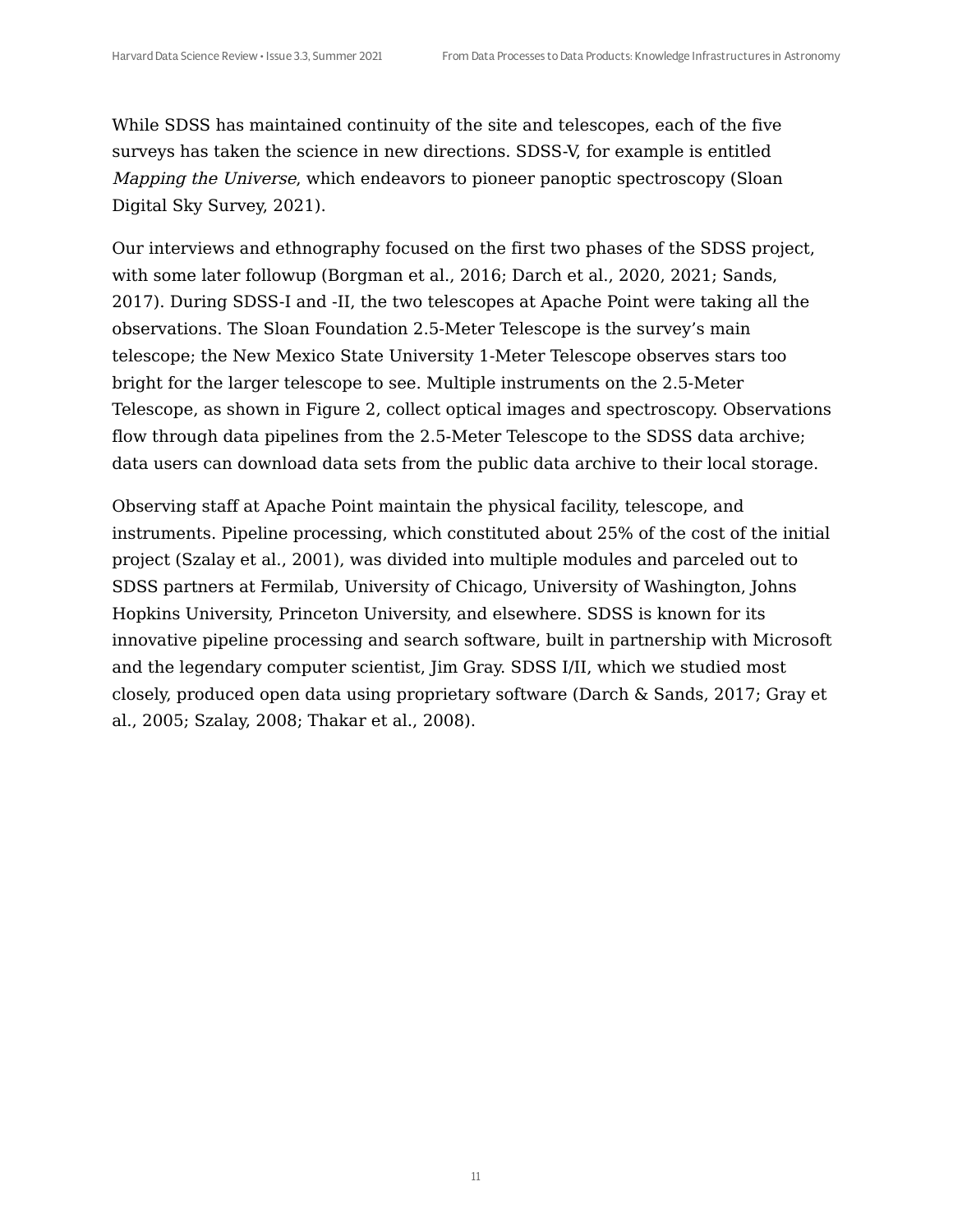

**Figure 2. Overview of SDSS data processing workflow.**

SDSS relies on the knowledge infrastructures of astronomy in numerous respects. They calibrate their instruments against star catalogs and other measurements from prior studies, and sometimes compare them to other telescopes, such as the 3.5 Meter Telescope at Apache Point. They produce data sets as FITS files, using common coordinate systems. SDSS also contributes to the knowledge infrastructure of astronomy by developing new pipelines, producing and maintaining open data archives, and releasing their data to value-added services.

#### 4.2. Black Hole Group

The Black Hole Group (BHG) is a university-based research team with about 25 astronomers, including students and research fellows. They have partners at universities and observatories in the United States and Europe. BHG began in the 1990s, and some original team members are still involved in the group. Their 'key science problem' is to understand the physics of black holes and their environs, and complementary phenomena such as nearby gas clouds and star formation. Temporal studies, known as 'time-domain astronomy,' are unusual and complex because they require accumulating consistent data products over long periods of time. This team combines new observations with data taken over the course of about 25 years.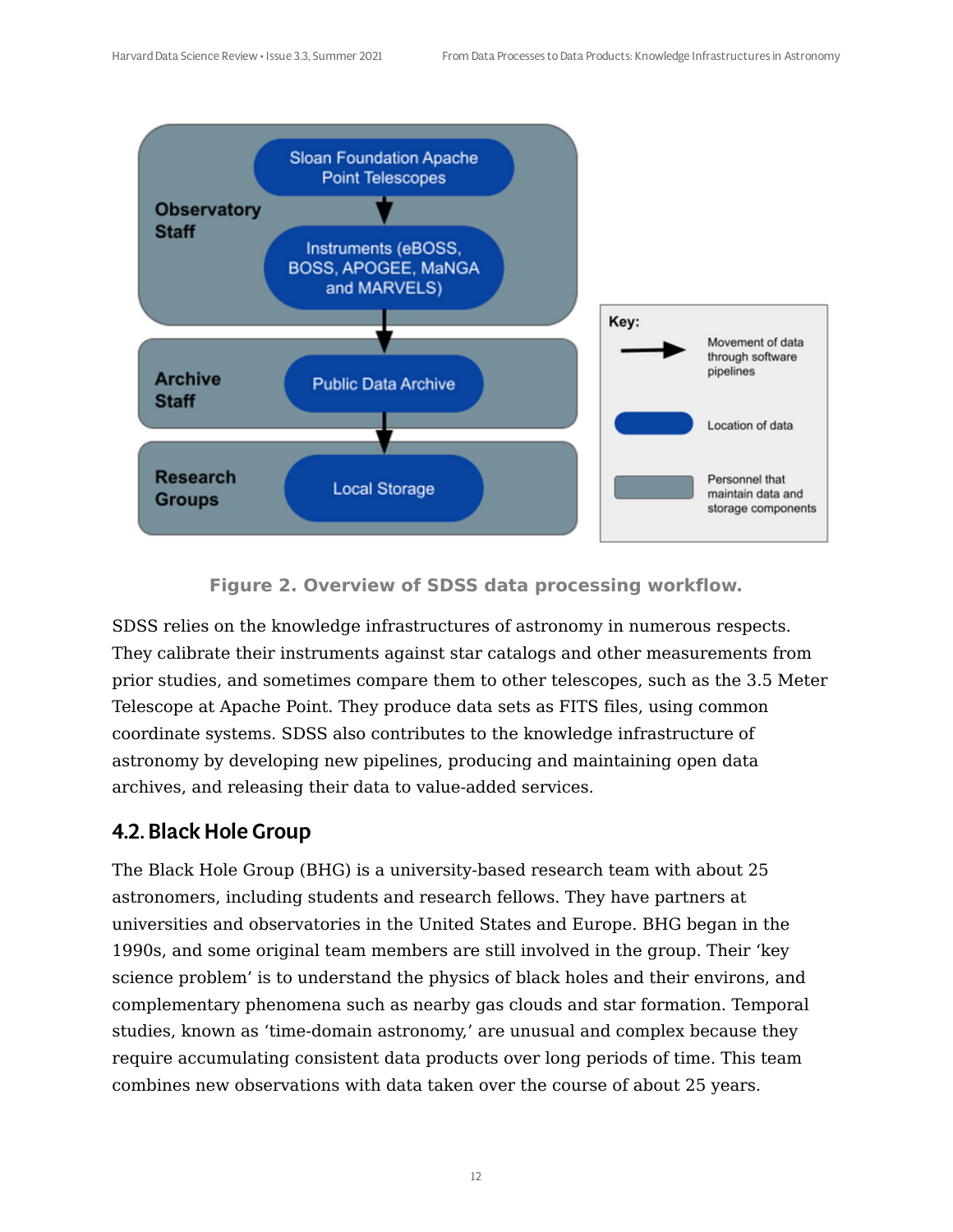Instruments, storage, and computation have changed radically over this time period, as has their understanding of the science. They are pioneers in data collection methods and in analytical methods to combine images and spectroscopy into other data products such as orbits of stars near black holes.

The Black Hole Group has a synergistic relationship with Vida Observatory, thus we examine their independent and combined approaches to processing observations into data products. The Vida Observatory operates large ground-based telescopes tethered to a suite of instruments that support observational astronomers from various subdisciplines of astronomy and astrophysics.

BHG collects most of their data from Vida and thus has vested interests in Vida's infrastructure. The group has collaborated with Vida to develop, deploy, and maintain several of the observatory's instruments and associated pipelines. Vida astronomers, in turn, collaborate on some of the BHG science projects. However, the partnership is not exclusive. BHG collects data from multiple observatories and has many other collaborators. Astronomers from around the world submit competitive proposals to collect data at the Vida Observatory, hence the observatory serves a large community with diverse scientific goals. Many members of the community participate in pipeline development and maintenance.

To simplify the complex workflows of the Black Hole Group, we restrict our analysis to how the BHG acquires and processes data from the Vida observatory, the disposition of these data products, and their relationships to knowledge infrastructures. The initial data processing workflow originates with configured instruments placed on a Vida telescope and ends at both the Vida Observatory Archive and BHG local storage. Figure 3 is a high-level overview of these workflows, drawn from interviews with both groups.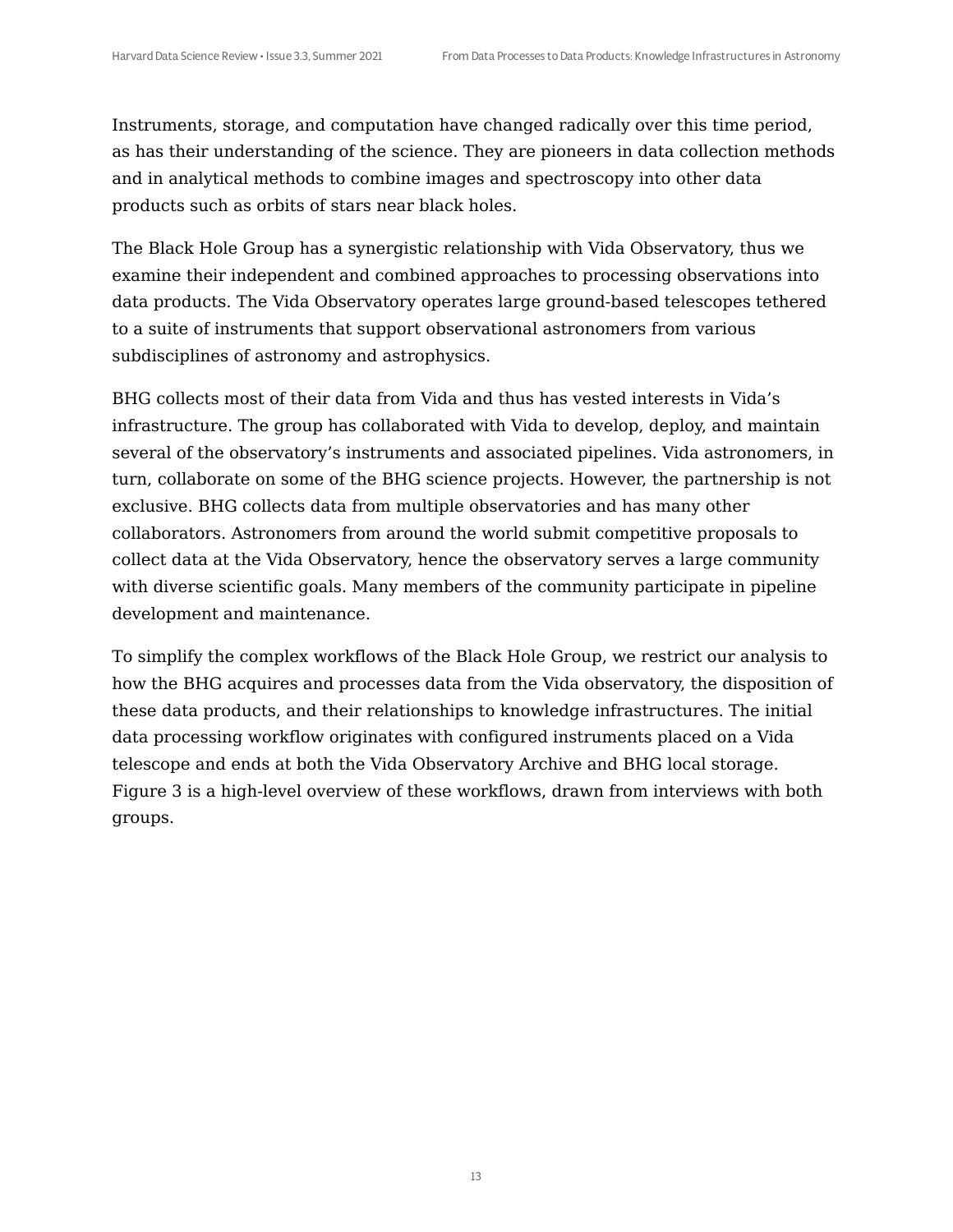

**Figure 3. Overview of data processing workflows from Vida Telescopes.**

BHG astronomers distinguish between three types of pipelines used by Vida, based on who is responsible for developing and maintaining them. Vida is solely responsible for instrument pipelines that are direct interfaces to instruments, "such as those that add FITS header keywords to the files read out from the detectors" (BHG astronomer, 2020). A second category is instrument pipelines jointly maintained by Vida staff and astronomers in the community, such as a specific spectrograph pipeline. A third category is pipelines maintained by the Vida Observatory Archive to process data into common formats for observations from all the Vida instruments. All of these pipelines can be viewed as components of the knowledge infrastructure of the observatory.

Once BHG receives a data set from a night's observing, after initial processing by Vida, BHG researchers process those data through their own pipelines for further calibration and analyses. These are complex pipelines that branch in many directions based on types of data and on science questions. The team continually adapts their pipelines for changes in instruments, new data types, and new science questions. They also maintain basic functionality in their suite of pipelines so that they can make comparisons over time.

The Black Hole Group benefits from astronomical knowledge infrastructure investments such as the technologies and pipelines of the Vida Observatory, standards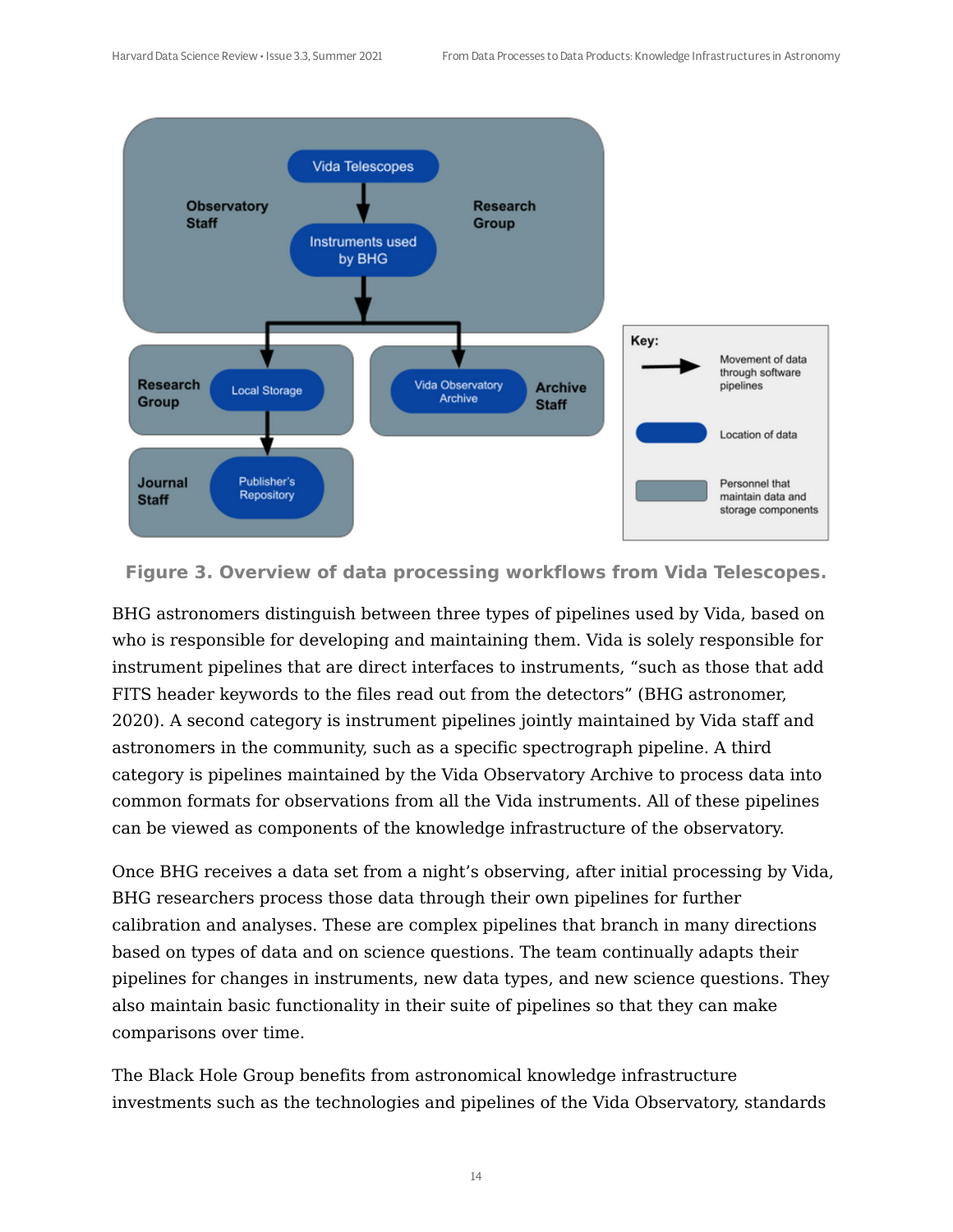such as FITS files and coordinate systems, and the ability to compare their measurements to known sources from the Hubble Space Telescope, SDSS, Gaia, and other observatories. BHG contributes to the KI of astronomy through participation in building Vida components, developing generalizable methodologies, and other means. However, because much of their time-domain science focuses on faint stars not previously known, they are less able to use star catalogs and related value-added data services, as discussed in Theme 2.

#### 4.3. Integrative Astronomy Group: Star-Forming Region Survey

The Integrative Astronomy Group (IAG; a pseudonym) is an open science team that brings together astronomers, computer scientists, information scientists, and librarians to develop tools and infrastructure for data-intensive astronomy. They have no astronomical agenda of their own; rather, they facilitate scientific research through innovations in infrastructure. Their informal collaboration began in the early 2000s, developing tools that are widely adopted in astronomy practice. The expressed mission of the IAG is to make infrastructure that anyone can use.

The Star-Forming Region Survey (SFRS) is a pseudonym for a multiyear collaborative project led by the same astronomer who directs the IAG. The collaboration was formed to address a specific set of scientific goals, bringing together an international group of astronomers with complementary expertise. This survey also began in the early 2000s, marking a foray into open tools, integration of old and new data, and release of open data to the astronomy community. The project compared the physics of three known star-forming regions and molecular clouds, using data from multiple instruments taken at various wavelengths.

As shown in Figure 4, the SFRS, conducted in partnership with the IAG, is comprised of data from six sources: three public data archives and three sets of observations acquired by the investigators from new proposals. They seeded the study with data from the public archives of two surveys, one originating at a space-based observatory (S1) and one at a ground-based observatory (G1). After initial analysis of these data products, they submitted observing proposals to three ground-based observatories (G2, G3, G4) to acquire complementary data on the same region. The public data archive associated with one of these three observatories (G2) also yielded data products that were included in the SFRS.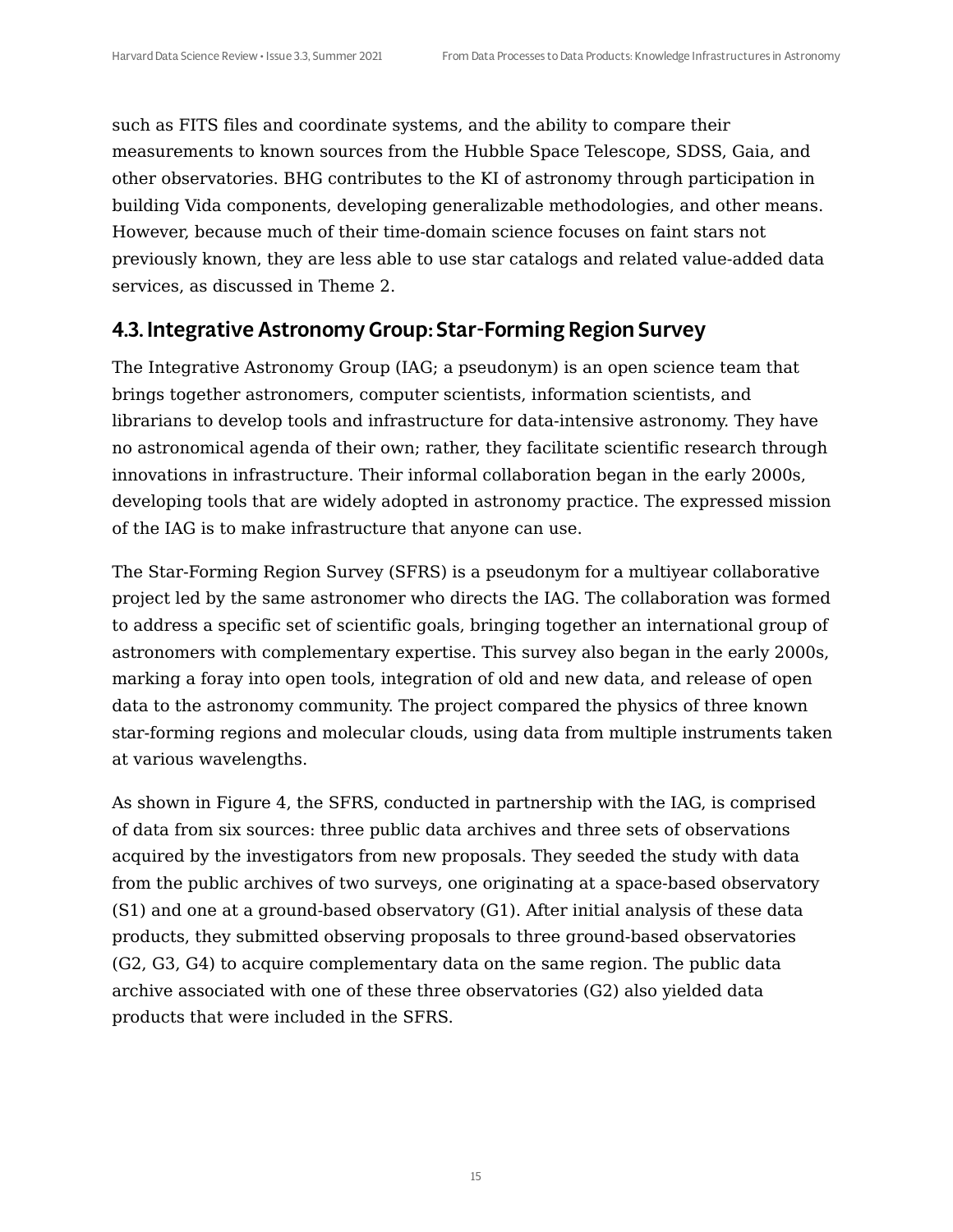

**Figure 4. Overview of data processing workflows to create the Star-Forming Region Survey (SFRS).**

The SFRS collaboration employed IAG tools and new code to assemble the survey data set. The observatories from which they obtained data performed initial processing. Calibrations done by the ground-based observatories were sufficient for SFRS purposes; the team reprocessed data sets acquired from the space-based observatory archive to correct calibration errors. Once they completed the multiyear process of data acquisition, the SFRS collaboration wrote pipelines to integrate those data products into a unified data set in local storage. Analyses of that data set resulted in multiple publications by the investigators. The SFRS data products were posted on the project website and submitted to the open data repository of the principal investigator's university, as shown in the bottom box of Figure 4.

Among the components of astronomical knowledge infrastructures on which the survey depended were telescopic instruments, data archives, software pipelines, technical standards, and coordinate systems that facilitate data integration. They employed the Integrative Astronomy Group's tools and methods to integrate heterogeneous data products. IAG tools were useful in extracting header information from FITS files, in combining and visualizing data, and in new forms of digital publishing.

#### 4.4. Theme 1 Discussion

These three projects began in the 1990s and early 2000s with similar access to data standards, technologies, software pipelines, archives, and other astronomical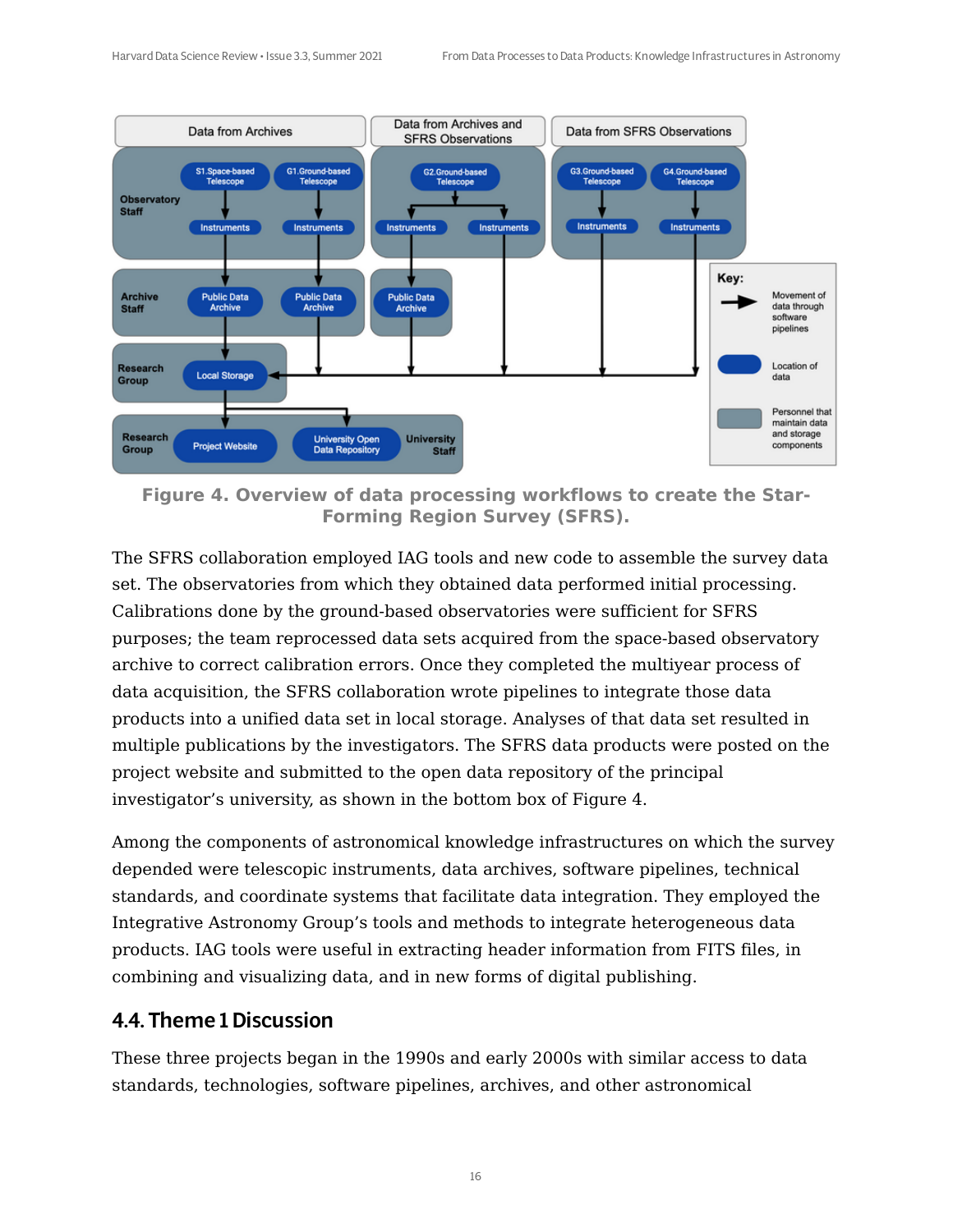knowledge infrastructure. Sophisticated code transforms 'raw data' into useful scientific products. In the process of data reduction, these pipelines remove artifacts, calibrate observations against known metrics, and perform myriad other validation checks. How these astronomers enact their research methodologies in software varies considerably by their scientific goals.

Our four figures that represent workflows highlight the multiple pipelines and actors involved, while greatly simplifying processes that are always in flux. Scientists adapt workflows to new science questions, technologies, partners, and observing conditions. They find workarounds for malfunctioning equipment or unavailable staff. A full map of one of these workflows would be a snapshot in time that suggests a dynamic network of intersecting pipelines with multiple branching points.

In the years of our studies, these projects both contributed to, and benefitted from, astronomical knowledge infrastructures. They differ in workflows, research methods, and data processing, and in how they rely on astronomical knowledge infrastructure components such as observatories, telescopes, instrumentation, data archives, journals, funding agencies, technical standards, software tools, conferences, and professional societies that serve the global astronomy community.

## **5. Theme 2: Capturing and Archiving Data**

Workflows and pipelines are a means to an end: capturing data that become valid scientific evidence. Astronomers design experiments that require observations from certain instruments, at certain times, under certain conditions. They write observing proposals to obtain the desired data. They may write other grant proposals to fund their research groups for knowledge production labor such as developing the science, taking the data, writing local pipeline code, analyzing those data, writing the papers, and maintaining those data for subsequent knowledge production. Astronomers also design studies to acquire observational data from one or more archives. They may process old or new data through existing pipelines or write new pipelines to address their scientific problems (Hoeppe, 2020a; Zucker et al., 2019).

Modern astronomical observatories provide investigators with data products in calibrated, canonical digital formats. They also process and package these data for deposit into dedicated archives. Examples include the Sloan Digital Sky Surveys, Hubble Legacy Archive, and Chandra Source Catalogs. Investigators typically retain control over their observations for a proprietary period before public access. Data sets in these archives are embargoed for those agreed-upon time periods.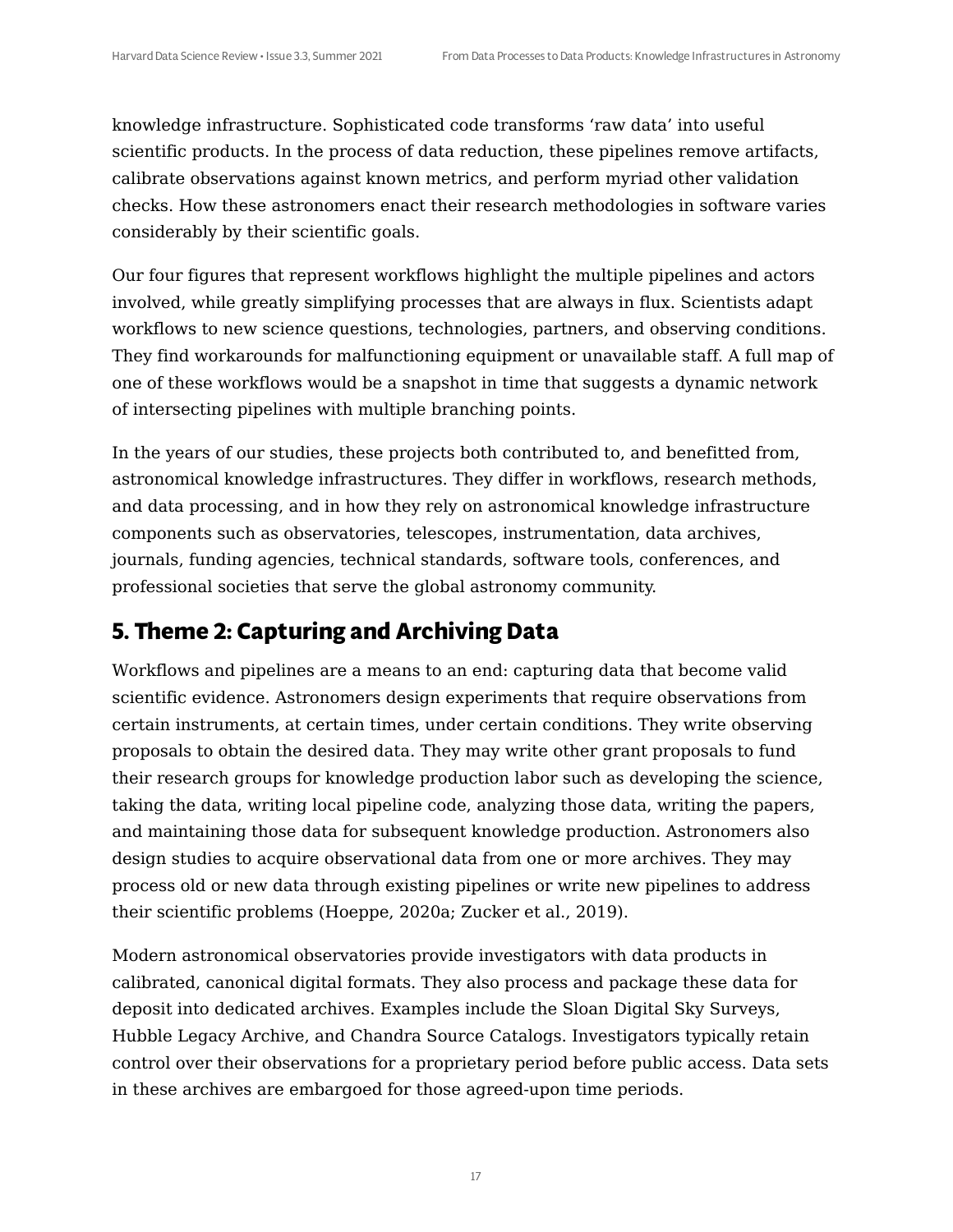In Theme 2, we look more closely at the steps involved in capturing and archiving data, which demonstrates how 'raw data' from a night's observing may diverge into multiple, and malleable, data products over time.

#### 5.1. Sloan Digital Sky Survey: Capturing and Archiving Data

Capturing reliable data from the SDSS observatory involves a wide array of hardware, software, and human expertise. Developing the software to control the telescope and its suites of instruments, monitor interconnections among systems, and manage data flow were major investments of the SDSS collaboration. Daily operations at Apache Point are managed by observing staff, with nighttime management by astronomers who supervise data capture.

The SDSS collaboration devoted many years to determining science targets and the precision with which they could be measured. Ann Finkbeiner's book (2010), A Grand and Bold Thing, tells the SDSS story in great detail, complementing and reinforcing findings from our ethnography and interviews.

Observational data are captured nightly at Apache Point, to the extent that weather and instrument conditions allow, except during the summer monsoon season. SDSS acquires both images and spectroscopic data. Cameras acquire images, which are processed through photometric pipelines. In the early stages of SDSS, these images were used to identify targets for spectroscopy. Those spectroscopic targets were then drilled into aluminum plates, 640 holes per plate, each with a cable to the spectrograph. Multiple plates might be swapped out per night. Despite being a sky survey, the data collection process is far from robotic. On any given night, astronomers might acquire images, spectroscopy, or both. These choices are based on numerous parameters that include overall scientific goals for the observing season, for specific nights, weather conditions suitable for images or spectroscopy, and equipment function.

Other pipelines were written for spectrometry, for mapping the fibers in the disks to galaxy observations, for removing dust from images, and so on. Pipelines were rewritten to improve speed and accuracy, and to revise scientific goals. By breaking new scientific ground in data processing, SDSS was on the 'bleeding edge' of technology. Tensions sometimes arose between partners over control and responsibility for these many interdependent software components (Finkbeiner, 2010).

The Sloan Digital Sky Survey also pioneered open data release, creating high-quality archives for use by the community. The scientific investigators who proposed,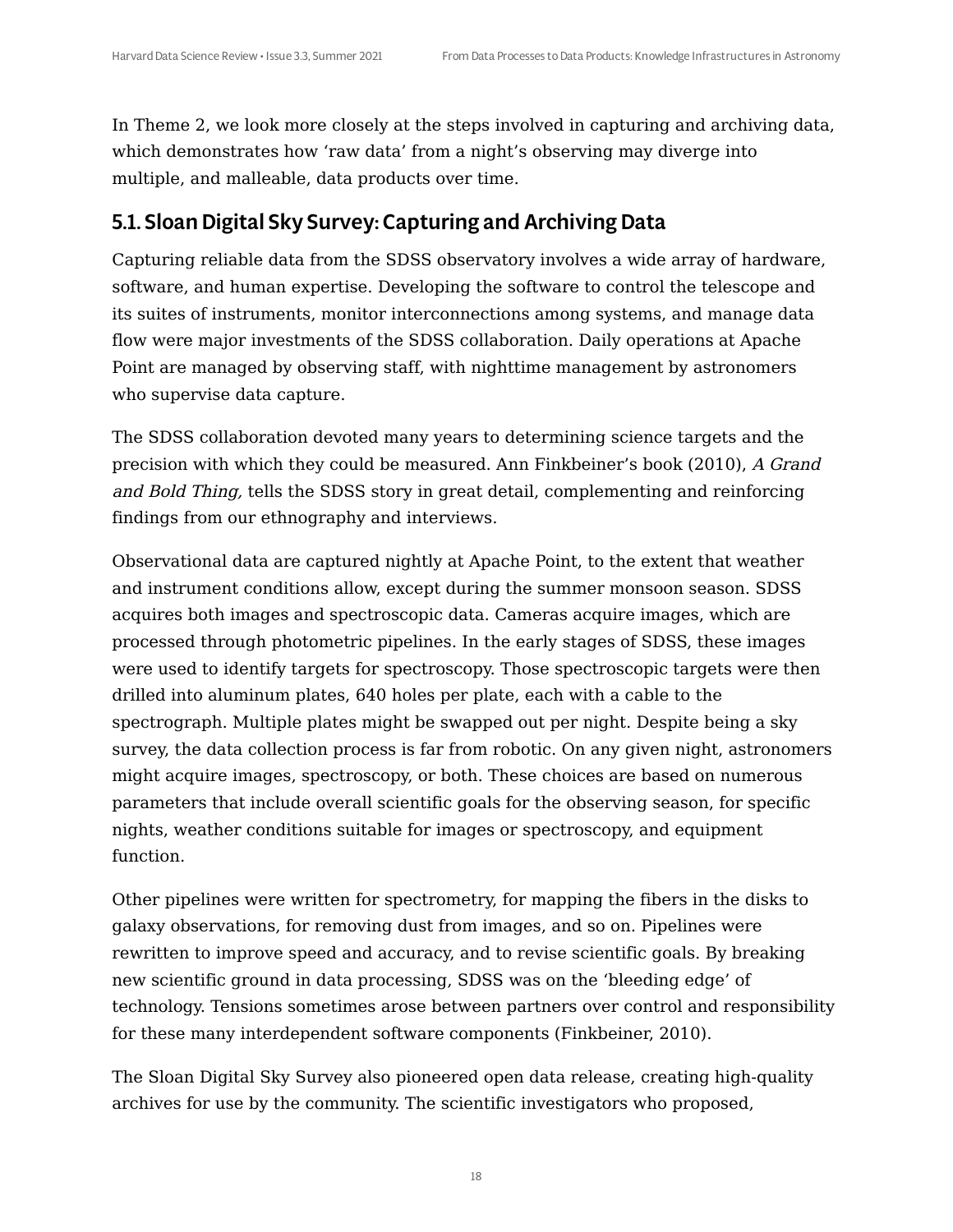designed, and manage the SDSS mission are entitled to control the data for a short proprietary period in advance of general release. SDSS has prioritized timely data releases over proprietary periods, sometimes forfeiting part of their allowable control period when they encountered excessive processing problems (Sands, 2017).

SDSS releases data sets only about once per year, due to the labor involved in processing, validating, and writing scientific documentation. The most recent data release (DR16) includes optical spectra of galaxies, stars, and quasars; infrared spectra; data cubes and maps; other spectra and imaging from prior SDSS programs; and value-added catalogs created throughout the first four phases of the mission (Sloan Digital Sky Survey, 2020d). These are cumulative data sets, each with extensive scientific documentation, some of it published as peer-reviewed journal articles to accompany individual data releases. The article associated with the Ninth Data Release, for example, has 236 authors, thus giving credit to the scientific and technical staff responsible for creating and maintaining the data set (Ahn et al., 2012). These articles provide great detail about metadata, calibration, and pipeline parameters. Collectively, observations from the SDSS mission constitute a historically significant astronomy data set in terms of its scope, quality, access, and extent of users (Finkbeiner, 2010; Plant & Hanisch, 2020; Sloan Digital Sky Survey, 2014, 2015, 2020a, 2020b, 2020c; Szalay, Gray, Thakar, Kunszt, Malik, Raddick, & Stoughton, 2002).

#### 5.2. Black Hole Group and Vida Observatory: Capturing and Archiving Data

The Black Hole Group, like other astronomy investigators, typically is granted time on the Vida telescopes in quantities of quarter nights, half nights, or full nights. The number of hours constituting an observing night varies by time of year; winter nights are longer and summer nights are shorter. Investigators' proposals for telescope time request specific instruments in specific date ranges and at times of night when their science targets are visible from the Vida Observatory, justified by the science to be accomplished. Telescope time is a scarce and expensive resource, hence the proposal process is highly competitive. BHG writes multiple proposals per year for telescope time and for funding to support the research team.

On observing nights, BHG astronomers are paired with Vida staff who are experts on the instruments to be deployed. Vida support astronomers tend to specialize in one or two instruments, which enables them to develop necessary knowledge for night support, train observers, perform preventive maintenance, repairs, upgrades, and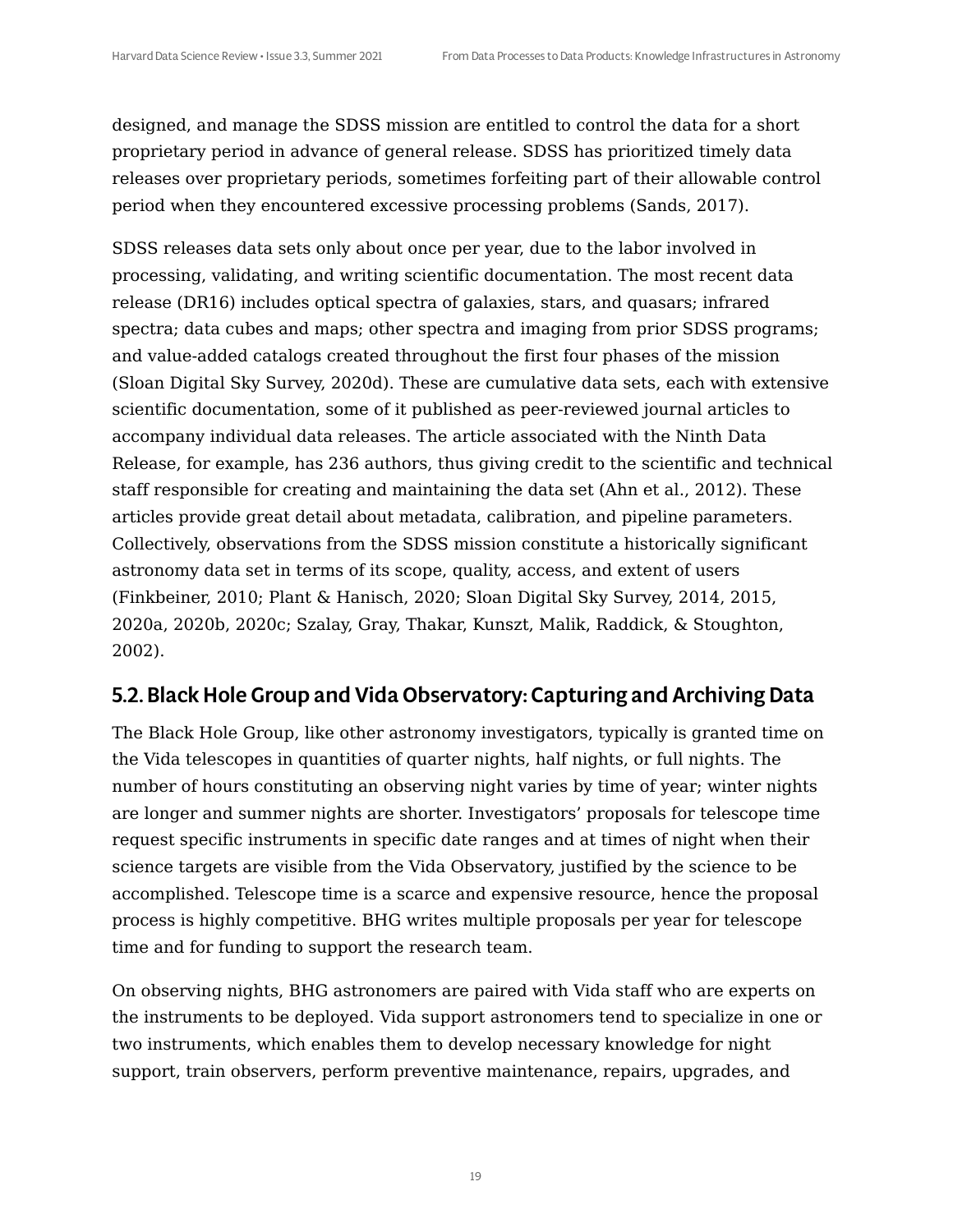collaborate on other tasks with investigators. Vida staff run a series of tests and calibrations prior to the start of each observing run.

BHG astronomers also take their own measurements before, during, and after their observing runs to calibrate their data. For example, prior to observing, they usually take 'darks,' which are dark current measurements on the detector while the dome is closed. They may also take 'flats' on a screen of known characteristics inside the dome. Once observing begins, they identify their first scientific target in the sky by coordinates, then use known nearby stars to isolate a field of view. One camera is used to acquire a target, then another instrument 'locks on' to the target, after which the telescope can track the target across the sky as the earth moves. Once locked on and tracking, BHG astronomers and their Vida partners can obtain images or spectra with their configured instruments. While each observing run is carefully planned to capture certain science targets with certain instruments and parameters, BHG astronomers have backup plans to ensure they can make the best possible use of their precious time on the telescope.

Weather is always an issue for ground-based telescopes. BHG astronomers track weather conditions very closely in advance of an observing run and during the run, adapting in real time to seeing conditions. If seeing is inadequate to acquire quality data on their primary scientific target, then they will collect data for secondary or tertiary targets that will advance their overall scientific goals. Astronomers must also contend with events that can trigger the shutdown of instruments, which then must be calibrated to start up again. These events include bad weather, earthquakes, hurricanes, floods, volcanic eruptions, equipment malfunctions, and scheduled stops required by military security, ranging from a few seconds to a few minutes. Occasionally, bad weather or equipment problems prevent the dome from being opened all night. The BHG team makes their observing plans with an expectation of losing about one-third of their time, on an annual basis, to issues such as these.

Vida Observatory data flow both to a dedicated archive and to observers, resulting in multiple data sets with different characteristics and different states of processing. The Vida Observatory Archive contains data processed through instrument pipelines and then merged into a common format. These reformatted data products are available to the public when the proprietary period granted to observers has ended.

BHG astronomers can download their data sets shortly after they complete a night of observing, once the Vida team has processed the data through their pipelines. The BHG team processes their FITS image files and FITS spectroscopy files separately, as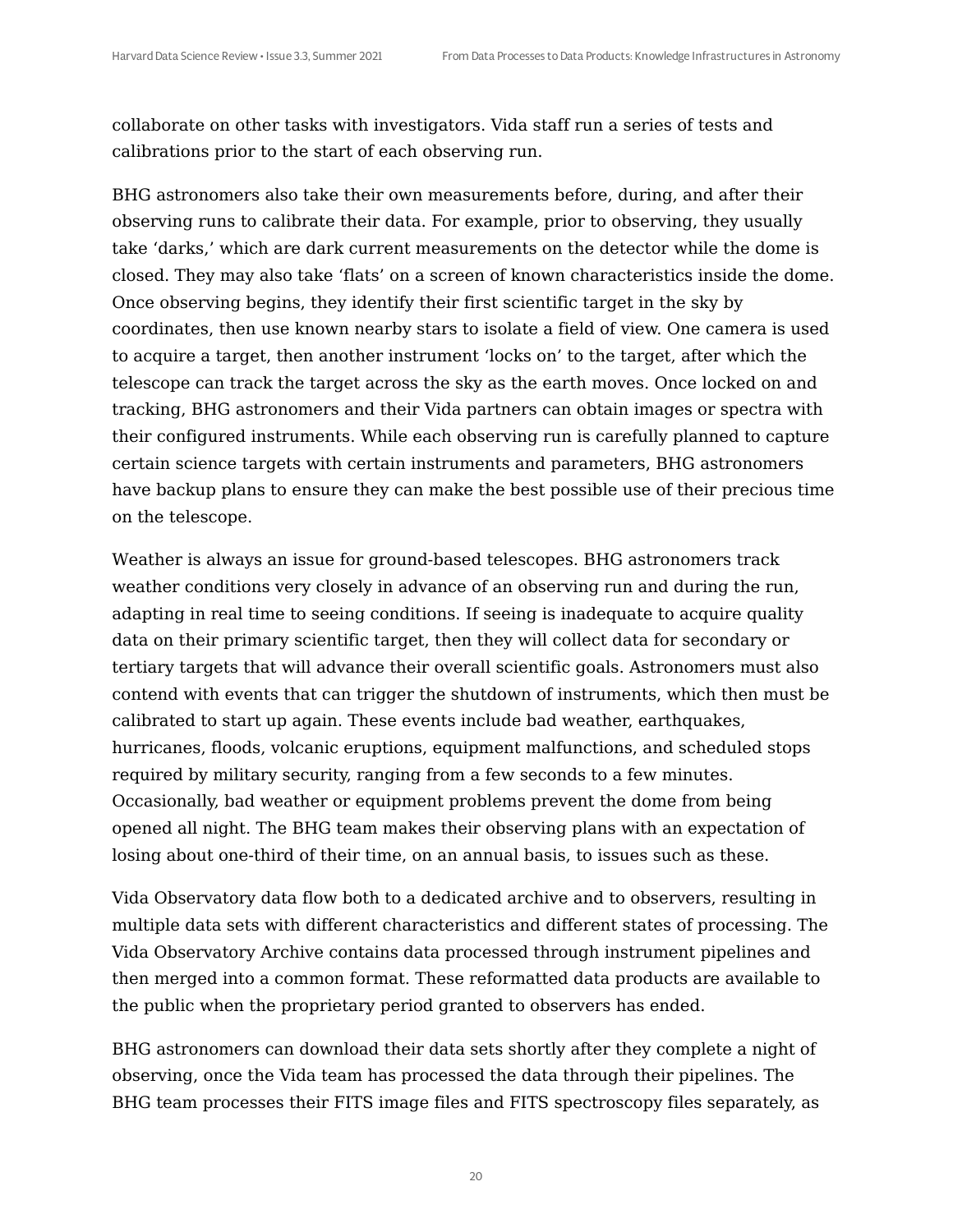each has its own pipeline. They employ a combination of published software and locally written code, which together comprise their scientific methods for analyzing these data. Many of their grants are for software development. They reprocess data repeatedly to combine data from multiple nights in observing runs, to compare data from different epochs, and to integrate legacy data into new pipelines. BHG's code for photometry, astrometry, and spectroscopy also enables them to combine multiple data types to calculate orbits and astrophysical phenomena such as gas clouds.

Among the many data products that result from BHG pipeline processing are star lists. These are star catalogs specific to the region observed over the roughly 25 years of their time-domain studies. BHG calibrates their observations against Hubble, Gaia, SDSS, and other sources wherever possible, but few of their target stars are included in the value-added data services such as SIMBAD. As a consequence, BHG is less able to rely on astronomical knowledge infrastructures than many other projects. In comparing their star lists to those of other teams, they find inconsistencies in labeling, even in charts published by the same authors at different times. Metadata management in their local data archive is a continuing challenge.

#### 5.3. Star-Forming Region Survey Data Capture and Archiving

Astronomers collaborating on the Star-Forming Region Survey collectively had expertise on the many instruments and technologies involved in acquiring these data. As the principal investigator of the SFRS told us (IAG astronomer, 2010): "Your… average scientist or astronomer, who's not building instruments…just wants the data. [They've] done multi-wavelength science…with radio data, optical data, infrared data, X-ray data, etc." No single astronomer is an expert at all the instruments involved in studies as complex as this one.

A first step in the survey was to identify existing data for the three star-forming regions of interest. Data archives for two ground-based telescopes and one spacebased telescope held relevant observations. They searched these archives using coordinate-based and object-name–based searches. The archive of ground-based data yielded near-infrared extinction maps for the star-forming regions. The space-based astronomy archive was used to determine flux densities of the star-forming regions. While these results formed the core of their data set, the team acquired about four times more data from three ground-based telescopes. To obtain these new data, the SFRS collaboration submitted observing proposals to three ground-based observatories. The team also developed pipelines to combine all of these data products into thermal dust emission maps.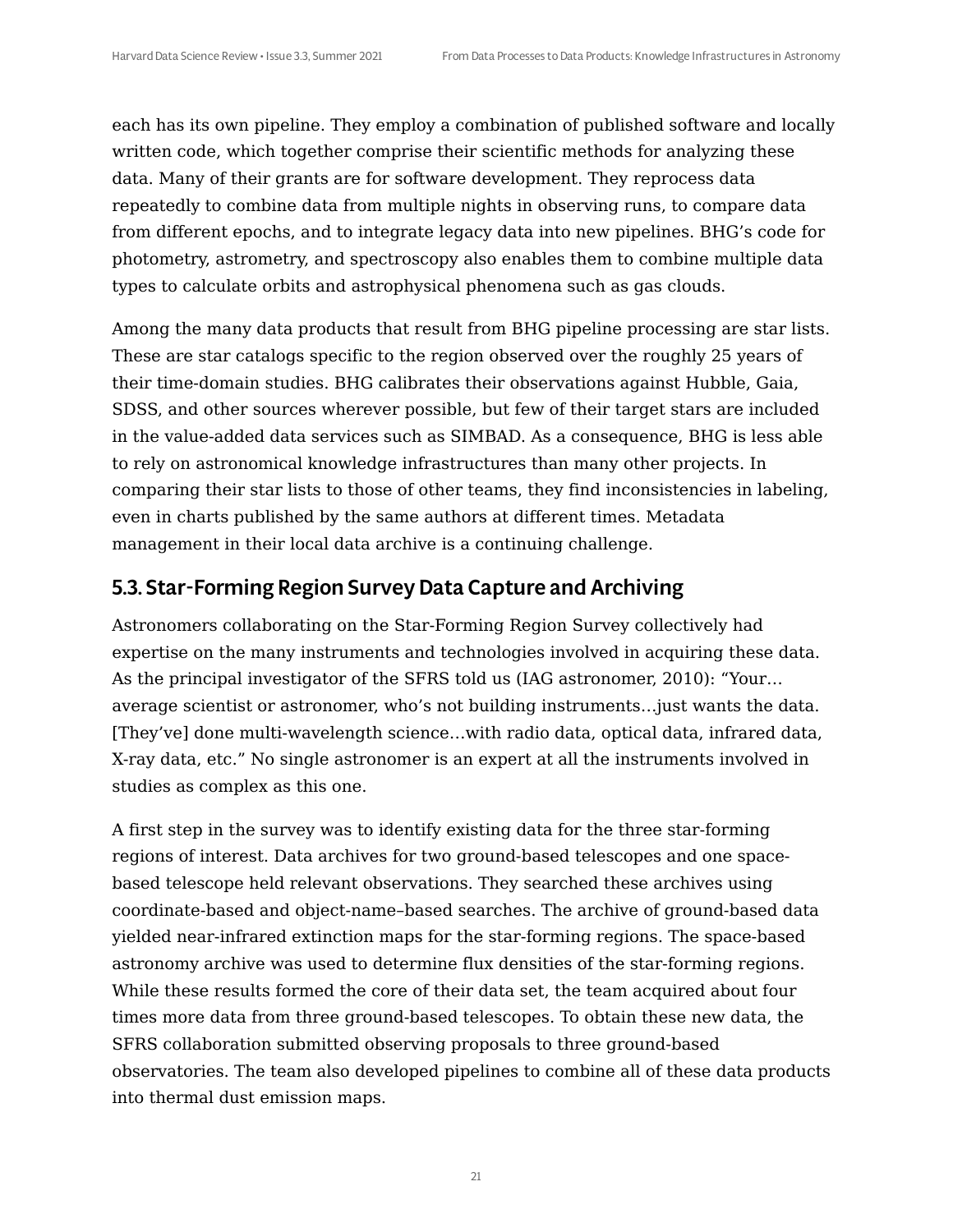Given the early days when the Star-Forming Region Survey was accomplished, one of their most significant contributions was to archive these data in ways that remain useful to the community. The SFRS collaboration posted "all datasets immediately and in their entirety. [They] did not wait until papers were published or tie datasets only directly to papers," per the SFRS principal investigator (IAG astronomer, 2020). The new data they collected (about 80% of the data set from the three star-forming regions) and the data obtained from public archives continue to be reused by the astronomy community. The Survey collaboration also posted data sets "tied 1:1 with papers." These data sets remain available in university repositories, in publishers' warehouses, on investigators' websites, and elsewhere.

#### 5.4. Theme 2 Discussion

All three of these projects follow the same basic practices to capture and archive data, as outlined in Figure 1. Investigators and their teams plan their observing nights carefully, well in advance, with contingency plans to accommodate seeing conditions. Observatories conduct initial data processing to clean data, remove artifacts, and release them in standardized formats. Investigators then process those data products further, usually using their own custom-designed pipeline software, to create new data products.

The specifics of data capture and archiving differ considerably by scientific goal. SDSS, as a multi-decade sky survey, has the largest scale of these projects. Their data production is intended for use by others, and is curated and maintained accordingly. The SDSS archive has extensive search capabilities, documentation, and professional assistance to exploit these data products. Both incremental and cumulative data releases remain available.

The Black Hole Group, in contrast, is a small research team. They are neither observatory nor archive nor survey. They invest in local data stores and software for their own long-term use. Vida Observatory, their partner, releases investigators' data on a periodic basis as proprietary periods end. Vida data sets are highly heterogeneous, reflecting the diversity of scientific targets and research methods employed by the observers in the community.

The Integrated Astronomy Group, a continuing collaboration focused on tool development, and the Star-Forming Region Survey constitute one grant project with a narrow goal of creating a specific set of data products. They wrote their own software pipelines to integrate data from public archives and from their own observations. They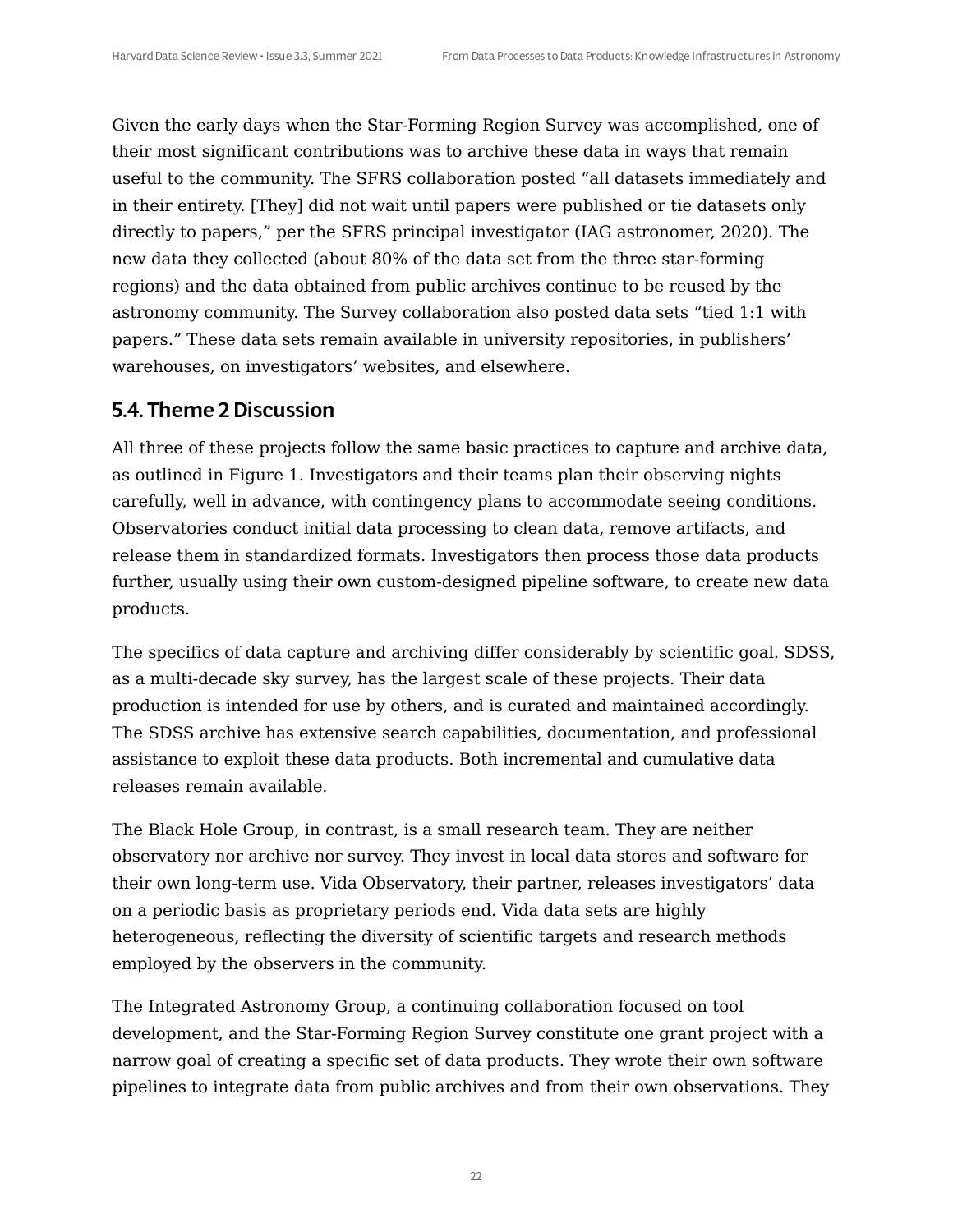released the data set, along with their own publications and documentation, and moved on to other projects. The data set remains available because the principal investigator's university continues to host it.

#### **6. Theme 3: Maintaining and Repairing Knowledge Infrastructures**

Software pipelines, digital data, and data archives are all inherently fragile due to continual upgrades of hardware and software and delicate interoperability between components. Over time, hardware can become less reliable, software can become incompatible with other tools, and bits can rot for lack of refreshing. Software documentation, especially open source software popular in scientific applications, is difficult to maintain (Geiger et al., 2018). Dependencies abound. "Software collapse" (Hinsen, 2019) is a particular problem in these layered systems. When one component, such as part of an operating system, programming language, or analysis tool, ceases to function, every layer above it in the stack may collapse.

Maintenance is the work that keeps knowledge infrastructures running. It includes acts of supervision, care, repair, restoration, and the articulation work of dealing with the unexpected (Bowker & Star, 1999; Gerson & Star, 1986; Schmidt & Bannon, 1992). Maintenance practices determine a KI's potential for "stability, order, crisis, and breakdown" (Denis & Pontille, 2017, p. 16). Practices include innovating, reimagining, or upgrading aspects of the infrastructure to fight the centrifugal odds of entropy (Denis et al., 2016; Jackson, 2014). Repair work requires improvisation, ingenuity, and flexibility as the work is irreproducible; rarely can it be reduced to static steps (Henke, 1999; Orr, 2016). As the complexity of a KI increases, it becomes "increasingly difficult to define what the 'thing' is that is being maintained...Is it the thing itself, or the negotiated order that surrounds it, or some 'larger' entity?" (Graham & Thrift, 2007, p. 4).

Despite the essential nature of maintenance work in knowledge infrastructures, the labor usually has low status (Morus, 2016; Shapin, 1989). Maintainers are "often among those most marginalized and undervalued in broken systems stemming from established power dynamics" (Information Maintainers et al., 2019, p. 7). The lower status of maintenance is mirrored in funding structures that value austerity and privatization over maintenance investments, even as infrastructure becomes more fragile with age (Graham & Marvin, 2001).

No one person or institution can maintain a knowledge infrastructure in its entirety. Robust functioning depends upon maintaining individual components and interfaces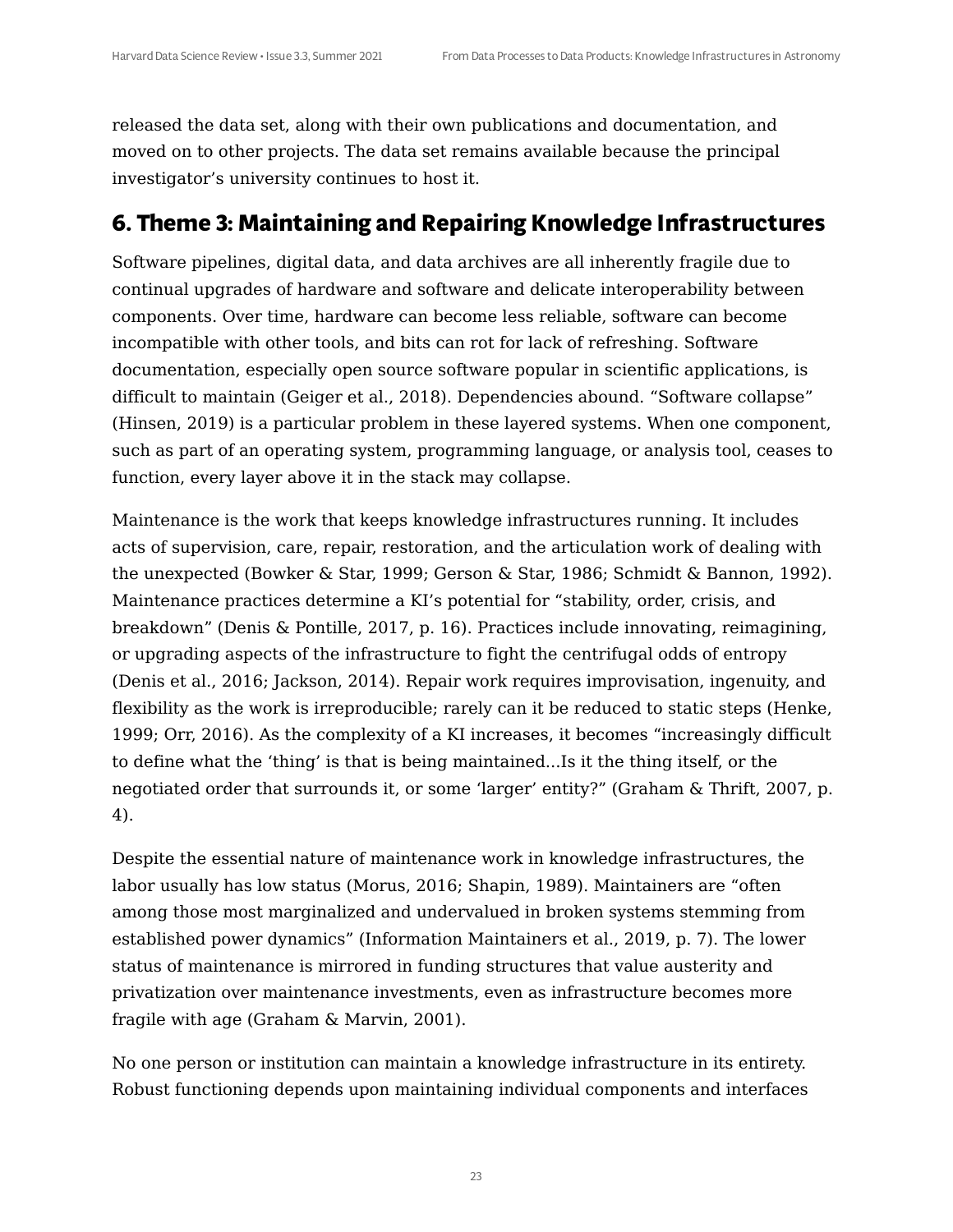between them. Pipeline workflows are relatively invisible in comparison to institutional entities such as observatories and data archives. Technical standards such as FITS and value-added services such as Centre de Données astronomiques de Strasbourg (CDS) and SAO/NASA Astrophysics Data System (ADS) are maintained by their respective institutions and communities. Any component's existence may be obvious to some stakeholders and invisible to others. When a connection between interdependent components breaks down, the fragility of a knowledge infrastructure may suddenly become apparent (Borgman et al., 2016).

In analyzing interview transcripts and notes, we searched for mentions of maintenance and repair activities. We encountered various activities to sustain the technical and physical order of operations, to repair breakdowns that occur, and to avoid future problems. We also looked for other acts of preservation or stewardship of the overall operations. Of particular interest was identifying the specific individuals who perform each kind of maintenance or repair at particular stages of operations. Much of what we label as maintenance in this article falls in the category of 'service' in the language of astronomy. Teams large and small have maintenance tasks; everyone does some service to keep the science going.

A scientist who is responsible for several astronomy archives stated the overall challenge thus (Vida archivist, BHG interview, 2018):

[Maintenance] tends not to be addressed, and it's boring. … at some point you have to do it, you have to paint your house, you have to have the roof replaced, it'll happen to every house. ... it would be really great if the agencies would say, 'Okay, we need to put money into keeping these going. What are your maintenance needs for the next three years?' …[eventually] you're on a legacy platform that isn't supported anymore, or that has security holes a mile wide….

#### 6.1. Maintaining SDSS Workflows and Data Archives

In astronomy missions of the scale and duration of the Sloan Digital Sky Survey, many stakeholders play many roles. The investigators who write the grant proposals and get proprietary access to data also take on significant management responsibilities. Staff astronomers work on pipelines, data management, instruments, calibration, documentation, help desks, and other tasks. Maintenance and repair pervade these activities. Staff astronomers usually are allocated some time to conduct their own research, which is part of the attraction of being employed on these projects.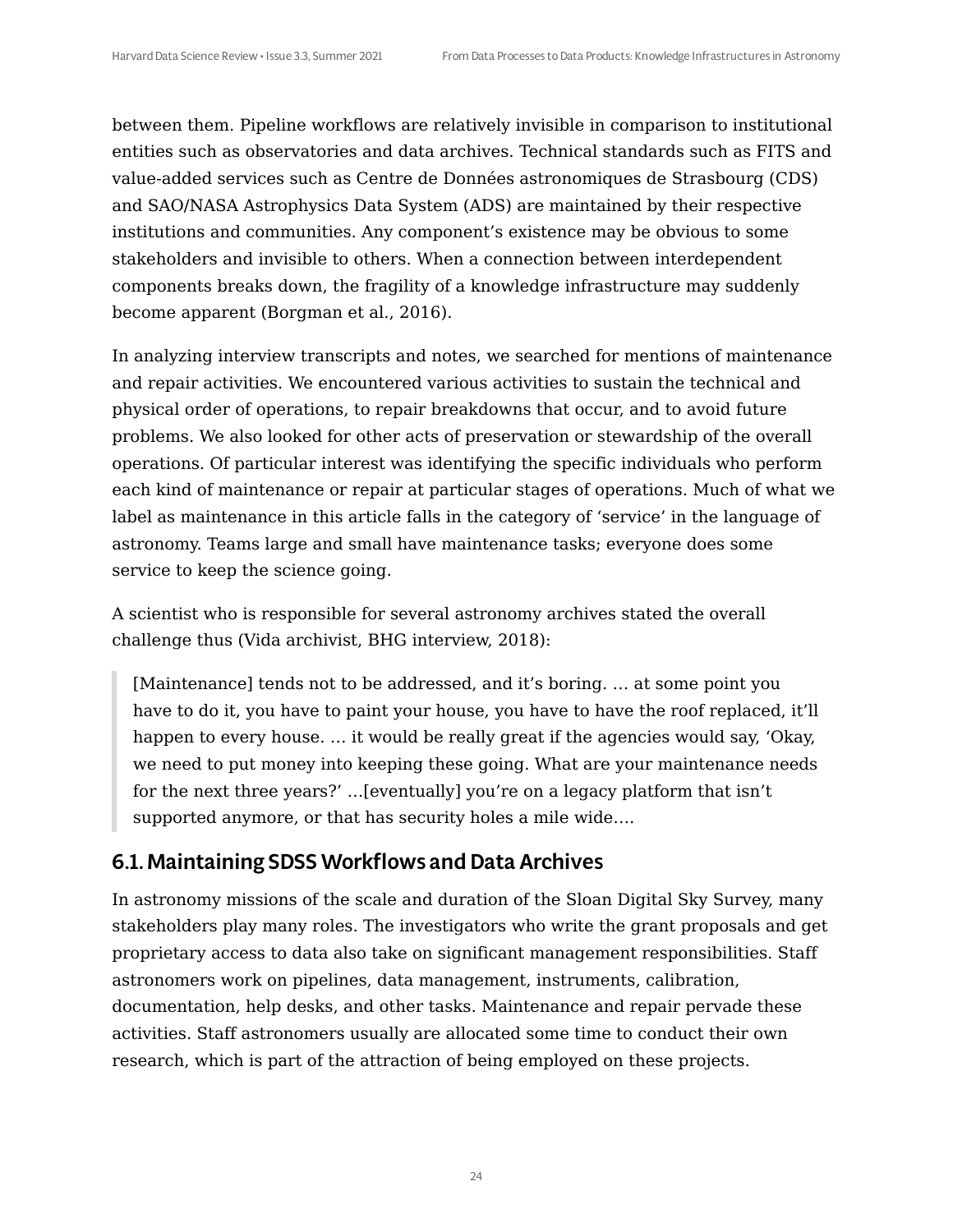SDSS hit many roadblocks in the initial development of the software systems that demanded repairs, "so the software developers were really [the] heroes…called in the middle of the night, night after night…to get these bugs resolved" (SDSS Telescope Engineer, 2012). As one telescope engineer in 2012 explains, maintenance is "constant on the [Sloan Foundation 2.5-Meter Telescope]. We have done a lot of upgrades…, [and] replaced a lot of major components...to make it more efficient." Staff use Arizona's summer monsoon season to invest in major maintenance and repairs when observing is not possible. Senior technical staff design major hardware upgrades such as remapping data acquisition methods. However, as a member of the early SDSS IT staff reported to us in 2012, they may spend a large "amount of [their] professional life being…glorified electrician[s] and air conditioning technician[s]."

As the SDSS phases progressed, the balance of science and service responsibilities shifted. The founding investigators and staff scientists invested many years of development effort before first light. Later SDSS partners had more access to data relative to the service effort required, sometimes causing resentment. As an astronomy professor commented in 2012, "I've put ten years of my career into building this, and these new people …didn't have to build it, … don't have to maintain it and make sure it keeps working, so … have all their time to do science and will get a lot more out of it than we did or we will."

Maintaining the SDSS data, archive, software, and pipelines over the long term is a challenge unto itself. Space-based observatory missions such as Hubble, Chandra, Spitzer, Gaia, and Webb are funded primarily by public sources such as NASA and the European Space Agency, and most include commitments to create and maintain data archives. In contrast, SDSS is a ground-based observatory with primary funding from a private source (the Alfred P. Sloan Foundation). Creating an open data archive was central to the SDSS mission (Brunner et al., 1996; Huang et al., 1995; Thakar et al., 2003). Multiple commitments to house and maintain the data "all have finite lifetimes, and [they] haven't figured out what to do after the lifetime ends" (SDSS scientist, 2012). Among the strategies employed for long-term sustainability was to transfer the SDSS data archive to two research libraries. SDSS investigators continue to seek funding to keep these resources alive (Darch et al., 2020, 2021; Pasquetto et al., 2016).

#### 6.2. Maintaining Black Hole Group Workflows and Vida Archives

The Black Hole Group and other teams that partner with the Vida Observatory have vested interests in maintaining their joint and separate infrastructural components. The staff we interviewed and observed at Vida acknowledge the vast scope of their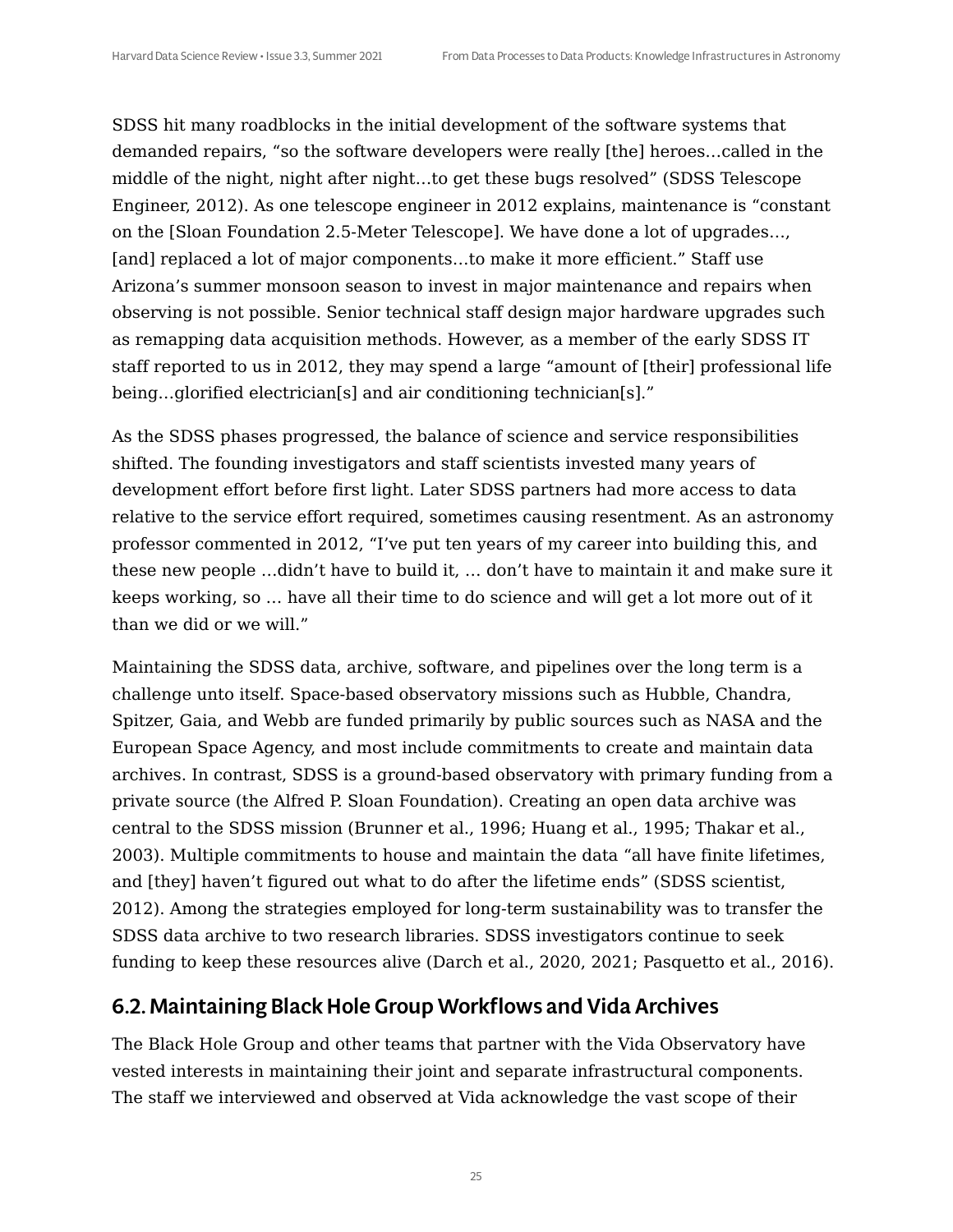maintenance responsibilities. Observatory staff ensure that instruments continue to be reliable, as measurements tend to drift over time. In analyzing their data from Vida, which continues for months or years after acquiring observations, BHG astronomers are watchful for any systematic errors that might be due to instrument drift or malfunction.

Everyone in the Black Hole Group has a role in maintaining their software tools, including investigators, postdoctoral researchers, graduate students, and research scientists. Each member of the group has two roles (BHG postdoctoral researcher, 2018): "one as a pretty independent scientist…and then [as] support [for] the general, larger project of the group…so everything that has to do with determining orbits around the [black hole], maintaining datasets, [and] taking the observations." They update code, add new functionality, and attempt to root out software rot. Maintenance work necessary to keep these data scientifically valuable includes ensuring they are not corrupted, remain on stable hardware, and are recalibrated to integrate with new data. Service tasks in writing code, maintaining software, and maintaining data sets also are a means for new team members to learn how the science is done. Many of these activities occur on an as-needed basis when something breaks or requires immediate attention to allow continual analyses (Boscoe, 2019).

The temporal nature of BHG science adds a layer of complexity to maintaining their local software and data stores. Because they are continually reintegrating data taken from multiple instruments over very long periods to track orbits around the black hole, they need stable pipelines for comparison. However, research questions change over time, based on new findings, new theories, new instruments, new methods, new investigators, and combinations thereof. New questions require new pipelines or new versions of existing pipelines. The tension between replicability and pursuing new science pervades their software development and maintenance.

Vida Observatory has technical staff responsible for data processing, reduction, maintenance, and transfer to the observatory archive. The Vida Archive is one of several NASA archives, managed by a team responsible for maintaining the technical interfaces, pipelines, and other software. The archive has a ticket system that allows users to flag errors or missing data for archive staff to correct. NASA funding supports baseline maintenance, but our research participants reported difficulty in obtaining support for upgrades to HTML, computer management systems, and other major maintenance and repair.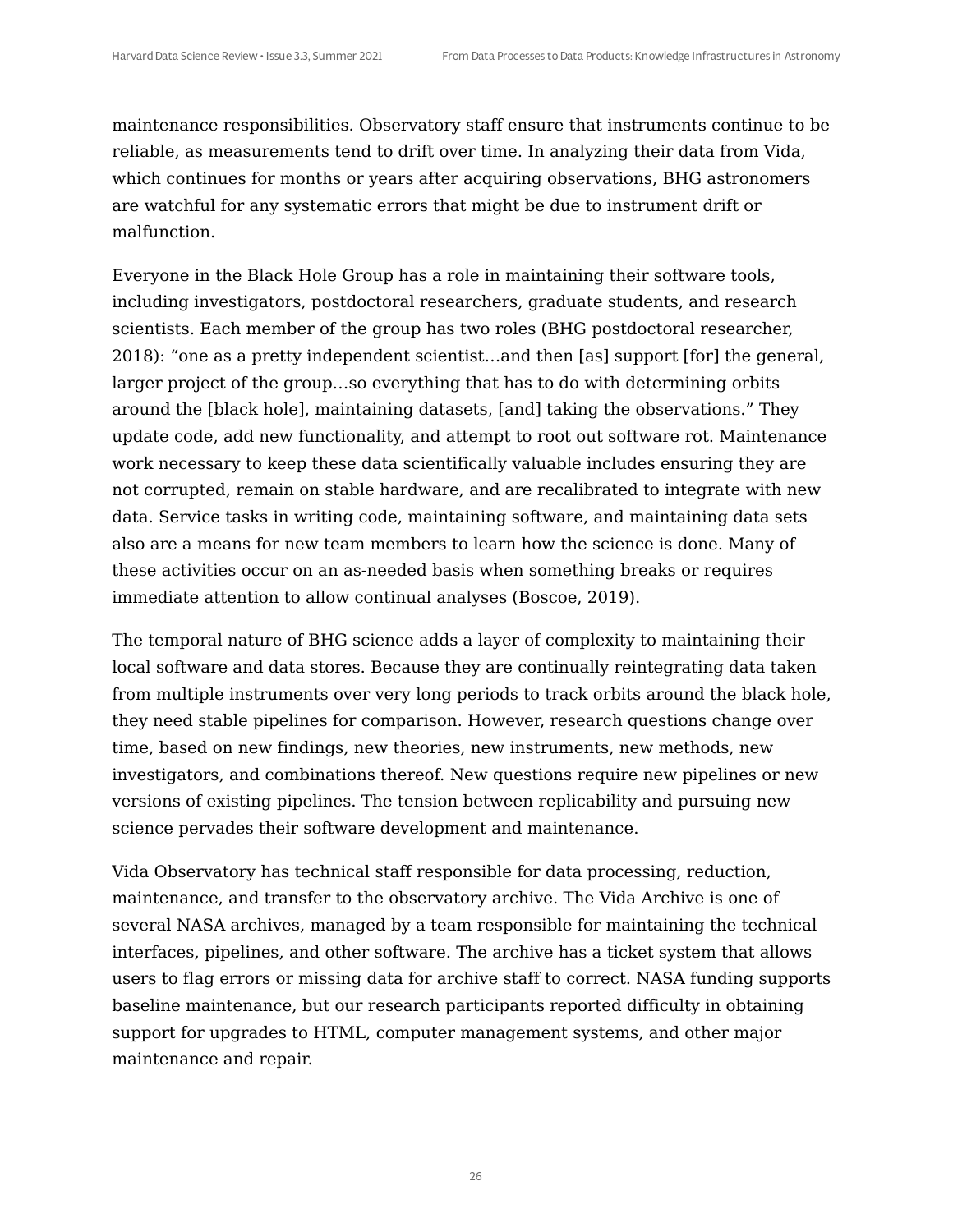While the Vida Observatory has institutional responsibility for maintaining instruments and pipelines, as shown in Figure 2, they partner with investigators to identify problems and repair them as necessary. Tensions may arise; for example, in a recent situation where an instrument at Vida was not functioning adequately for the scientific purposes of the BHG, a senior team member devoted an extensive amount of time debugging the problems in collaboration with Vida staff. Some see this effort as uncredited service to the observatory, where others see it as the best means to accelerate their science. All agree that the maintenance work on this instrument needs to be accomplished for the good of the community.

#### 6.3. Maintaining Star-Forming Region SurveyData Workflows

The Star-Forming Region Survey relies on the maintenance capabilities of the observatories responsible for the multiple telescopes, instruments, pipelines, and databases from which they collect data. They also rely on a functioning knowledge infrastructure they can use to verify the validity of these data sets. Database documentation, journal articles, standards processes, and other infrastructure components provide bases for judgment.

Tools developed by the Integrative Astronomy Group were part of the data processing pipelines for the Star Forming Region Survey. Some of the IAG tools proved sufficiently useful to be maintained as open source projects on platforms such as GitHub or BitBucket. At least one of the IAG tools has become a successful commercial product. Because the IAG is a team specializing in open science, pipeline software for the SFRS is probably more readily available and documented than for most astronomy projects. While individual collaborators may still be using parts of the SFRS algorithms, the pipelines are unlikely to be maintained in their entirety 15 or more years after the survey was completed.

The SFRS data sets remain available in the university repository of the project's principal investigator. In this case, the university has agreed to host and curate the data sets indefinitely. Other data sets remain available from the project website. Yet others are available via publishers and authors of papers that used the data sets. As infrastructures evolve, some resources will be migrated, and others will be abandoned.

#### 6.4. Theme 3Discussion

Astronomical artifacts are built to last, or so their designers hope. Observatories such as the Sloan Digital Sky Survey and Vida have multi-decade lifespans, and their data are expected to remain scientifically useful much longer than the physical plant. The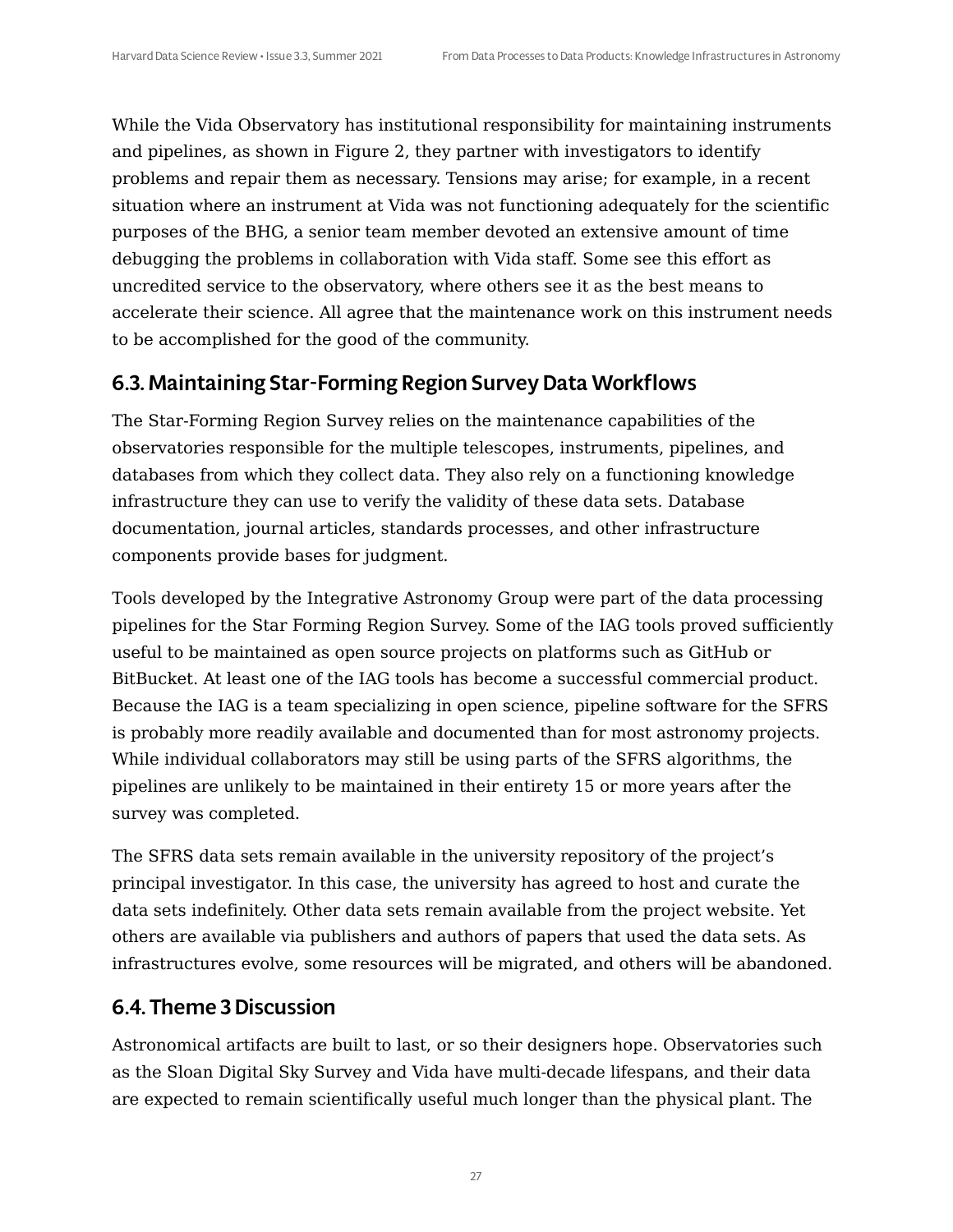need for maintenance and repair of physical structures such as buildings can be predicted in project budgets. Estimating the maintenance required for software and data is a much less exact science (Baker & Karasti, 2018; Karasti et al., 2010; Ribes & Finholt, 2009). Open source software is particularly complicated to document and maintain. The community is beginning to reckon with the kinds of collaboration required to ensure the stability of essential shared tools such as pipelines (Baker et al., 2016; Darch & Sands, 2017; Geiger et al., 2018; Scroggins et al., 2020).

Our findings reinforce those of Graham and Thrift (2007), that it can be challenging to determine what 'thing' is being maintained. All parts of a knowledge infrastructure must be maintained by someone, somehow, at some times, even though no one is in charge of its entirety. Infrastructure components are so deeply intertwined that a breakdown anywhere can cascade through systems. Pipelines are deeply embedded in these interdependent networks. The invisibility of data production work contributes to the difficulty of maintenance and repair; the lack of recognition afforded to those who monitor, fix, and care for data processes and products; and the lack of budget commitment (Denis et al., 2016; Denis & Pontille, 2017; Henke, 1999; Jackson, 2014; Orr, 2016).

## **7. Theme 4: Using and Reusing Data Products**

Knowledge production, in the sense explained by Baker and Mayernik (2020), is the primary driver for most scientific endeavors. Scientists collect data as a means to an end, which is to establish their claims by publishing their findings. Scientific knowledge is disseminated through various channels, such as presentations, conference papers, reports, white papers, and other means, but journal articles constitute the core of the intellectual record in the physical, life, and biomedical sciences (Borgman, 2007). Incentives to focus on knowledge production are embedded deeply in the fabric of science, as explained in myriad social, historical, and philosophical studies of science (Biagioli & Galison, 2003; Bowker, 2005; Knorr-Cetina, 1999; Latour, 1987; Latour & Woolgar, 1979; Leonelli, 2016).

The idea that data production should be a central goal of science, or even that data should be produced in ways that make them usable for others, is a recent development. Until the last decade or two, research data in most scientific fields could be controlled indefinitely by the investigators who collected those data. As digital data began to accumulate in large volumes that could be repurposed, funding agencies began to require investigators to release resulting data in a timely manner. Scientific journals followed suit, requiring authors to release data associated with journal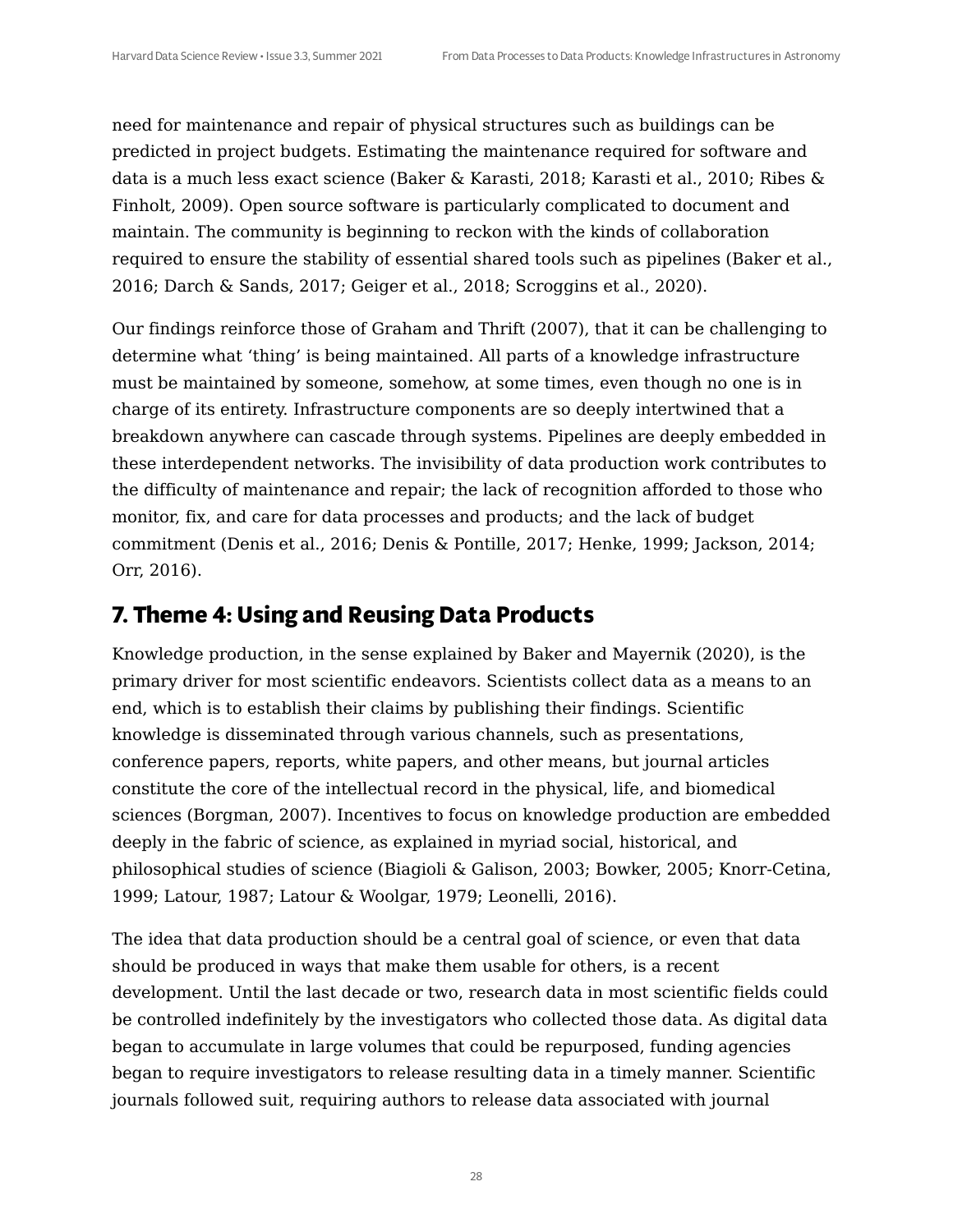articles. The scope of data release policies by funding agencies and journals varies widely across disciplines and countries. Incentives and compliance also appear to vary widely between fields, investigators, and contexts of research. For example, some kinds of data products are amenable to release as discrete, standardized data sets, as in areas of genomics. More commonly, data products are difficult to extricate from their local and temporal contexts without considerable loss of information (Borgman, 2015; Borgman et al., 2010; Bowker, 2005; Leonelli & Tempini, 2020).

Astronomy has been more successful in producing and disseminating data sets in reusable forms than most other sciences. Not least among the many reasons for their success is their extensive knowledge infrastructures that rest on shared agreements for data structures, coordinate systems, and value-added services, as discussed above. Interoperability between data sets, formats, and software tools is essential for integrating data sets from multiple sources, and is a continuing challenge for knowledge infrastructures. The FITS format and tools layered upon these standards are showing their age, raising concerns among astronomers for future interoperability (Mink, 2015; Scroggins & Boscoe, 2020; Thomas et al., 2015; Wang & Xie, 2020). New tools such as Jupyter Notebooks provide scientists the ability to release executable packages of data, pipelines, and workflows. However, these tools appear to improve reusability of data only to the extent that the software and interdependencies continue to be maintained (Wofford et al., 2020).

Data processes, products, incentives, uses, and reuses of data in astronomy vary accordingly, as does the ability to exploit knowledge infrastructures. In this theme, we focus on how data processes contribute to the usability and reusability of data products. Data reuse is a broad term in open science, and the one employed in the FAIR principles (Wilkinson et al., 2016). Reuse encompasses access to existing data sets to reproduce a study or replicate findings with new data, to calibrate instruments or results, to combine with other data, or to apply to new scientific problems (Pasquetto et al., 2019; Wallis et al., 2013). Whereas the terms reproducible and replicable are often used interchangeably, a recent National Academies report establishes important distinctions (Fineberg et al., 2020; Meng, 2020; National Academies of Sciences, Engineering, and Medicine et al., 2019). Reproducibility, per the report and as used herein, refers to computational reproducibility using the same input data, methods, and conditions. Replicability, in contrast, refers to obtaining consistent results from other studies that address the same scientific question, but using different data.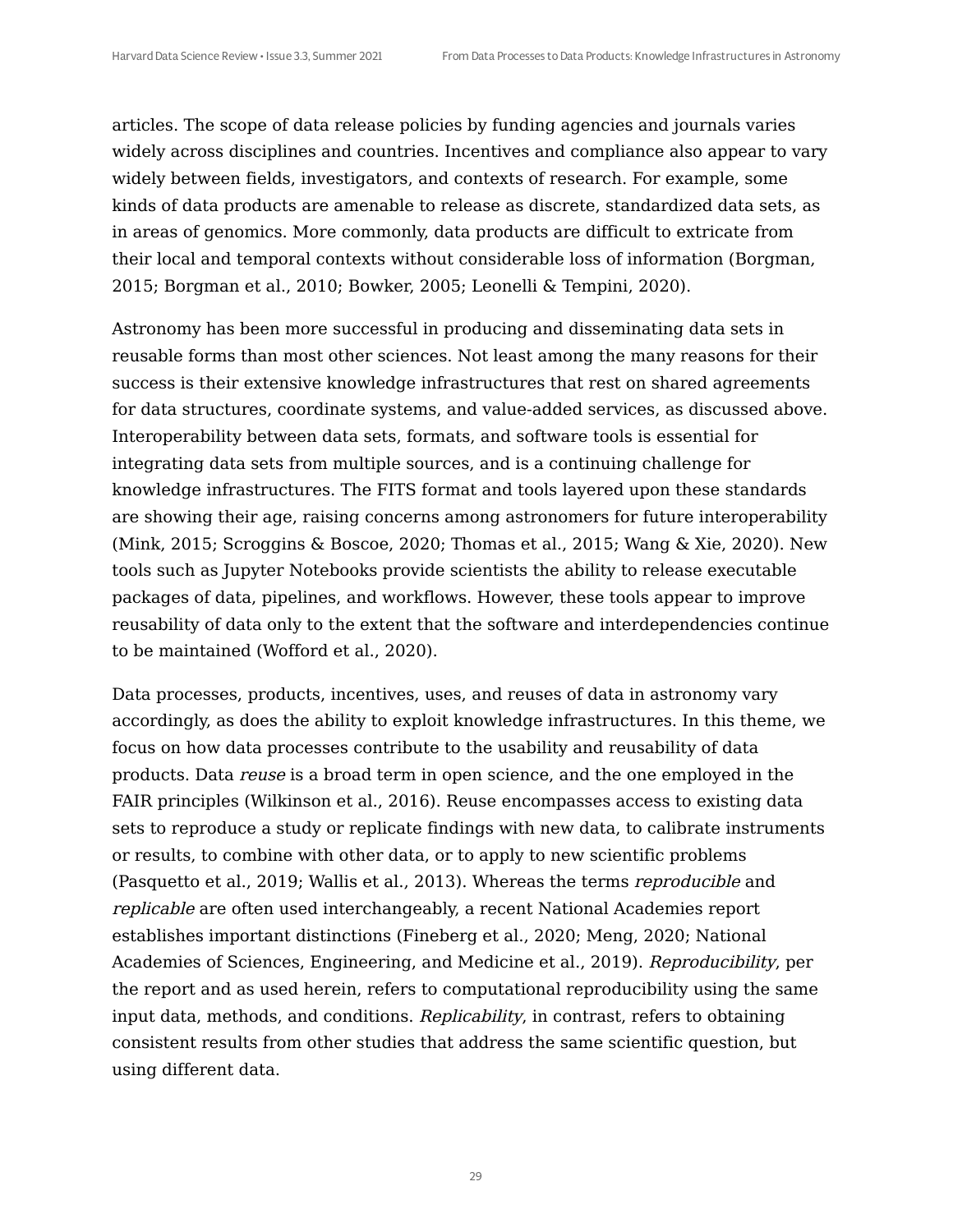Because astronomy data are available more widely than in most fields, and are more consistently validated and structured, they are more readily reused for any of these purposes. Hoeppe (2020b) provides a rare case study of how astronomers rely on shared infrastructure to inspect data, challenge results, and to reproduce and replicate empirical findings.

New data releases from major observatories, such as the Gaia release in late 2020, stimulate new science and provide new sources of calibration (European Space Agency, 2020). Scientific journals in astronomy commonly require data to be released at the time of article publication; some now require software citation. Compliance varies, both in the scope of data products and documentation released, and in the degree to which pipeline code used to create those data sets is shared (American Astronomical Society, 2021b; Goodman et al., 2014; Pepe et al., 2014; Shamir et al., 2013; Wofford et al., 2020).

## 7.1. Sloan Digital Sky Survey:Data Use and Reuse

From an archival perspective, it is particularly noteworthy that SDSS data releases are both incremental and cumulative. SDSS scientists reprocess data from prior releases through updated pipelines to improve and correct older observations. By integrating data repeatedly over time, astronomers have access to consistent data sets for reanalysis. By maintaining access to all prior data releases, astronomers also can return to previous states associated with earlier pipelines. When astronomers publish articles using SDSS data sets, they usually cite the specific data release, thus increasing replicability. To ensure continual access to the SDSS data sets by astronomers worldwide, SDSS maintains redundant copies of the data archive at multiple sites.

The community makes extensive use of these data releases. By 2006, the number of hits on the SDSS archive was doubling every year; by 2009 it was estimated that at least 20% of the world's professional astronomers had used Sloan data (Finkbeiner, 2010). A recent estimate is that more than 8,000 papers are based on SDSS data, most by nonaffiliated scientists (Plant & Hanisch, 2020).

Once available on the SDSS public archive, anyone can download data sets and create copies for local use. Groups that download data from the archive are trusting the quality of data upstream. Research groups often process data further through their private pipelines. Local SDSS data sets, whether downloads of full data releases or small subsets, are 'forks' in software terminology. Once 'forked' or branched off from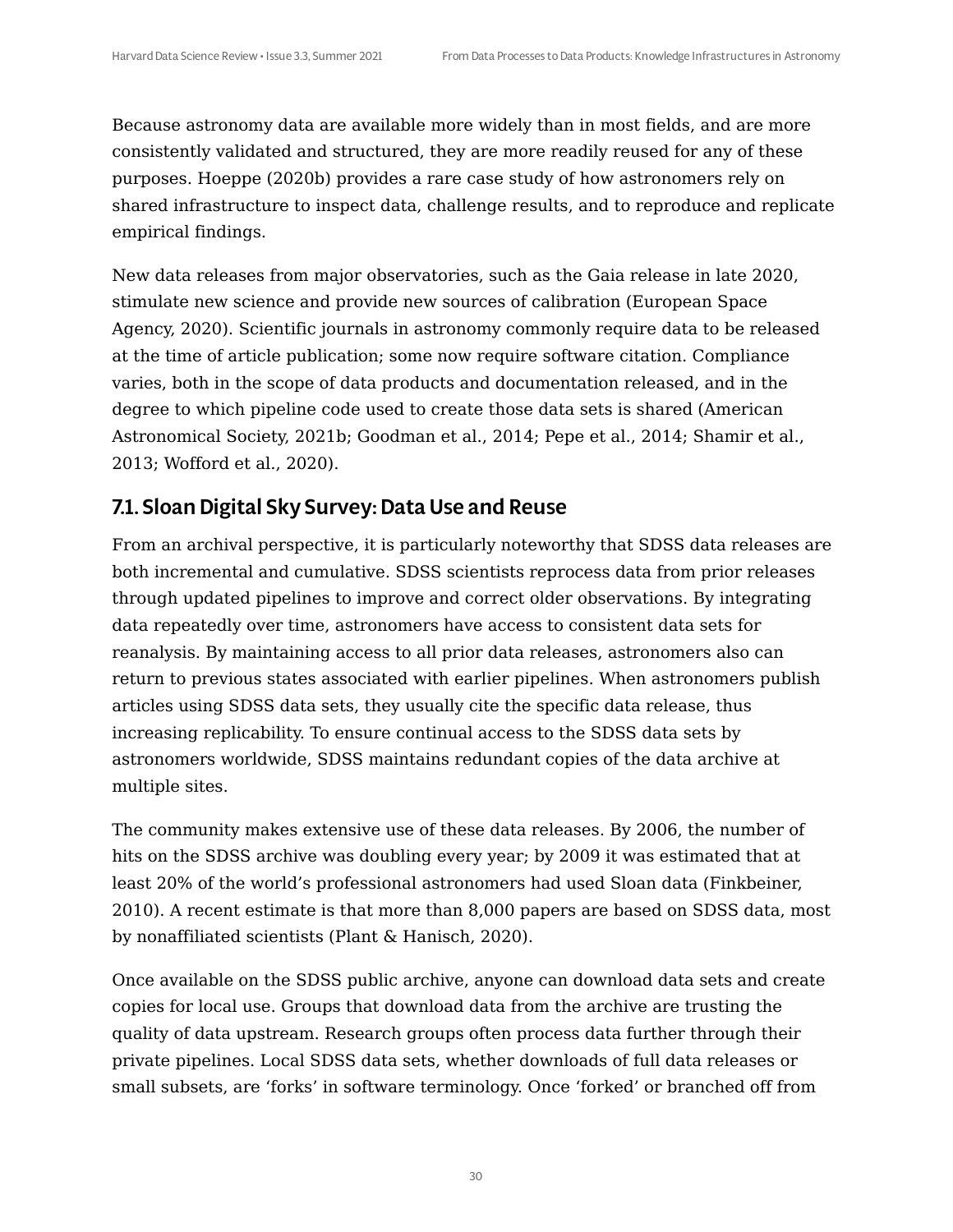the primary data set for reprocessing, or integrated with other data sets, these resources may take on lives of their own. Local teams are responsible for maintaining and repairing their own pipelines, hardware, and tools. In our studies of SDSS-I/II, we found local copies of SDSS data sets all over the world. As astronomers use SDSS data products, they may release reprocessed data sets associated with their publications.

The SDSS data archives are a landmark in open data production both for their scientific contributions and for innovative and unanticipated reuses of those data. Our research participants frequently mentioned cases in which SDSS data were employed to address scientific problems far outside the stated goals of the mission. SDSS became a major site of citizen science with the launch of Galaxy Zoo, at first a simple game-like interface that invited the public to classify galaxies by their spin characteristics. The project was wildly successful in accomplishing its scientific goals, and led to Zooniverse, a sophisticated citizen science platform that hosts numerous projects (Beck et al., 2018; Borgman et al., 2008; Darch, 2011; Lintott, 2020; Marshall et al., 2015; Raddick et al., 2013). SDSS data products also are being used for music and art installations (Sloan Digital Sky Survey, 2018). SDSS data sets are incorporated in the WorldWide Telescope, a public-facing scientific and educational site developed by Microsoft Research and the American Astronomical Society (American Astronomical Society, 2021a).

#### 7.2. Black Hole Group and Vida Observatory:Data Use and Reuse

The Black Hole Group maintains a local repository of all observations they have acquired from the Vida instruments, and from instruments at other observatories, over a period of several decades. BHG team members process, and reprocess, these data through multiple versions of local pipeline software to integrate them with prior observations and to perform new analyses. They describe their first decade of data as "very fragile" (BHG astronomer, 2017). While the historical data are of a lesser quality, particularly in terms of image clarity, they remain extremely valuable for following orbits. BHG manages their local data stores in ways that facilitate their own science. They hold individual data sets in multiple states of processing, as observations are combined, recombined, and reassessed based on new findings. These data sets have diverged so extensively from the original observations that BHG members rarely return to their 'raw data' in the Vida archive. Boscoe (2019, pp. 71, figure 4) describes in more detail how BHG reprocesses and reuses their local data stores.

Time-domain astronomy is longitudinal research, akin to long-term data collection in ecology, evolutionary biology, or the humanities. Individual observations are valuable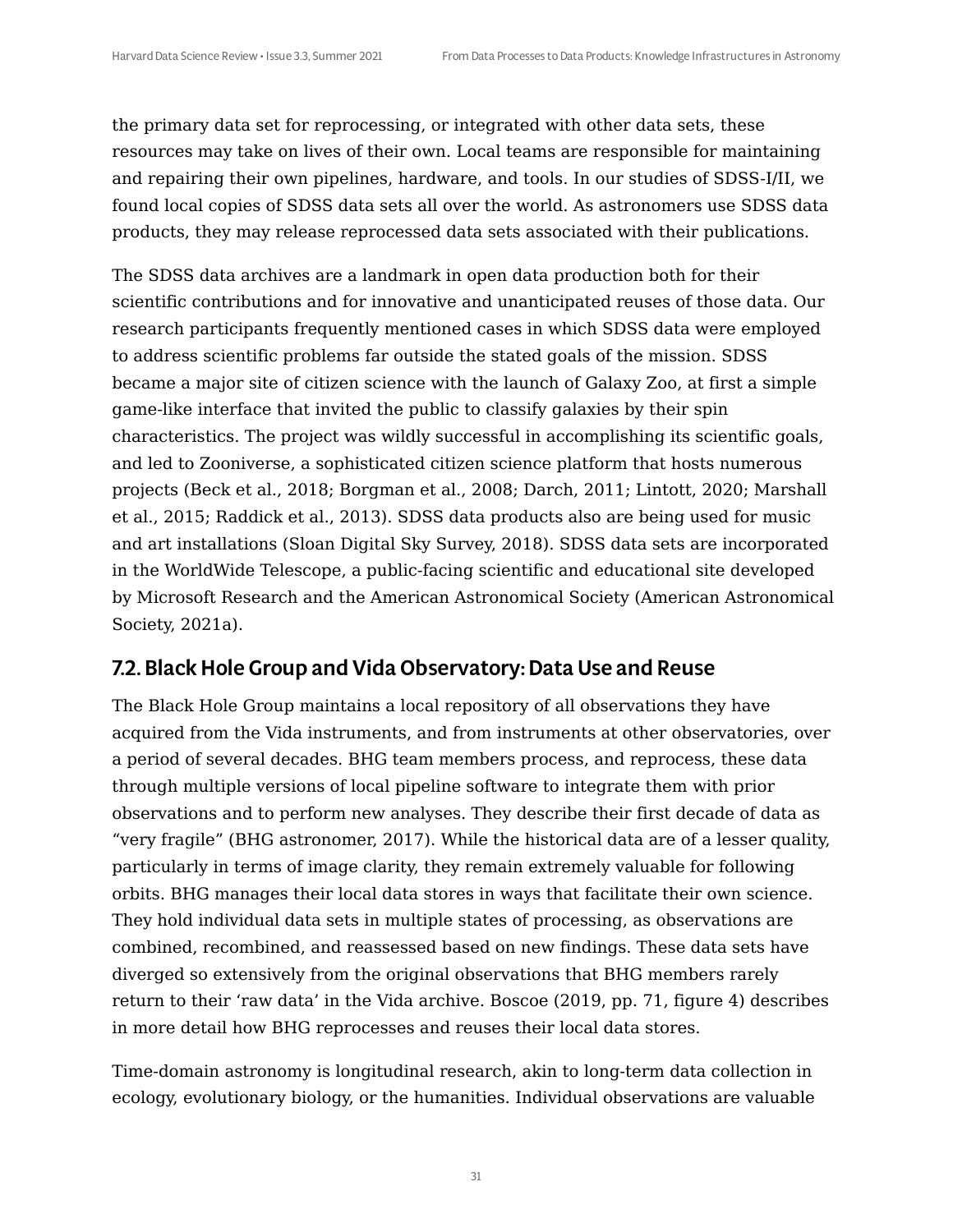only to the extent that they add information to the cumulative record. A scholar in the humanities referred to her longitudinal corpora as her "dowry" to leverage in finding academic positions and in attracting collaborators (Borgman, 2015). Scholars in the sciences similarly use these comprehensive corpora as "barter" to attract collaborators and students (Hilgartner & Brandt-Rauf, 1994). In the environmental sciences, we found that scholars engaged in longitudinal research were least willing to release their corpora (Borgman et al., 2010). The Long Term Ecological Research Centers were established as means to collect and disseminate longitudinal data products and to develop new data practices (Kaplan et al., 2021; Karasti et al., 2010; Waide & Kingsland, 2021). Similarly, the BHG team has few incentives to release their entire corpora. Like other scientists conducting longitudinal research, they release data sets associated with individual articles, at the time of publication.

Funding for the Black Hole Group consists largely of overlapping research grants. Individual grant projects advance their scientific methods by developing software tools, contributing to instrument design, collecting new observations, and writing papers. BHG is not funded as a scientific mission with dedicated archivists and other support staff. All team members participate in building and maintaining their local data stores, which consist of many generations of observations, software pipelines for photometry, astrometry, and spectroscopy; other code and algorithms to clean, reduce, validate, and compare observations; tutorials and 'cookbooks' for observing and processing data; and miscellaneous forms of documentation. These scientists produce research-grade software on which they train new students and staff as they join the group. They use and reuse data products continuously.

The Black Hole Group is among the research teams who were observing at Vida long before a public archive existed. They had little choice but to develop their own pipeline software, data management practices, and local data stores (Boscoe, 2019). Vida has maintained backup copies of all data acquired since first light in the mid-1990s, but the mission did not include a public archive in its initial funding. About a decade after first light, NASA funded the Vida Observatory Archive. Vida now imposes a default 18 month proprietary period over observations, unless investigators negotiate a longer control period. BHG, along with other investigators who observe at Vida, benefit from the observatory's knowledge infrastructure investments in the data archive, thus assuring long-term access to data sets collected with their telescopes and instruments.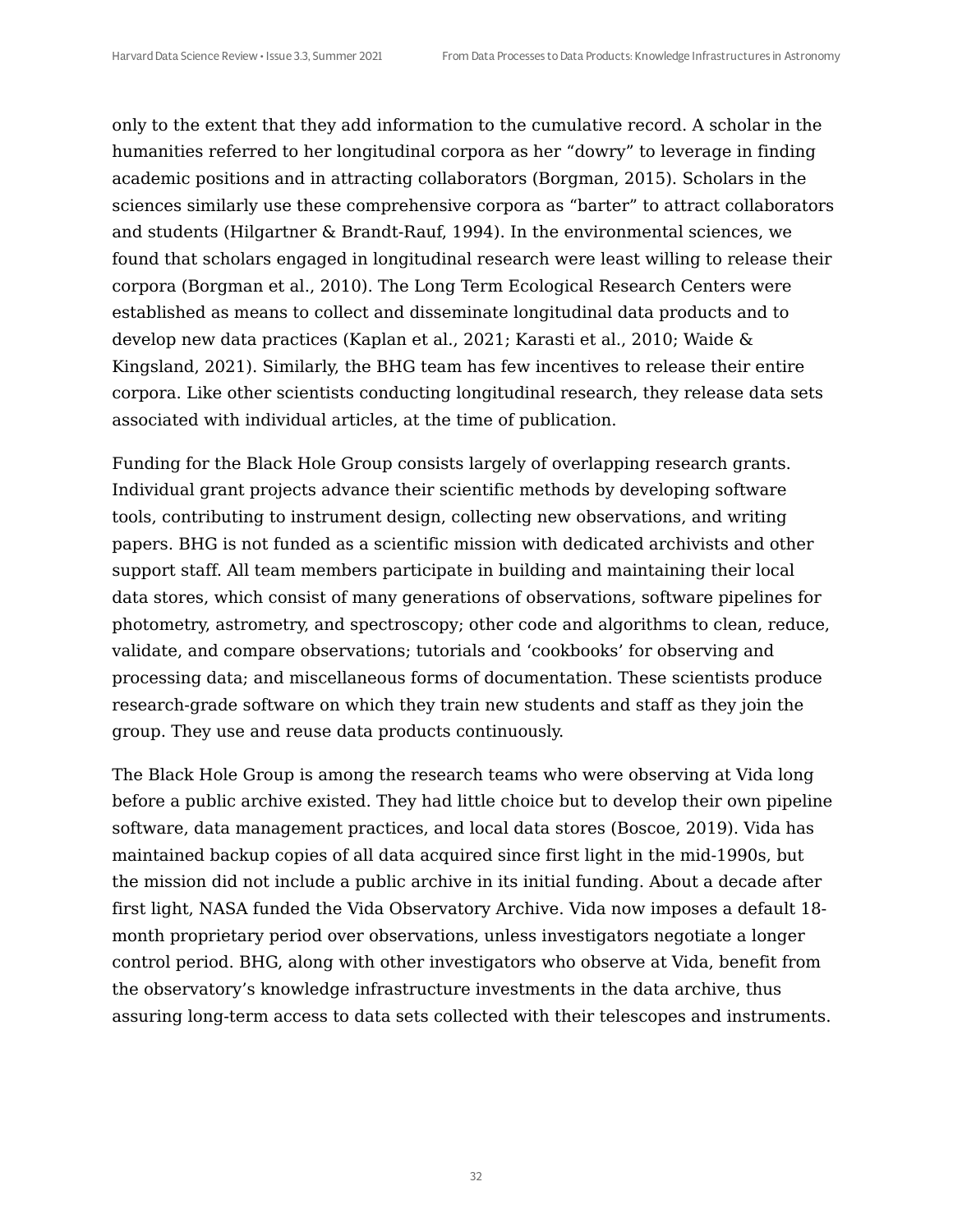#### 7.3. Star Forming Region Survey:Data Use and Reuse

Data products from the Star-Forming Region Survey continue to be available to the astronomy community long after the collaboration ended. The SFRS team members, as pioneers of open astronomical data, wanted to provide data products that were reusable in practice. They facilitate reuse by providing multiple entry points into the data. Entry points include a browsable data table and an interactive tool that shows data coverage by region. The team also clarified that the data are nonproprietary and can be cited using a data paper to promote reuse and with appropriate attribution. The published data sets and associated data papers from the survey have received more than 900 citations in the astronomy literature as of this writing.

The SFRS posted data products acquired from public sources, both in original forms and in their re-reduced forms. Per the SFRS principal investigator (IAG astronomer, 2020), the SFRS data are now easier to find than the original source data, given numerous moves and redirects in the two decades or so since the space telescope mission acquired those observations. Published data sets remain available at the university's open data repository and on project web pages, thus facilitating access for the community.

#### 7.4. Theme 4Discussion

Our participants rarely mentioned terms such as reproducible or replicable research; they focus more generally on the ability to reuse their own and others' data sets. Versions of astronomy data sets proliferate around the world as data are used and reused by the community. Software does not always follow the data; rarely did our participants indicate that data users had access to the code employed to process observations into scientific data products. Our findings reveal the iterative methods and multiple tools that comprise astronomical pipelines. Astronomy data products take on lives of their own, requiring each subsequent user to trust upstream processing. While all three of these projects are concerned with creating, maintaining, using, and reusing data products from astronomical observations, their scientific approaches and archival concerns diverge.

The Sloan Digital Sky Survey is a four-decade mission whose data serve a wide array of scientific problems, are open to the community, and are reused intensively by Sloan investigators and by astronomers unaffiliated with the project. SDSS continues to provide access to all 16 data releases. Beyond these official data releases are a diaspora of copies, which we found distributed around the world. Individual astronomy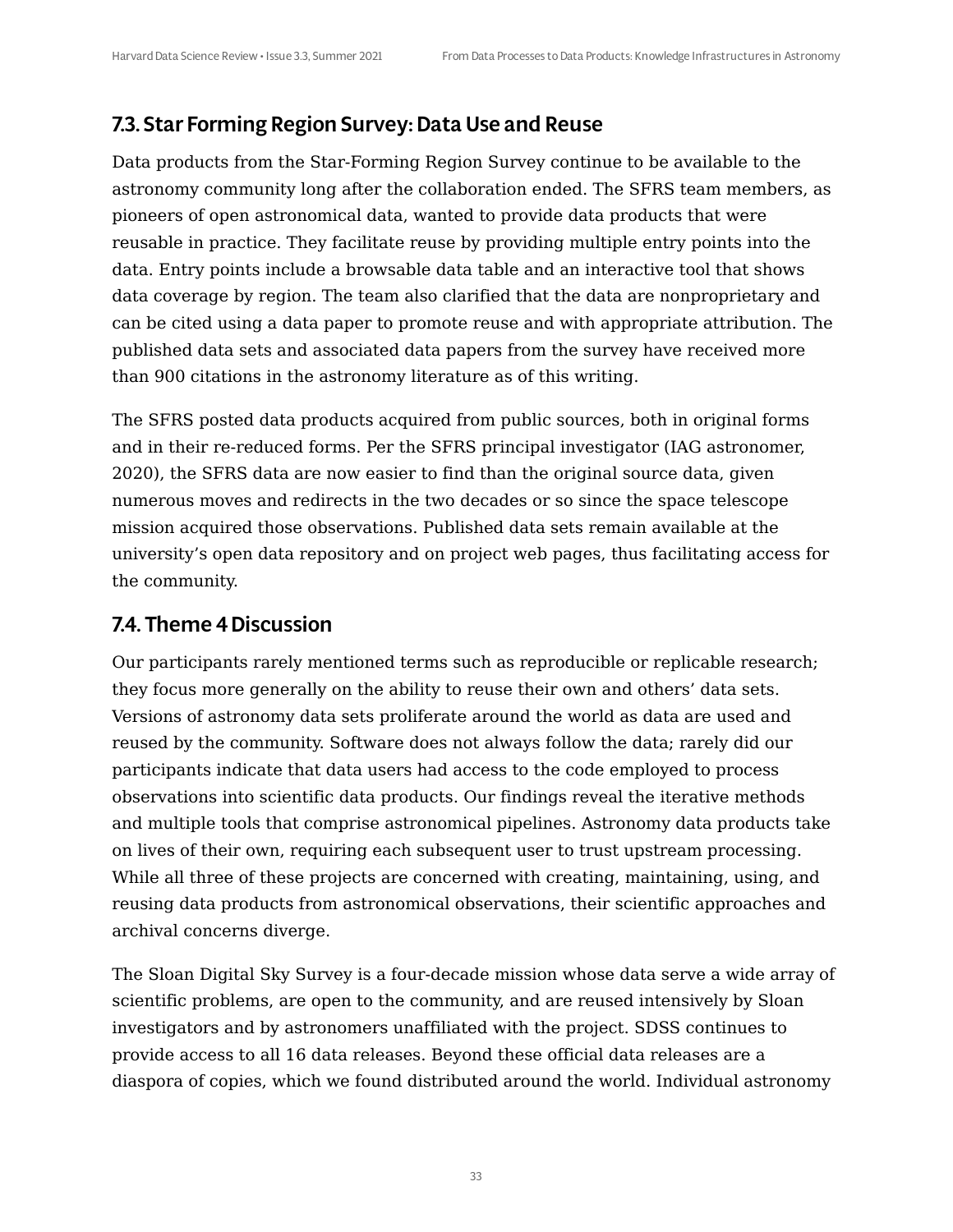teams download SDSS data products. Some use these data sets for a publication or two; others maintain SDSS subsets locally for further reprocessing and research.

The Black Hole Group is in its third decade of studying the physics of black holes and their environments; these are temporal experiments that require new data collection on a regular basis. They maintain all of their data products and software locally for reintegration and reuse. Somewhat analogous to SDSS, they maintain incremental data sets to ensure integrity of their observational record, while moving cumulative data sets forward as they reprocess data to reflect new methods and pipelines. They release processed data sets associated with individual journal articles, but only BHG team members have access to the full corpora, reflecting common practice in the field. As a rare longitudinal data set in astronomy, the corpora is their dowry to attract students and collaborators.

The Vida Observatory is in its third decade of access to astronomers for data collection, whereas the Vida Observatory Archive is in its second decade of providing public access to data collected by those astronomers. Together, observatory and archive staff manage the data processing pipelines to merge observations from multiple instruments on the telescopes into a common format. These data products are all incremental, comprised of disparate observations of disparate targets, under disparate instrument settings, with varying methodologies, for a vast array of scientific goals, taken by individual investigators. Other scientists can obtain these data products after proprietary periods are complete. Archival data products are valuable records of measurements of specific targets at specific times, but they are relatively 'raw data.' Vida, like most data archives, is not in the business of producing comprehensive data releases accompanied by extensive documentation. That is the role of long-term surveys such as SDSS.

The Star-Forming Region Survey was a short-term entity and the Integrative Astronomy Group is an informal collaboration. However, their data products may remain useful indefinitely, with or without the processing software used to create them.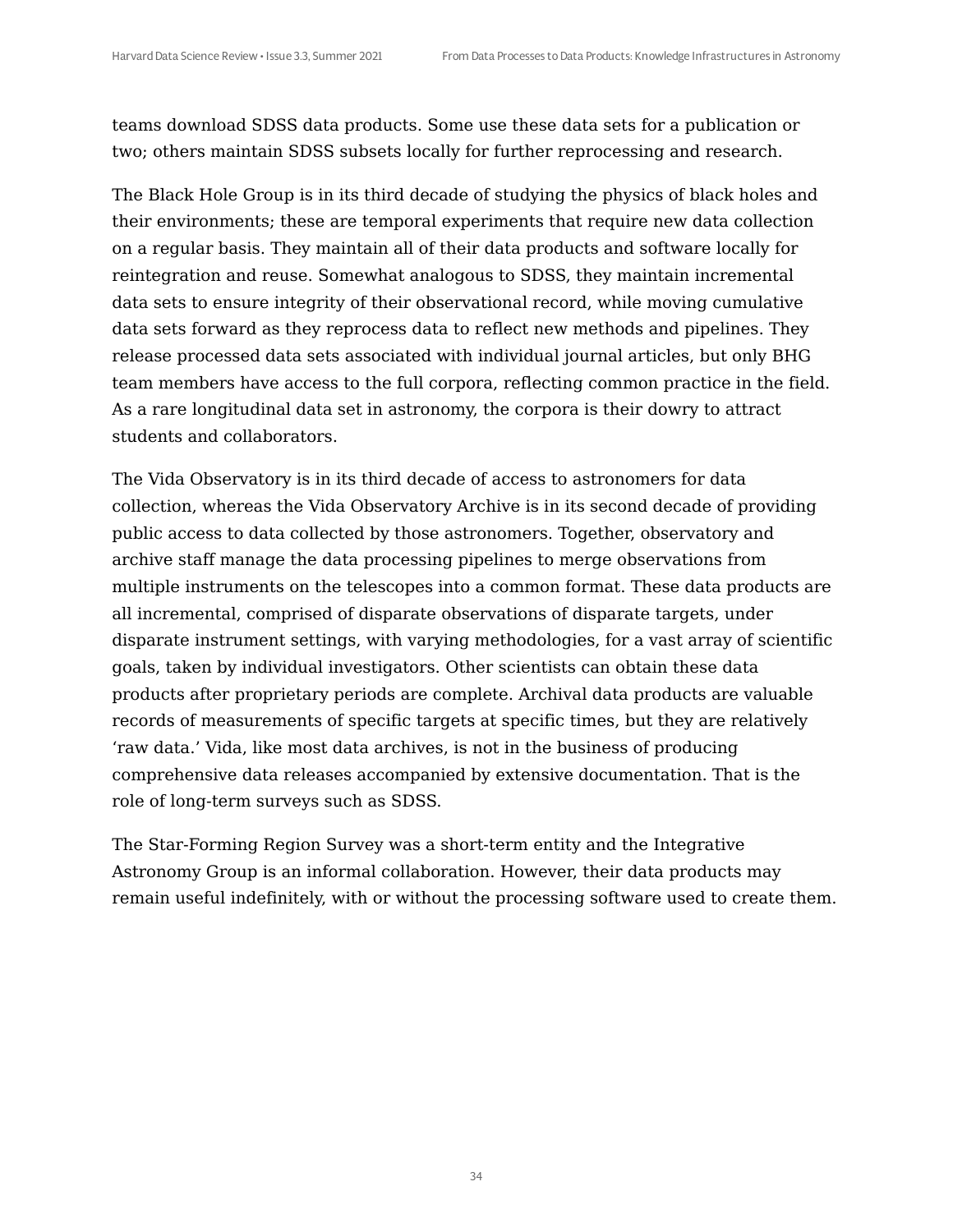

**Figure 5. Three-Stream Model of Knowledge and Data Production.** Adapted from two-stream model of Baker and Mayernik (2020) in "Disentangling Knowledge Production and Data Production, **"** licensed under CC BY [4.0](https://creativecommons.org/licenses/by/4.0/).

As shown in Figure 5, we extend the Baker and Mayernik (2020) dichotomy of knowledge production (blue arrow [1] at bottom) vs. data production for use by others (peach arrow [2] at top), by adding a third goal (green arrow [3] in center) of data production for local reuse. All scientific projects have knowledge production goals; they vary in the degree to which they also invest in curating data for others in the community. The Sloan Digital Sky Survey has the strongest commitment to open data production of the three projects studied and was a pioneer in these endeavors. The SDSS scientific data archiving team performs the curation activities along the peach arrow (2), which enables both SDSS investigators and later reusers to engage in knowledge production from those data (blue arrow 1).

The Black Hole Group, while unusual in conducting time-domain astronomy that requires such a long-term data set, is more typical of scientific investigations in that they focus on maintaining their data stores for use by their own team. BHG typifies our third stream (green arrow [3]). Team members clean, assemble, and write new code for their cumulative data store (activities in [3]), which enables partners—past, present, and future—to produce new knowledge from those data products (arrow 1). BHG uses their data store to attract and train new students and collaborators, transferring tacit knowledge from one generation to the next. The Vida Observatory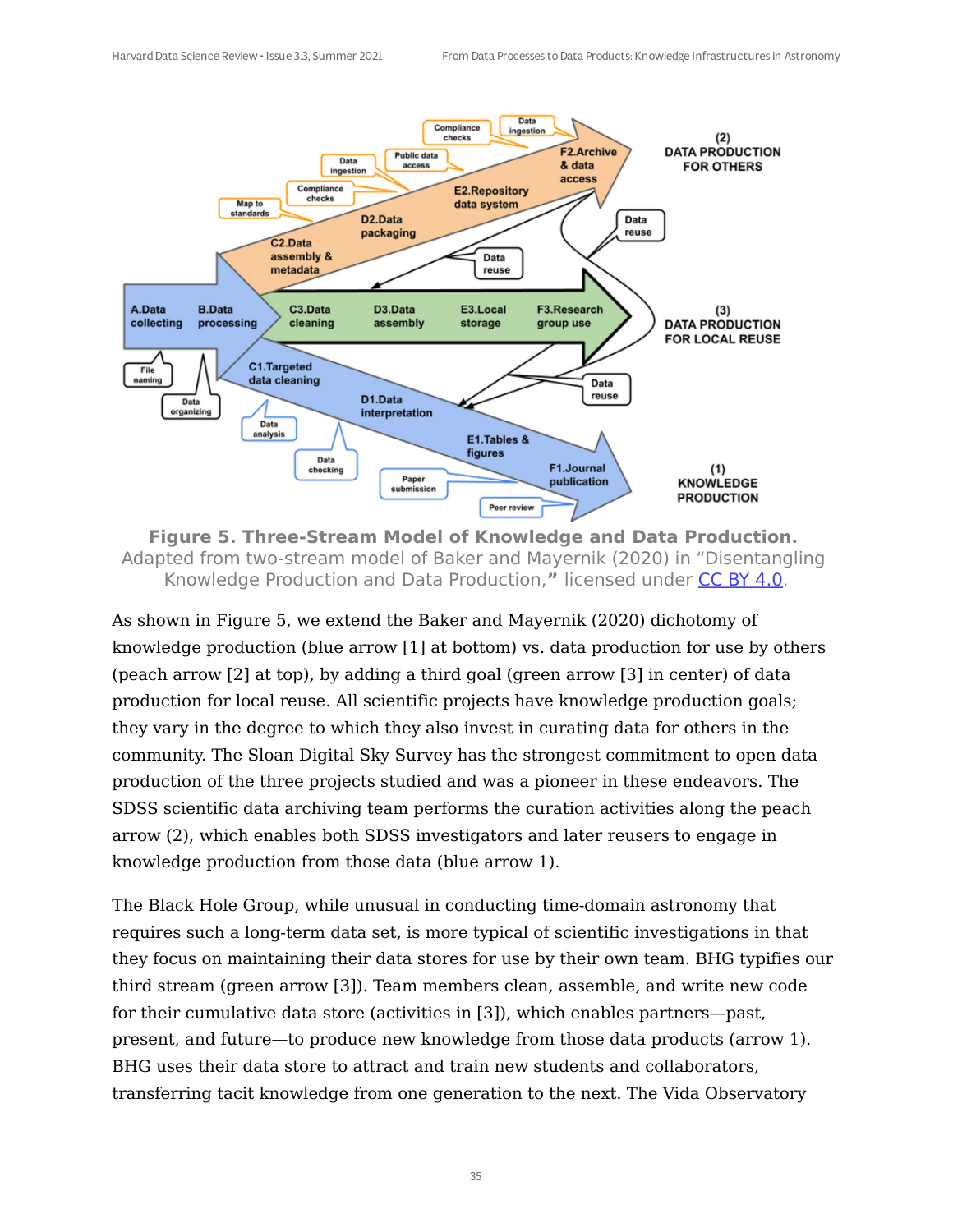Archive performs the activities in the peach arrow (2) that enable others to use BHG raw data after proprietary periods end. Other scientists also can reuse processed data sets attached to BHG journal articles (arrow 1).

The partnership of the Integrated Astronomy Group and the Star-Forming Region Survey was an early example of an open science project with dual goals of knowledge and data production for others (arrows 1 and 2). They released their data immediately, even before publication of their articles. They have kept the project website available with downloadable data sets and deposited their data sets in a university data archive. Both of these accomplishments are unusual and beyond the resources of most scientists. However, data access differs between SDSS and SFRS in ways that are important for long-term scientific reuse. SDSS is an active data archive with curatorial staff, a help desk, ticket system for errors, and the means to assist scientists in searching for data, all of which contribute to sustainability. SFRS data products are preserved as static data sets in a generic university repository. Digital bits are sustained in the repository and on the website, but scientific assistance is limited to contacting investigators associated with work done two decades earlier.

Data sets attached to papers facilitate replicability, but rarely cumulate to become coherent archives (Borgman, 2015). Comparing these three projects reveals how differences in commitments to knowledge production and data production determine what data become available to the community (Baker & Mayernik, 2020). Science progresses one project and one paper at a time. Data production facilitates science by creating shared community resources.

## **Conclusions**

Astronomy is a data-intensive research domain that depends upon large-scale, international, and collaborative knowledge infrastructures. It has invested heavily in observatories, instrumentation, technical standards, data archives, and value-added services. The least visible components of these knowledge infrastructures are the software tools used to process observations into scientifically useful data products. It has taken us more than a decade of studying scientific practice in this field to tease out the subtle and profound ways in which astronomy research methods are enacted in algorithms. These algorithms incorporate astronomers' recipes for identifying scientific targets precisely, for extracting signals from noise, and for combining and comparing observations. Software pipelines are crucial but fragile, often brittle, components of astronomical knowledge infrastructures.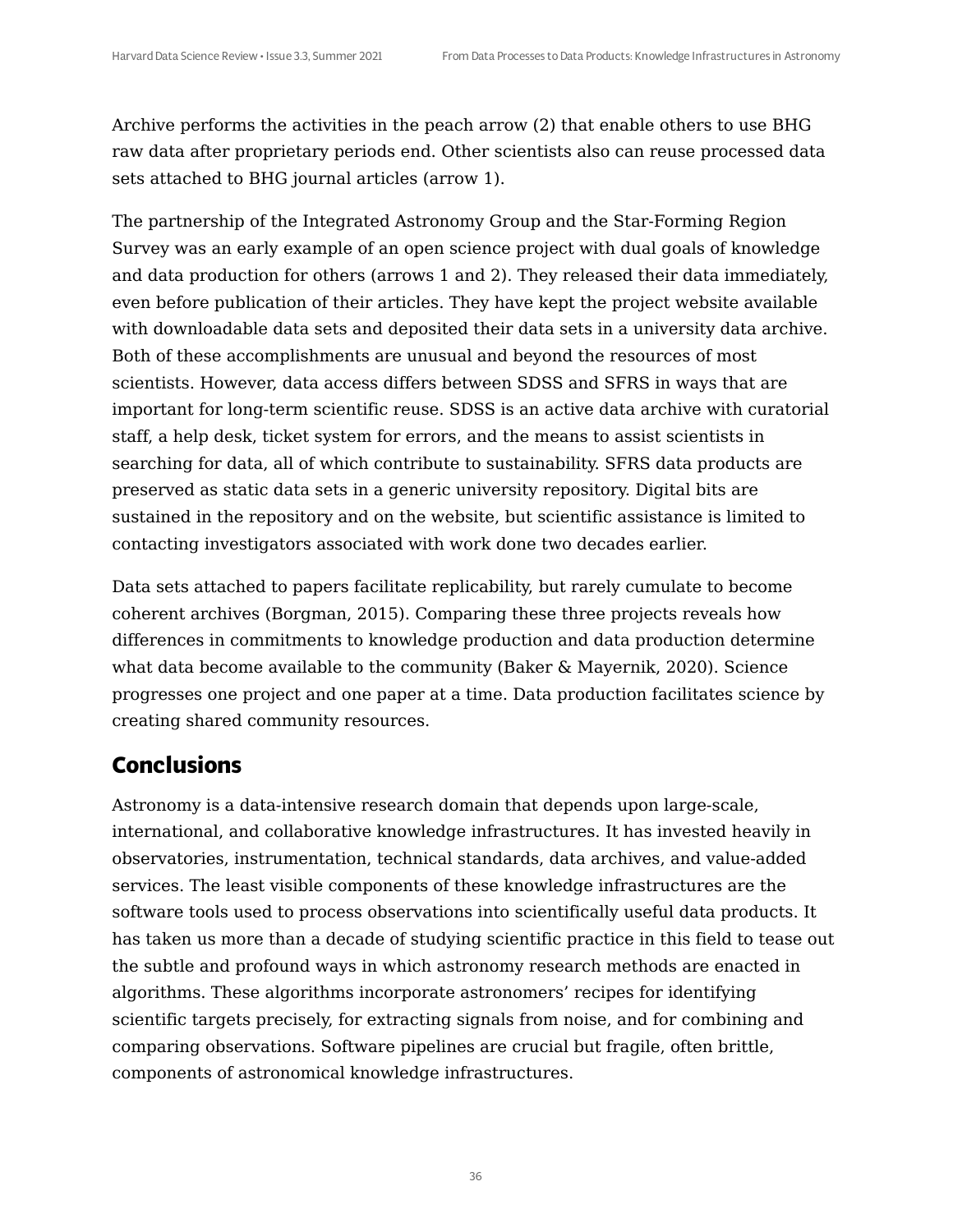Scientific software, especially research-grade software created for local purposes, is notoriously difficult to maintain. Due to the elaborate interdependencies among software tools, any change or upgrade may fix one problem while introducing problems or incompatibilities elsewhere. Pipelines evolve with science and individual scientists, splitting and merging and branching over time. Data products similarly evolve, as the same observations from a telescopic instrument may be processed through multiple pipelines by observatory staff, investigators, and archives, and then reprocessed many more times as these data become evidence of other phenomena, or serve other scientific questions. Some pipelines are published and maintained by the community, but many remain local and proprietary. Without explicit commitments for curation, most code ceases to function fairly quickly. Fragility is the norm; durability is the exception.

Knowledge production is the driving force of scientific projects. Processing observations into forms that become useful for the investigators is itself a major endeavor that requires extensive software development, as demonstrated by the three projects studied here. Substantial additional processing is necessary to package and curate these data products in ways that make them reusable by a broader community. As Baker and Mayernik (2020) explain, orientation toward either knowledge production or public data release strongly influences project organization and funding; these distinctions rarely are explicit commitments. Such choices become apparent when tensions arise over relative investments in maintenance, archiving, software development, curation and metadata, publishing practices, data release, open science, and related matters. When infrastructures break down, whether archives or pipelines, implicit assumptions may suddenly become explicit decisions.

Astronomers commonly reuse reduced data without access to the original pipeline software, as exhibited by the extensive reuse of SDSS and Star-Forming Region Survey data products. Sky surveys are a specific kind of astronomy research that collects consistent observations of specific phenomena in ways intended for comparisons by others. These data sets are released with extensive documentation. Observatory archives such as Vida also document data products they release for public use. However, these are heterogenous data sets that reflect the diversity of scientific purposes served by these observatories. Another important distinction is that most space-based observatories, such as Hubble, Chandra, and Gaia, maintain data archives for the astronomy community, whereas few ground-based observatories have dedicated funding for data archives. Vida is an exception. SDSS, as a ground-based survey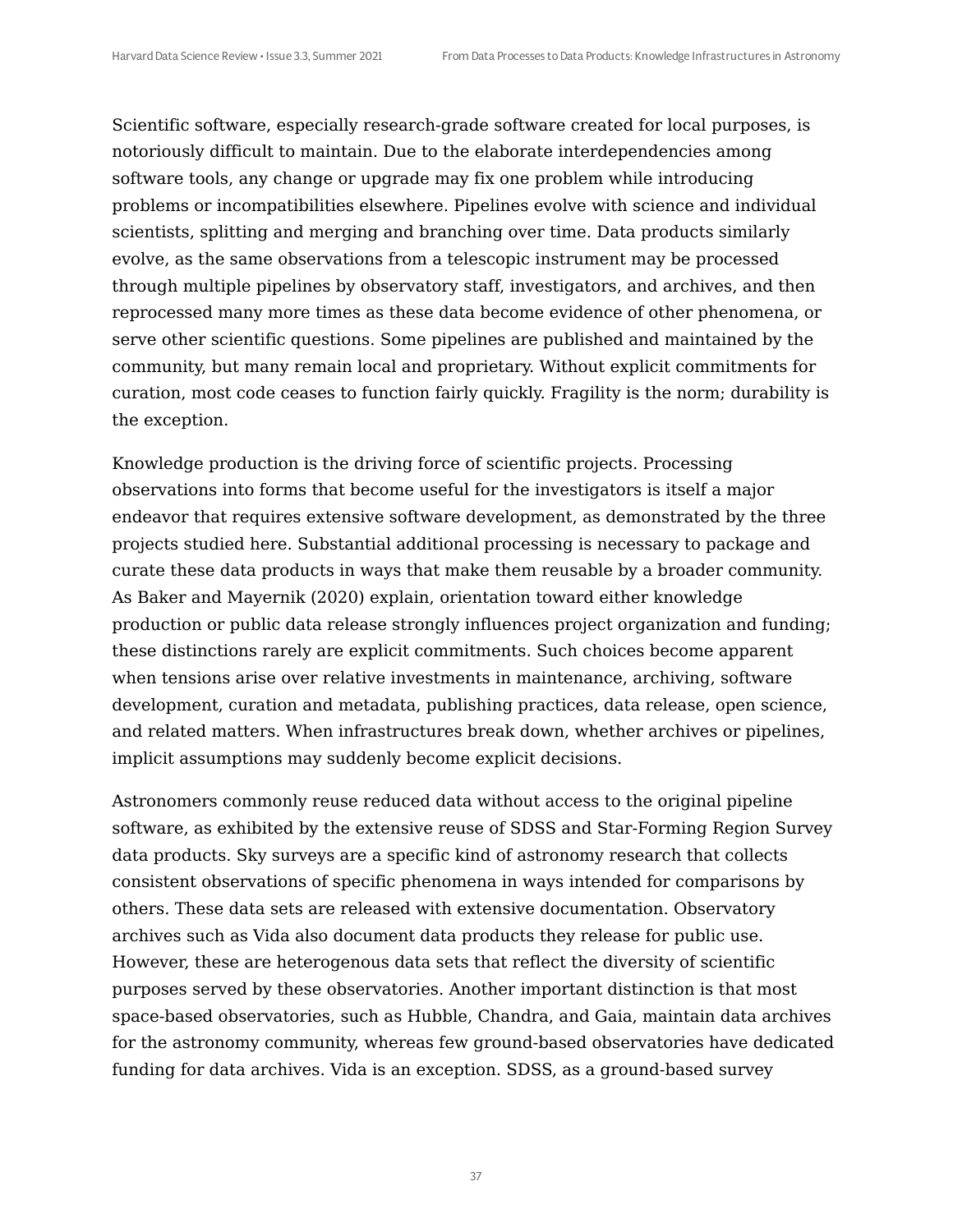operating on grants for individual phases, continues to seek funding to maintain their data archive.

Long-term scientific investigations, such as that conducted by the Black Hole Group, necessarily focus on knowledge production. The team has vested interests in keeping these data 'alive' for local reuse (Boscoe, 2019). Many hands are involved, as data and software evolve over the course of many years, many projects, and many technologies. All of their data remain available to the team, albeit in multiple states of processing. The older the data, the greater the distance from the technologies used to capture and store those data. Accordingly, data are reprocessed many times over their lifespan as they are integrated with other sources. Maintaining the viability of all software versions employed over several decades is nigh unto impossible. As their data products accumulate, sustainability becomes an ever larger challenge, and one for which it is difficult to acquire research funding. Grants support each new round of observations and software development, but not the continual reinvestment in the local data stores that are essential to their science. Our astronomy participants frequently mentioned their difficulties in obtaining support for data archiving from grant funds or from their universities. The lack of mechanisms to support data archiving remains a grand challenge for open science.

Data products from the Star-Forming Region Survey remain available more than 15 years on, which is unusual. They remain available because the principal investigator's university has agreed to do so, not out of continuing support by any funding agency.

As requested by astronomers who participate in our studies, we conclude with some knowledge infrastructure recommendations for scientific stakeholders. One recommendation is to make explicit distinctions between knowledge production and open data release in grant funding, scientific policy, and institutional practice. Scientists are funded to produce knowledge in the form of publications, which may also include data sets. Rarely are they funded to be data archivists. If a scientific team is to create data resources for public use, and to sustain access to those resources, additional funds and different skillsets are required.

A related recommendation is to invest in data sources that have long-term value. Most space-based missions are funded with data archives; these are heavily exploited by their communities. Ground-based missions such as Sloan and Vida have struggled to obtain comparable commitments. Our participants view space-based and ground-based data as having comparable scientific value; the differential investments appear to be due to community practice and agency policies.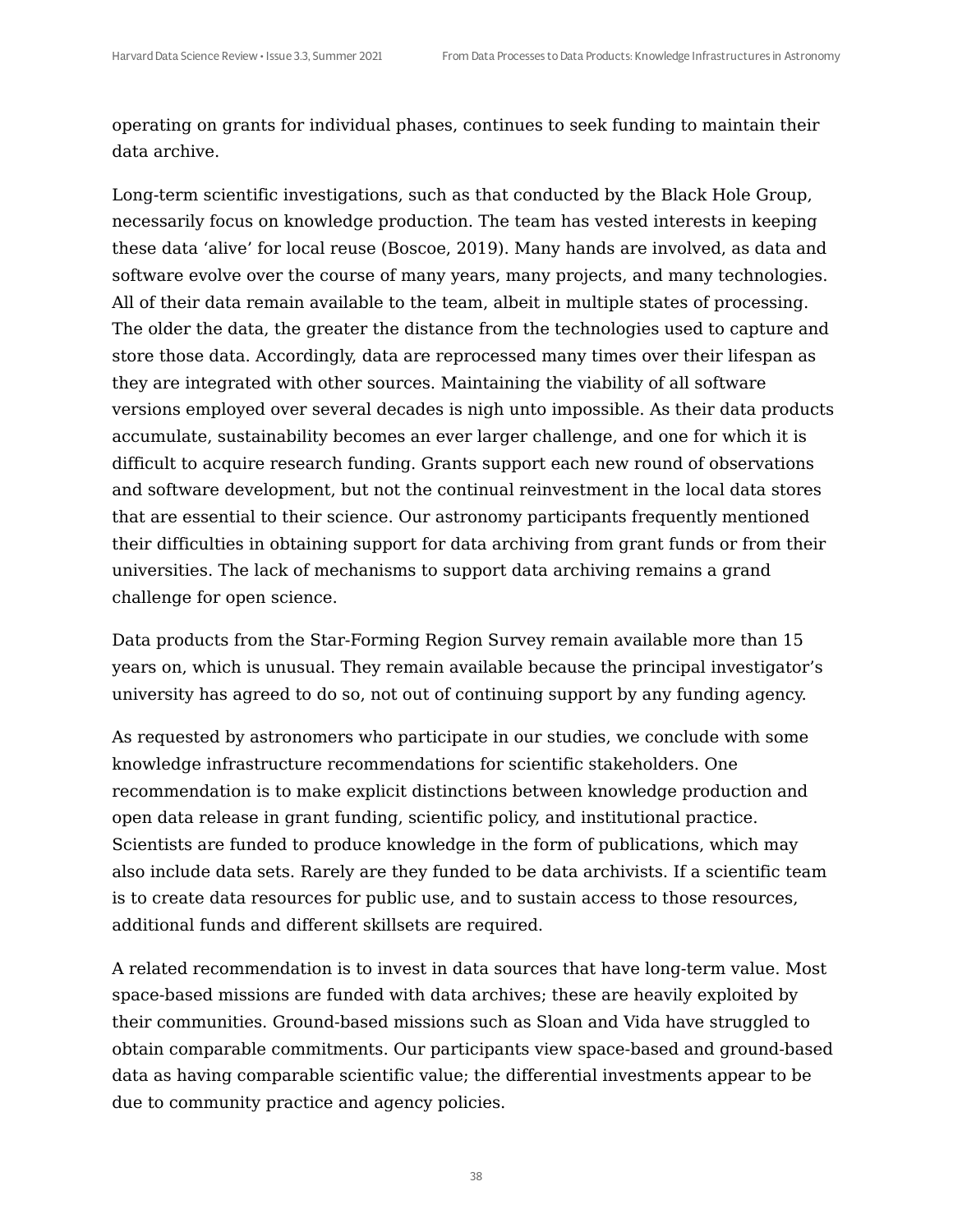Software sustainability remains a massive challenge throughout science, education, government, and industry. Astronomers, like other scientists, are publishing more of their software and contributing open source software on platforms such as GitHub and BitBucket. Collaborative commitments to maintain useful pipelines, combined with good documentation and established technical standards, are more feasible approaches to sustaining access to data than simply publishing pipeline code. As the field grows to rely ever more heavily on open source software, determining collective responsibility for maintaining infrastructure will be challenging.

Lastly, we encourage more investment in the staff who sustain the knowledge infrastructures that make science possible. These scientists, technologists, archivists, and other specialists are the unsung heroines and heroes of knowledge and data production. The community needs to develop robust career paths for the personnel who keep fragile systems from breaking down, and who repair them when they do. Long after spacecraft become space junk, the data remain a valuable scientific investment. No matter how advanced these technologies, sustainability still requires humans in the loop.

#### **Acknowledgments**

We thank Bernadette M. Boscoe, Peter T. Darch, Margaret G. Kivelson, and Michael J. Scroggins for commenting on early drafts. Karen S. Baker and Matthew S. Mayernik provided comments on multiple drafts and kindly gave permission to reproduce key parts of their model in our Figure 5. The Editor-in-Chief, Associate Editor, and two reviewers of HDSR provided exceptionally constructive guidance. We thank members of the Sloan Digital Sky Survey, Black Hole Group, and Integrative Astronomy Group for thoughtful corrections and improvements to this article. Astronomy interviews and notes analyzed for this article were collected from 2008 through 2021 by Christine L. Borgman, Bernadette M. Boscoe, Peter T. Darch, David S. Fearon Jr., Ashley E. Sands, Michael J. Scroggins, Sharon Traweek, and Laura A. Wynholds, with additional data analysis by Milena Golshan. Most of all, we are grateful to the many members of the astronomy community who granted us interviews, access to their laboratories and offices, and provided rare or unpublished documents over the last 15 years.

#### **Disclosure Statement**

Research reported here was supported in part by grants from the National Science Foundation (#1145888, C.L. Borgman, PI; S. Traweek, Co-PI, and #0830976), and the Alfred P. Sloan Foundation (#20113194, C.L. Borgman, PI; S. Traweek, Co-PI, and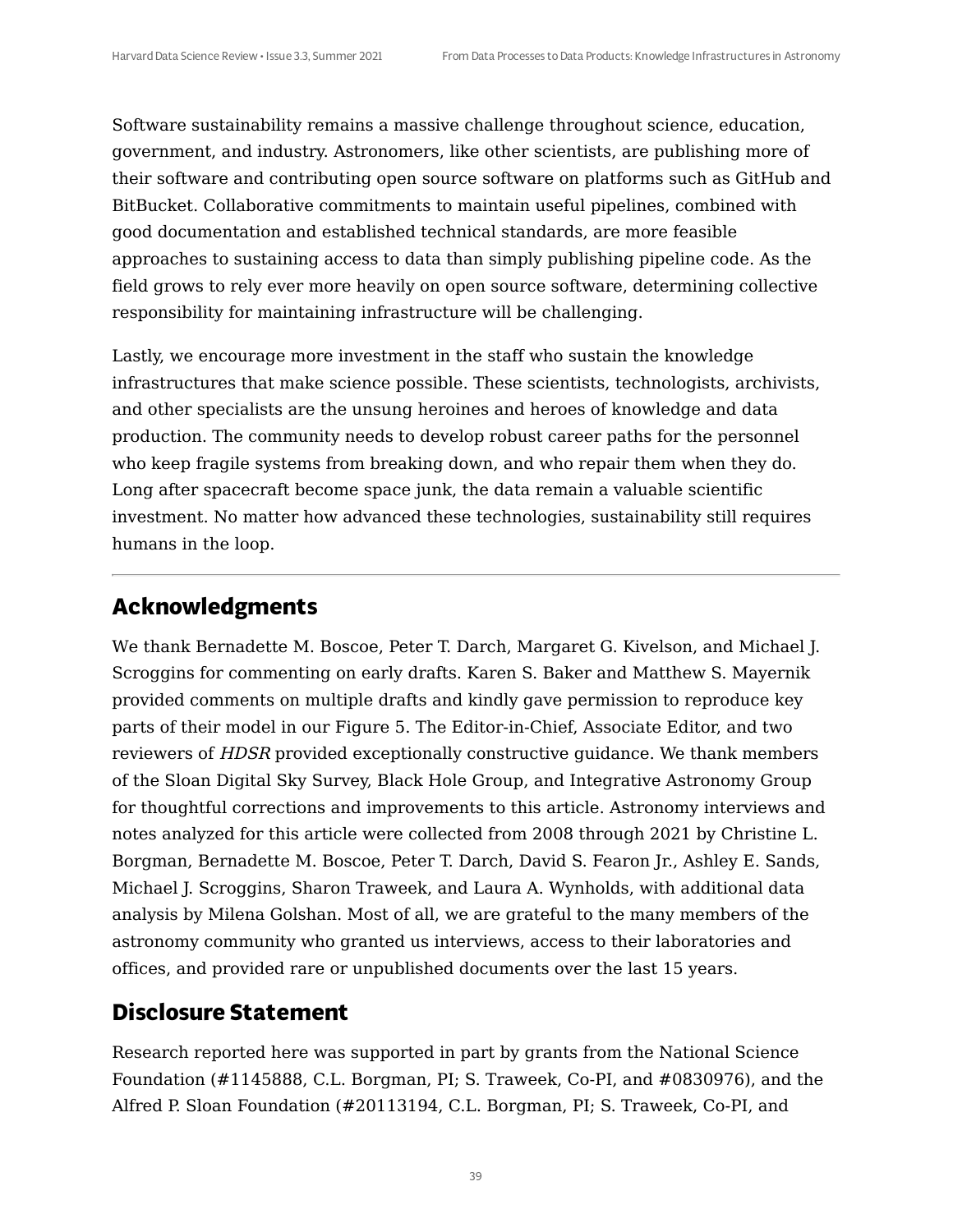#201514001, C.L. Borgman, PI), and by the Harvard-Smithsonian Center for Astrophysics for hosting C.L. Borgman as a Visiting Scientist in 2018. Morgan F. Wofford completed most of her work on this article in her role as Data Scientist for the UCLA Center for Knowledge Infrastructures with funding from the Alfred P. Sloan Foundation Digital Information Technology Program, directed by Joshua M. Greenberg.

#### **References**

Accomazzi, A., Kurtz, M. J., Henneken, E. A., Chyla, R., Luker, J., Grant, C. S., Thompson, D. M., Holachek, A., Dave, R., & Murray, S. S. (2015). ADS: The next generation search platform. In Astronomical Society of the Pacific Conference Series: Vol. 492. LISA VII: Open Science: At the Frontiers of Librarianship (p. 189). <https://doi.org/10.48550/arXiv.1503.04194>

Ackerman, M. S., Hofer, E. C., & Hanisch, R. J. (2008). The National Virtual Observatory. In G. M. Olson, A. S. Zimmerman, & N. M. Bos (Eds.), Scientific Collaboration on the Internet (pp. 135–142). MIT Press. <https://doi.org/10.7551/mitpress/9780262151207.003.0008>

Ahn, C. P., Alexandroff, R., Allende Prieto, C., Anderson, S. F., Anderton, T., Andrews, B. H., Aubourg, É., Bailey, S., Balbinot, E., Barnes, R., Bautista, J., Beers, T. C., Beifiori, A., Berlind, A. A., Bhardwaj, V., Bizyaev, D., Blake, C. H., Blanton, M. R., Blomqvist, M., … Zinn, J. C. (2012). The ninth data release of the Sloan Digital Sky survey: First spectroscopic data from the SDSS-III Baryon Oscillation Spectroscopic survey. The Astrophysical Journal Supplement Series, 203(2), Article 21. <https://doi.org/10.1088/0067-0049/203/2/21>

American Astronomical Society. (2021a). AAS WorldWide Telescope. <http://www.worldwidetelescope.org/home/>

American Astronomical Society. (2021b). American Astronomical Society publishing policies. AAS Journals. <https://journals.aas.org/policies/>

Apache Point Observatory. (2021). <https://www.apo.nmsu.edu/>

Astrophysical Research Consortium. (2021). <https://arc.apo.nmsu.edu/>

Baker, K. S., Duerr, R. E., & Parsons, M. A. (2016). Scientific knowledge mobilization: Co-evolution of data products and designated communities. International Journal of Digital Curation, 10(2), 110–135. <https://doi.org/10.2218/ijdc.v10i2.346>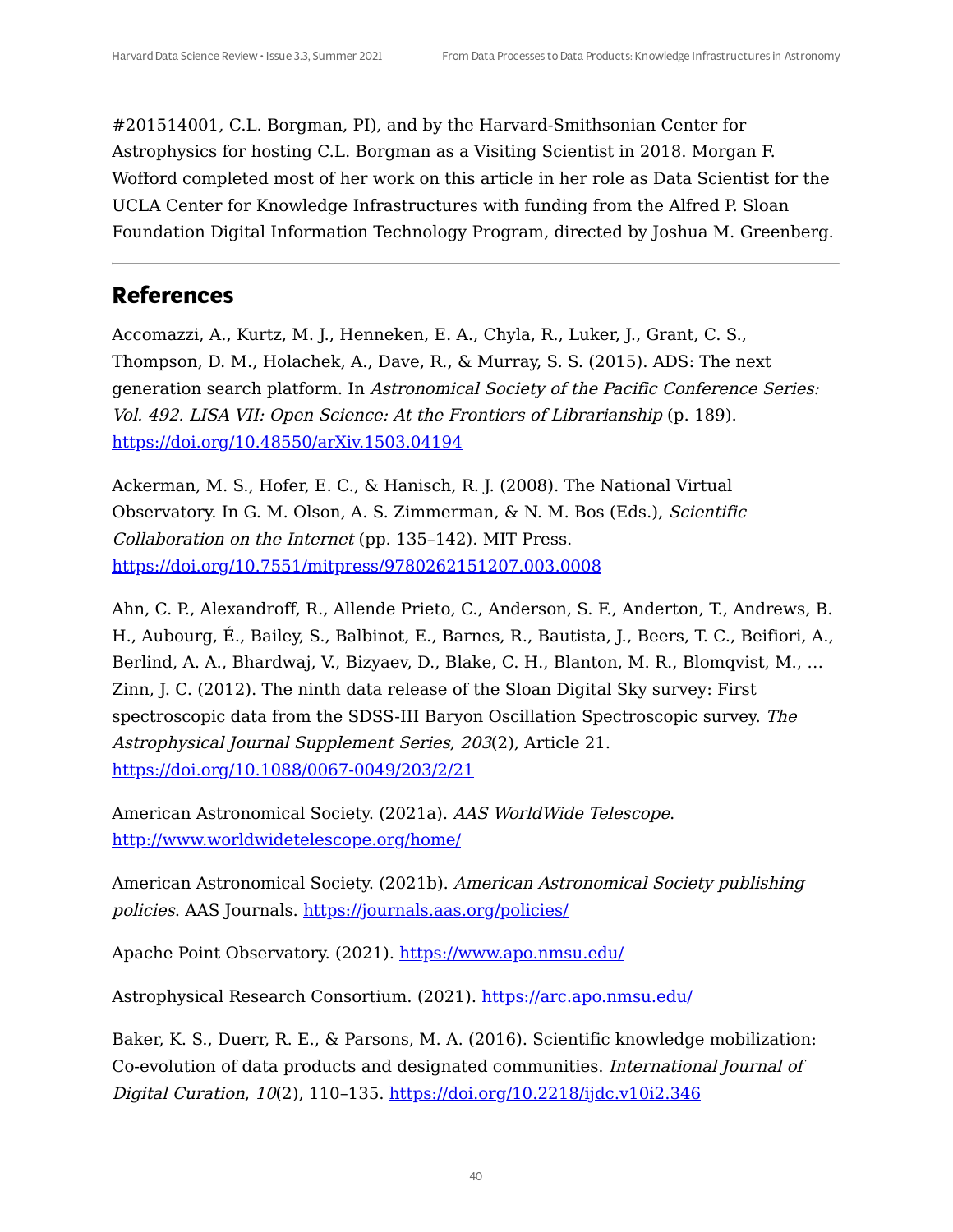Baker, K. S., & Karasti, H. (2018). Data care and its politics: Designing for local collective data management as a neglected thing. In Proceedings of the 15th Participatory Design Conference: Full Papers–Volume 1 (Article 10). <https://doi.org/10.1145/3210586.3210587>

Baker, K. S., & Mayernik, M. S. (2020). Disentangling knowledge production and data production. Ecosphere, 11(7), Article e03191. <https://doi.org/10.1002/ecs2.3191>

Beck, M. R., Scarlata, C., Fortson, L. F., Lintott, C. J., Simmons, B. D., Galloway, M. A., Willett, K. W., Dickinson, H., Masters, K. L., Marshall, P. J., & Wright, D. (2018). Integrating human and machine intelligence in galaxy morphology classification tasks. Monthly Notices of the Royal Astronomical Society, 476(4), 5516–5534. <https://doi.org/10.1093/mnras/sty503>

Bell, G., Hey, A. J. G., & Szalay, A. S. (2009). Beyond the data deluge. Science, 323(5919), 1297–1298. <https://doi.org/10.1126/science.1170411>

Biagioli, M., & Galison, P. (2003). Scientific authorship: Credit and intellectual property in science. Routledge.

Borgman, C. L. (2007). Scholarship in the digital age: Information, infrastructure, and the internet. MIT Press.

Borgman, C. L. (2015). Big data, little data, no data: Scholarship in the networked world. MIT Press.

Borgman, C. L. (2019). The lives and after lives of data. Harvard Data Science Review, 1(1). <https://doi.org/10.1162/99608f92.9a36bdb6>

Borgman, C. L., Abelson, H., Dirks, L., Johnson, R., Koedinger, K. R., Linn, M. C., Lynch, C. A., Oblinger, D. G., Pea, R. D., Salen, K., Smith, M. S., & Szalay, A. S. (2008). Fostering learning in the networked world: The cyberlearning opportunity and challenge. A 21st century agenda for the National Science Foundation. Report of the NSF Task Force on Cyberlearning (No. nsf08204). Office of Cyberinfrastructure and Directorate for Education and Human Resources. National Science Foundation. <https://www.nsf.gov/pubs/2008/nsf08204/nsf08204.pdf>

Borgman, C. L., Darch, P. T., Pasquetto, I. V., & Wofford, M. F. (2020). Our knowledge of knowledge infrastructures: Lessons learned and future directions (Alfred P. Sloan Foundation). University of California, Los Angeles. <http://escholarship.org/uc/item/9rm6b7d4>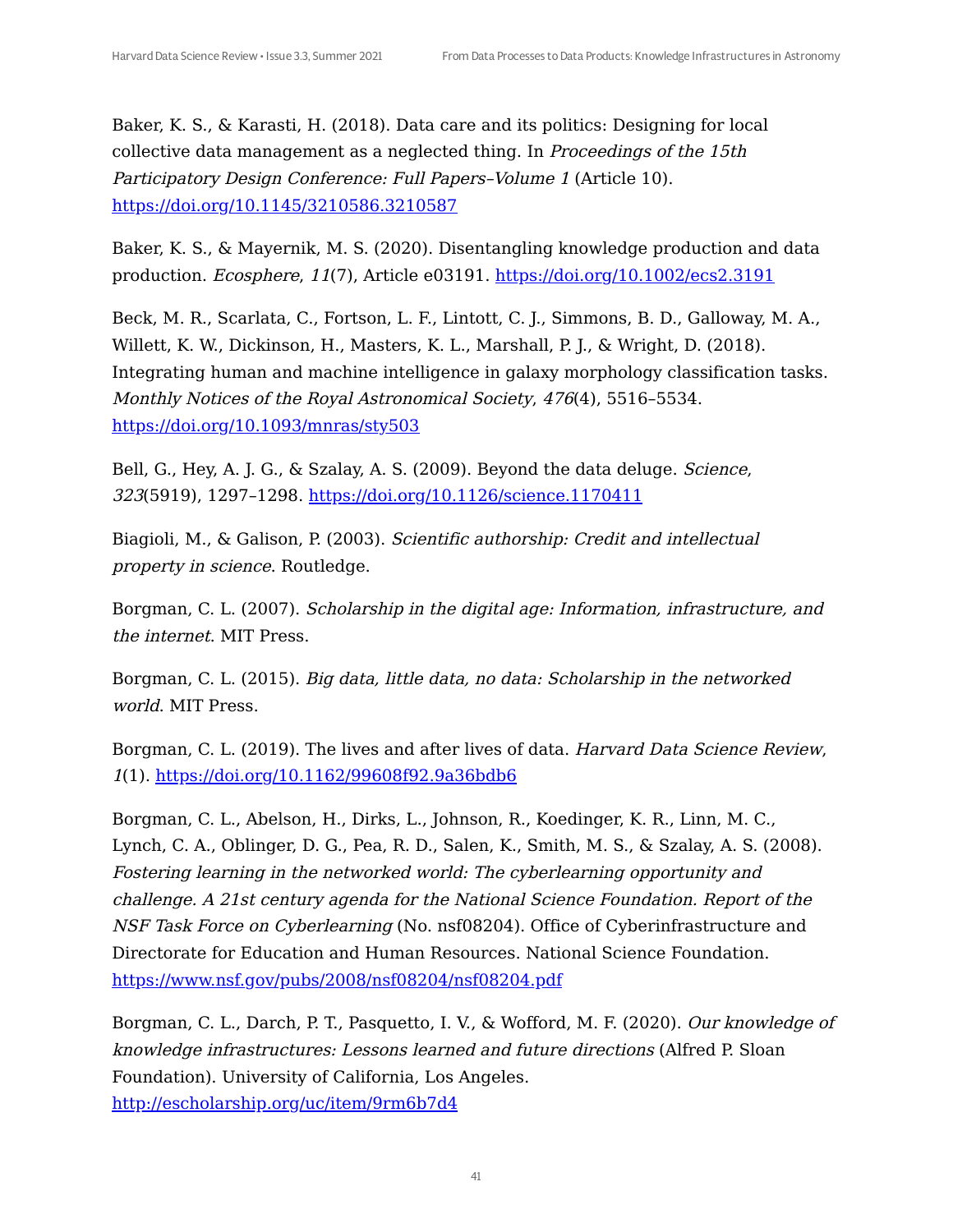Borgman, C. L., Darch, P. T., Sands, A. E., & Golshan, M. S. (2016). The durability and fragility of knowledge infrastructures: Lessons learned from astronomy. Proceedings of the Association for Information Science and Technology, 53(1), 1–10. <https://doi.org/10.1002/pra2.2016.14505301057>

Borgman, C. L., Darch, P. T., Sands, A. E., Pasquetto, I. V., Golshan, M. S., Wallis, J. C., & Traweek, S. (2015). Knowledge infrastructures in science: Data, diversity, and digital libraries. International Journal on Digital Libraries, 16(3–4), 207–227. <https://doi.org/10.1007/s00799-015-0157-z>

Borgman, C. L., Pepe, A., Borgman, C. L., & Pepe, A. (2010). Digital libraries for scientific data discovery and reuse: From vision to practical reality. In *Proceedings of* the 10th Annual Joint Conference on Digital Libraries (pp. 333–340). <https://doi.org/10.1145/1816123.1816173>

Borgman, C. L., Wallis, J. C., & Mayernik, M. S. (2012). Who's got the data? Interdependencies in science and technology collaborations. Computer Supported Cooperative Work, 21(6), 485–523. <https://doi.org/10.1007/s10606-012-9169-z>

Borgman, C. L., Wofford, M. F., Golshan, M. S., & Darch, P. T. (2021). Collaborative qualitative research at scale: Reflections on 20 years of acquiring global data and making data global. Journal of the Association for Information Science and Technology, 72(6), 667-682. <https://doi.org/10.1002/asi.24439>

Boscoe, B. M. (2019). From blurry space to <sup>a</sup> sharper sky: Keeping twenty-three years of astronomical data alive [Doctoral dissertation, University of California, Los Angeles]. <https://escholarship.org/uc/item/2jv941sb>

Bowker, G. C. (2005). Memory practices in the sciences. MIT Press.

Bowker, G. C., & Star, S. L. (1999). Sorting things out: Classification and its consequences. MIT Press.

Brunner, R. J., Csabai, I., Szalay, A., Connolly, A. J., Szokoly, G. P., & Ramaiyer, K. (1996). The science archive for the Sloan Digital Sky Survey. Astronomical Data Analysis Software and Systems V, 101, 493.

Burns, R., Vogelstein, J. T., & Szalay, A. S. (2014). From cosmos to connectomes: The Evolution of data-intensive science. Neuron, 83(6), 1249–1252. <https://doi.org/10.1016/j.neuron.2014.08.045>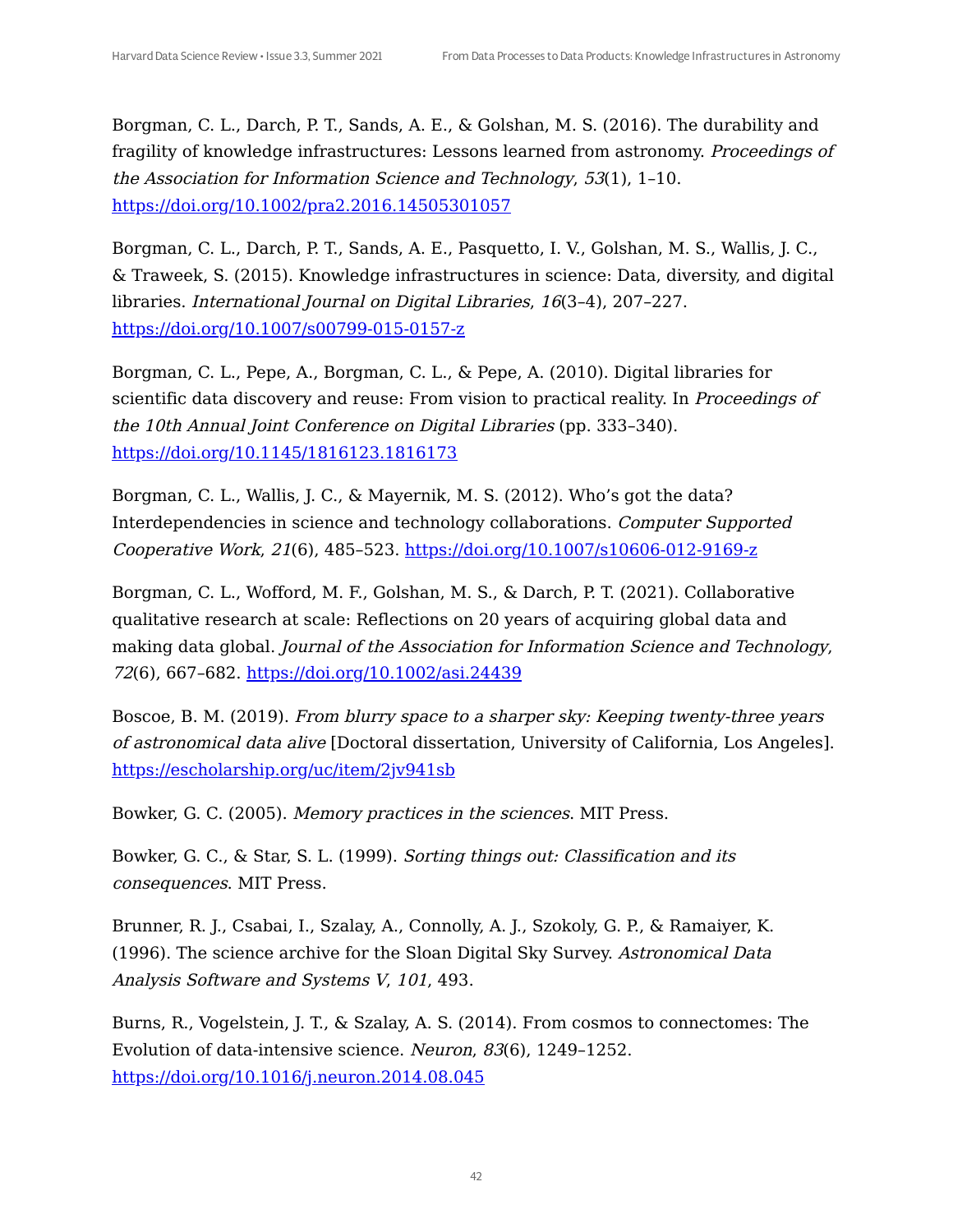Cabral, J. B., Sánchez, B., Beroiz, M., Domínguez, M., Lares, M., Gurovich, S., & Granitto, P. (2017). Corral framework: Trustworthy and fully functional data intensive parallel astronomical pipelines. Astronomy and Computing, 20, 140–154. <https://doi.org/10.1016/j.ascom.2017.07.003>

Centre de Données astronomiques de Strasbourg. (2021). Strasbourg Astronomical Data Center. <http://cdsweb.u-strasbg.fr/about>

Chandra Data Archive. (2019). <http://cxc.harvard.edu/cda/>

Chandra Science Instruments. (2021). [https://chandra.harvard.edu/about/science\\_instruments.html](https://chandra.harvard.edu/about/science_instruments.html)

Committee on NASA Astronomy Science Centers, & National Research Council. (2007). Portals to the universe: The NASA astronomy science centers. National Academies Press. <https://doi.org/10.17226/11909>

Darch, P. T. (2011). When scientists meet the public: An investigation into citizen cyberscience (Doctoral dissertation). University of Oxford.

Darch, P. T., & Sands, A. E. (2015, March 15). Beyond big or little science: Understanding data lifecycles in astronomy and the deep subseafloor biosphere. In IConference 2015 Proceedings. <http://hdl.handle.net/2142/73655>

Darch, P. T., & Sands, A. E. (2017). Uncertainty about the long-term: Digital libraries, astronomy data, and open source software. In 2017 ACM/IEEE Joint Conference on Digital Libraries. <https://doi.org/10.1109/JCDL.2017.7991584>

Darch, P. T., Sands, A. E., Borgman, C., Golshan, M. S., & Traweek, S. (2017). From sky to archive: Long term management of sky survey data. American Astronomical Society Meeting Abstracts# 229, id.128.01

<https://ui.adsabs.harvard.edu/abs/2017AAS...22912801D/abstract>

Darch, P. T., Sands, A. E., Borgman, C. L., & Golshan, M. S. (2020). Library cultures of data curation: Adventures in astronomy. Journal of the Association for Information Science and Technology, 71(12), 1470-1483. <https://doi.org/10.1002/asi.24345>

Darch, P. T., Sands, A. E., Borgman, C. L., & Golshan, M. S. (2021). Do the stars align?: Stakeholders and strategies in libraries' curation of an astronomy dataset. Journal of the Association for Information Science and Technology, 72(2), 239–252. <https://doi.org/10.1002/asi.24392>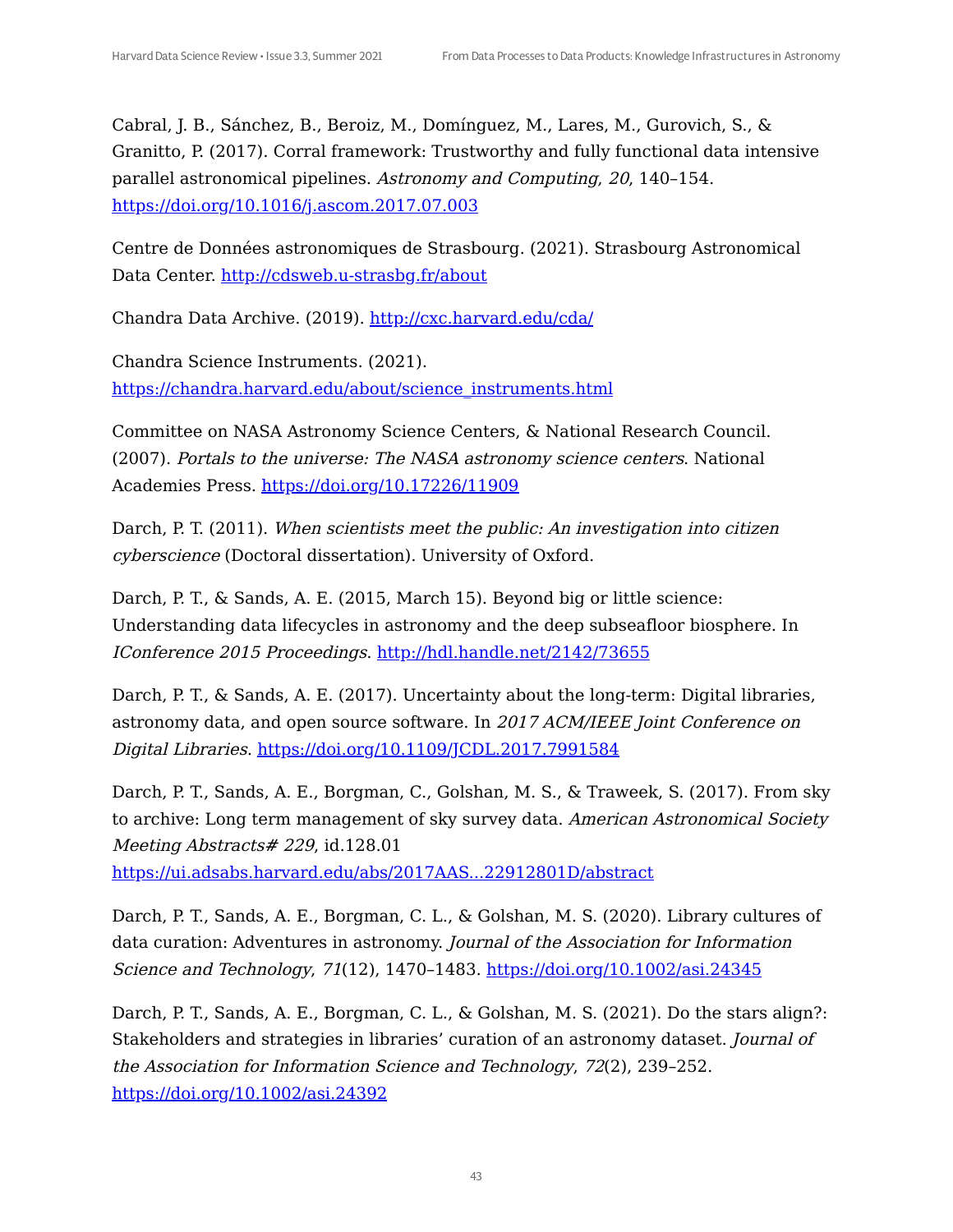Denis, J., Mongili, A., & Pontille, D. (2016). Maintenance & repair in science and technology studies. TECNOSCIENZA: Italian Journal of Science & Technology Studies, 6(2), 5-15. <http://www.tecnoscienza.net/index.php/tsj/article/view/233>

Denis, J., & Pontille, D. (2017). Beyond breakdown: Exploring regimes of maintenance. Continent, 6(1), 13-17. <https://hal-mines-paristech.archives-ouvertes.fr/hal-01509617>

Edwards, P. N. (2010). A vast machine: Computer models, climate data, and the politics of global warming. MIT Press.

European Space Agency. (2020, December 3). Gaia Early Data Release 3 [data set]. <https://www.cosmos.esa.int/web/gaia/earlydr3>

Fineberg, H., Stodden, V., & Meng, X.-L. (2020). Highlights of the US National Academies report on "Reproducibility and replicability in science." Harvard Data Science Review, 2(4). <https://doi.org/10.1162/99608f92.cb310198>

Finkbeiner, A. K. (2010). A grand and bold thing: The extraordinary new map of the universe ushering in <sup>a</sup> new era of discovery. Free Press.

Frey, K., & Accomazzi, A. (2018). The Unified Astronomy Thesaurus: Semantic Metadata for Astronomy and Astrophysics. The Astrophysical Journal Supplement Series, 236(1), 24. <https://doi.org/10.3847/1538-4365/aab760>

Geiger, R. S., Varoquaux, N., Mazel-Cabasse, C., & Holdgraf, C. (2018). The types, roles, and practices of documentation in data analytics open source software libraries. Computer Supported Cooperative Work, 27(3), 767–802. <https://doi.org/10.1007/s10606-018-9333-1>

Genova, F. (2018). Data as a research infrastructure—CDS, the virtual observatory, astronomy, and beyond. EPJ Web of Conferences, 186, Article 01001. <https://doi.org/10.1051/epjconf/201818601001>

Genova, F., Arviset, C., Almas, B., Bartolo, L., Broeder, D., Law, E., & McMahon, B. (2017). Building a disciplinary, world-wide data infrastructure. Data Science Journal, 16, 16. <https://doi.org/10.5334/dsj-2017-016>

Genova, F., Egret, D., Bienaymé, O., Bonnarel, F., Dubois, P., Fernique, P., Jasniewicz, G., Lesteven, S., Monier, R., Ochsenbein, F., & Wenger, M. (2000). The CDS information hub. On-line services and links at the Centre de Données astronomiques de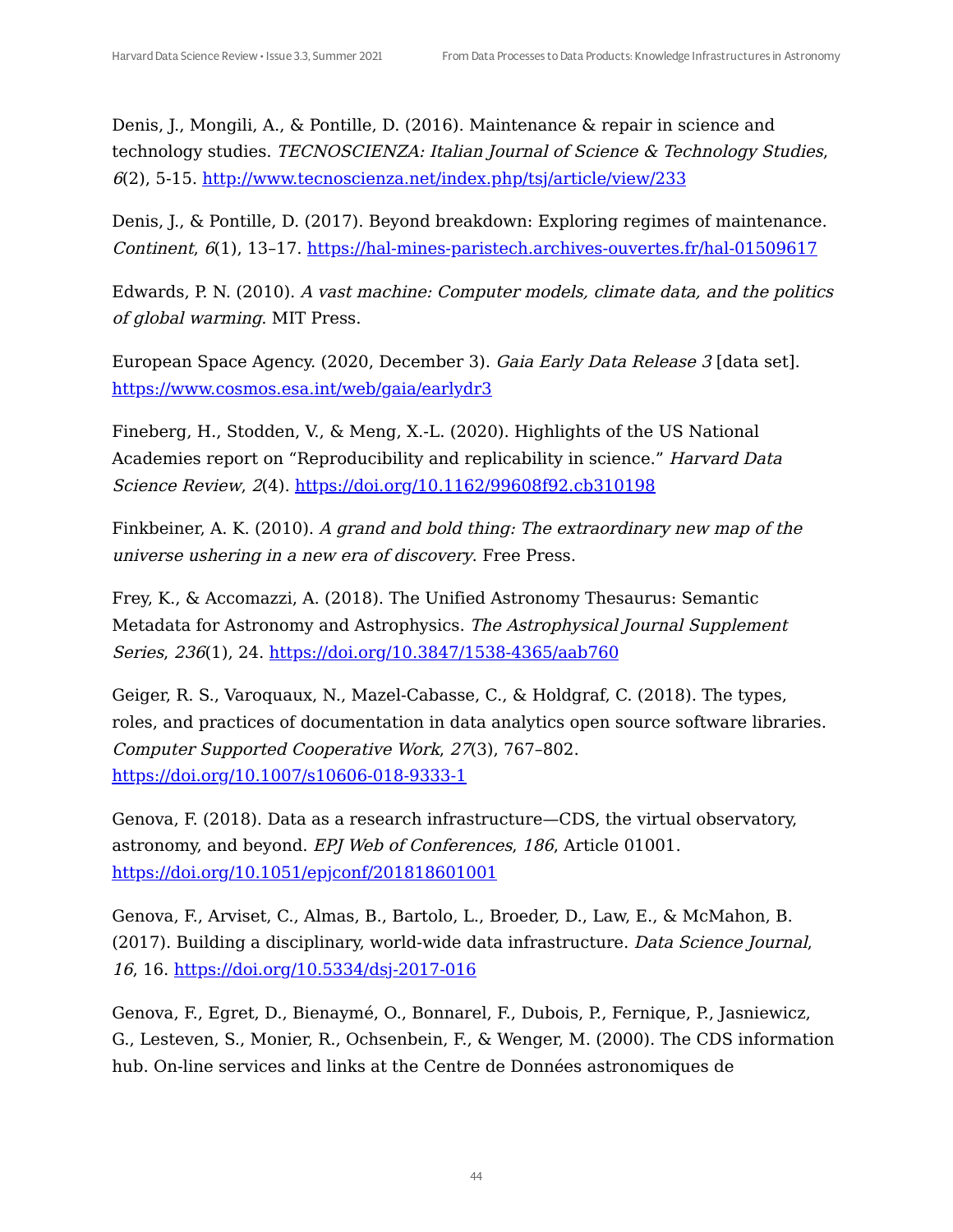Strasbourg. Astronomy and Astrophysics Supplement Series, 143(1), 1–7. <https://doi.org/10.1051/aas:2000333>

Gerson, E. M., & Star, S. L. (1986). Analyzing due process in the workplace. ACM Transactions on Information Systems, 4(3), 257–270. <https://doi.org/10.1145/214427.214431>

Gitelman, L. (Ed.). (2013). "Raw data" is an oxymoron. MIT Press.

Glaser, B. G., & Strauss, A. L. (1967). The discovery of grounded theory: Strategies for qualitative research. Aldine Publishing.

Goodman, A., Pepe, A., Blocker, A. W., Borgman, C. L., Cranmer, K., Crosas, M., Di Stefano, R., Gil, Y., Groth, P., Hedstrom, M., Hogg, D. W., Kashyap, V., Mahabal, A., Siemiginowska, A., & Slavkovic, A. (2014). Ten simple rules for the care and feeding of scientific data. PLoS Computational Biology, 10(4), Article e1003542. <https://doi.org/10.1371/journal.pcbi.1003542>

Graham, S., & Marvin, S. (2001). Splintering urbanism: Networked infrastructures, technological mobilities and the urban condition. Psychology Press.

Graham, S., & Thrift, N. (2007). Out of order: Understanding repair and maintenance. Theory, Culture & Society, 24(3), 1–25. <https://doi.org/10.1177/0263276407075954>

Gray, J. (2009). The fourth paradigm (A. J. G. Hey, Ed.). Microsoft Research.

Gray, J., Liu, D. T., Nieto-Santisteban, M., Szalay, A., DeWitt, D. J., & Heber, G. (2005). Scientific data management in the coming decade. ACM SIGMOD Record, 34(4), 34-41. <https://doi.org/10.1145/1107499.1107503>

Hanisch, R. J., Farris, A., Greisen, E. W., Pence, W. D., Schlesinger, B. M., Teuben, P. J., Thompson, R. W., & Warnock, A. (2001). Definition of the Flexible Image Transport System (FITS). Astronomy and Astrophysics, 376(1), 359–380. <https://doi.org/10.1051/0004-6361:20010923>

Hasan, H., Hanisch, R. J., & Bredekamp, J. (2000). NASA's astrophysics data archives. Astrophysics and Space Science, 273(1), 131–139. <https://doi.org/10.1023/A:1002620613422>

Henke, C. R. (1999). The mechanics of workplace order: Toward a sociology of repair. Berkeley Journal of Sociology, 44, 55–81. <https://www.jstor.org/stable/41035546>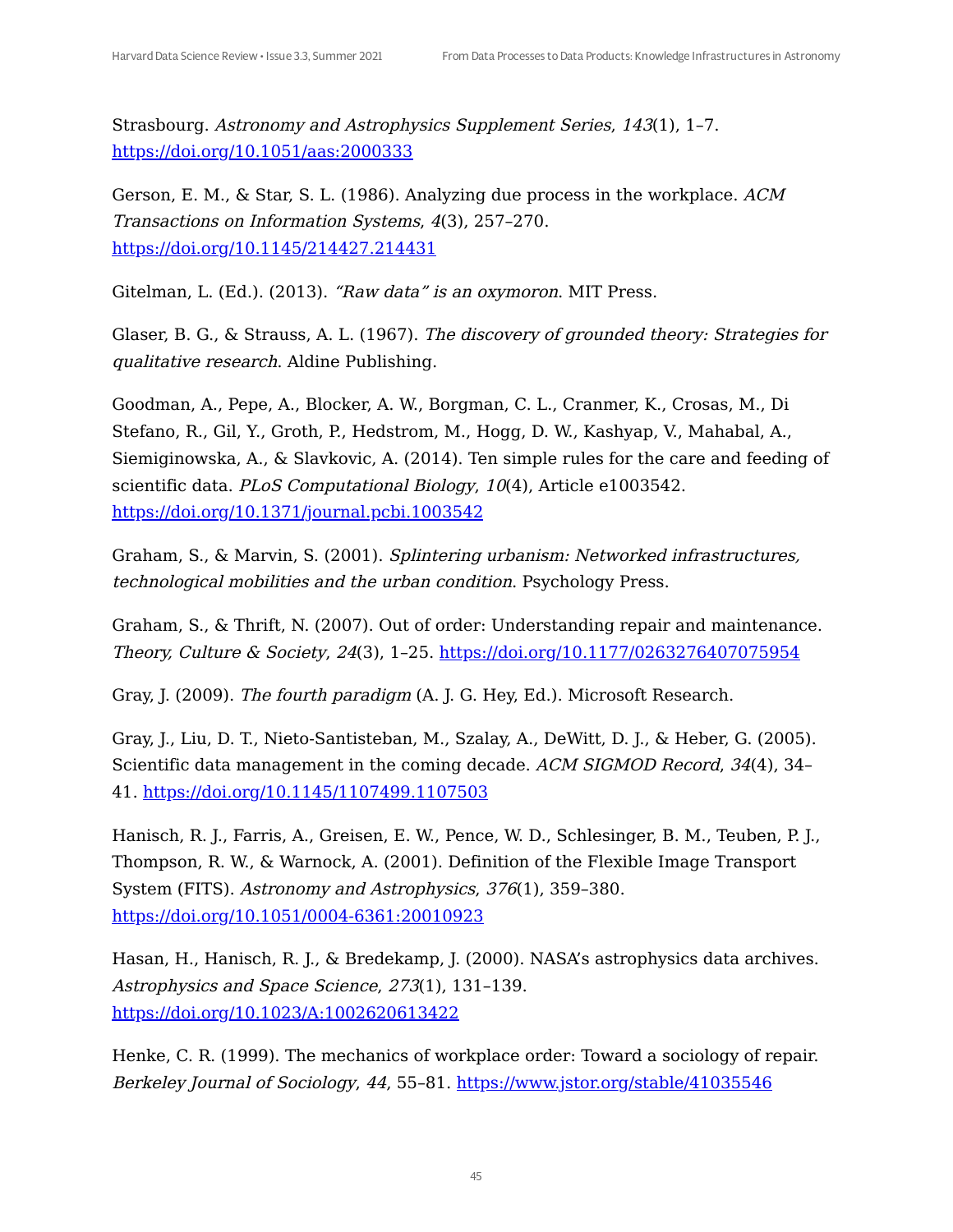Hey, A. J. G., Tansley, S., & Tolle, K. M. (2009). The fourth paradigm: Data-intensive scientific discovery. Microsoft Research.

Hilgartner, S., & Brandt-Rauf, S. I. (1994). Data access, ownership, and control: Toward empirical studies of access practices. Science Communication, 15(4), 355–372. <https://doi.org/10.1177/107554709401500401>

Hinsen, K. (2019). Dealing with software collapse. Computing in Science Engineering, 21(3), 104–108. <https://doi.org/10.1109/MCSE.2019.2900945>

Hoeppe, G. (2014). Working data together: The accountability and reflexivity of digital astronomical practice. Social Studies of Science, 44(2), 243–270. <https://doi.org/10.1177/0306312713509705>

Hoeppe, G. (2018). Tensions ofaccountability: Scientists, technicians and the ethical life of data production in astronomy. *Science as Culture, 27*(4), 488-512. <https://doi.org/10.1080/09505431.2018.1510909>

Hoeppe, G. (2019). Mediating environments and objects as knowledge infrastructure. Computer Supported Cooperative Work, 28(1), 25–59. [https://doi.org/10.1007/s10606-](https://doi.org/10.1007/s10606-018-9342-0) 018-9342-0

Hoeppe, G. (2020a). A sky to work with: Astronomers, media, infrastructures. Roadsides, 3, 15–22. <https://doi.org/10.26034/roadsides-202000303>

Hoeppe, G. (2020b). Sharing data, repairing practices: On the reflexivity of astronomical data journeys. In S. Leonelli, & N. Tempini (Eds.), Data Journeys in the Sciences (pp. 171-190). Springer. [https://doi.org/10.1007/978-3-030-37177-7\\_9](https://doi.org/10.1007/978-3-030-37177-7_9)

Hogg, D. W. (2014, March 27). Spergel and BICEP2. Hogg's Research. <http://hoggresearch.blogspot.com/2014/03/spergel-and-bicep2.html>

Huang, C. H., Munn, J., Yanny, B., Kent, S., Petravick, D., Pordes, R., Szalay, A. S., & Brunner, R. J. (1995). Object-oriented modeling and design for Sloan Digital Sky Survey retained data (FNAL/C--95/390; CONF-9510286--4). Fermi National Accelerator Laboratory.

Information Maintainers, Olson, D., Meyerson, J., Parsons, M. A., Castro, J., Lassere, M., Wright, D. J., Arnold, H., Galvan, A. S., Hswe, P., Nowviskie, B., Russell, A., Vinsel, L., & Acker, A. (2019). Information maintenance as a practice of care. Zenodo. <https://doi.org/10.5281/zenodo.3251131>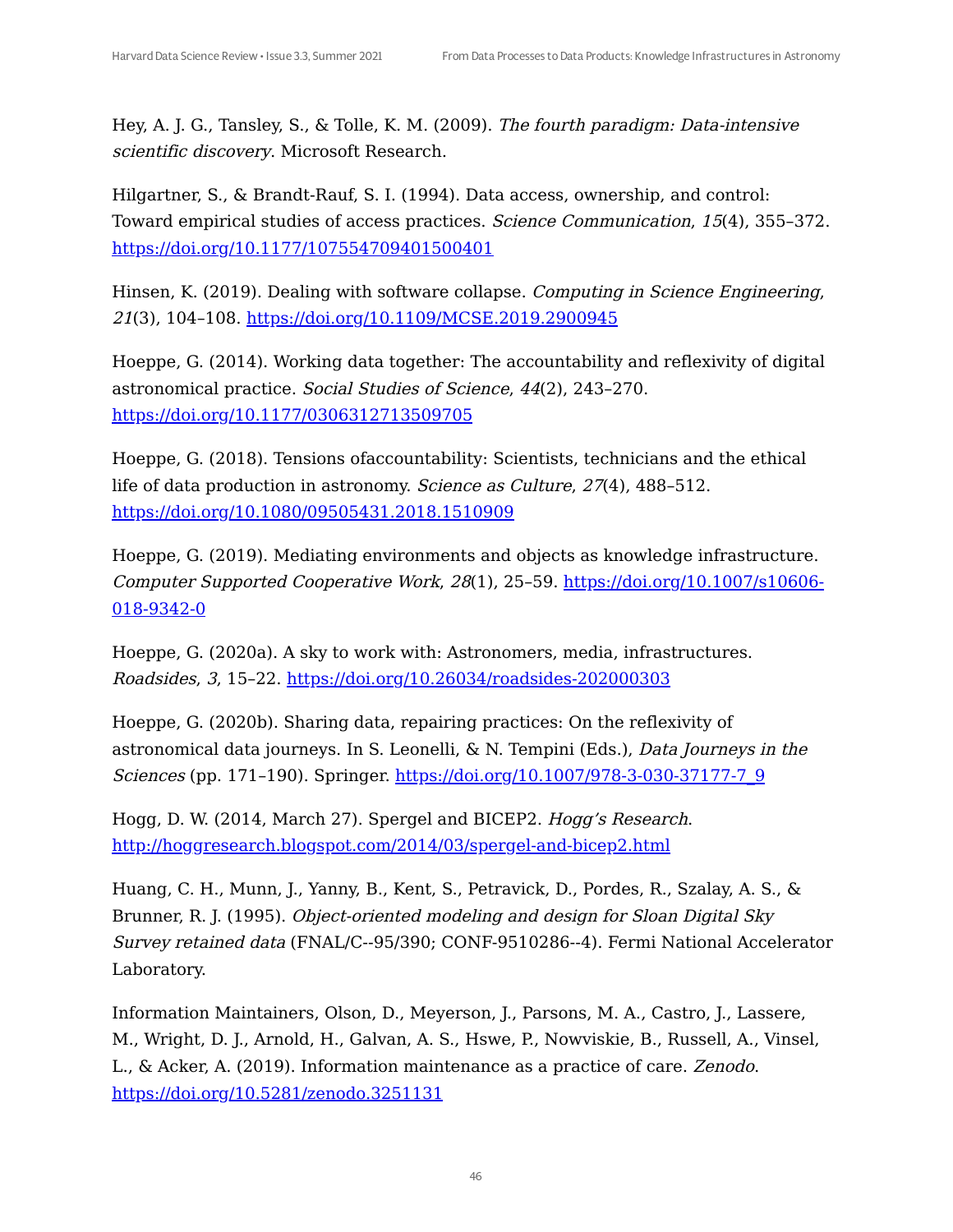Infrared Processing and Analysis Center. (2021). <https://www.ipac.caltech.edu/page/history>

Jackson, S. J. (2014). Rethinking repair. In T. Gillespie, P. J. Boczkowski, & K. A. Foot (Eds.), Media technologies (pp. 221–240). MIT Press. <https://doi.org/10.7551/mitpress/9780262525374.003.0011>

Kaplan, N. E., Baker, K. S., & Karasti, H. (2021). Long live the data! Embedded data management at a long-term ecological research site. Ecosphere, 12(5), Article e03493. <https://doi.org/10.1002/ecs2.3493>

Karasti, H., Baker, K. S., & Millerand, F. (2010). Infrastructure time: Long-term matters in collaborative development. Computer Supported Cooperative Work, 19(3– 4), 377–415. <https://doi.org/10.1007/s10606-010-9113-z>

Knorr-Cetina, K. (1999). Epistemic cultures: How the sciences make knowledge. Harvard University Press.

Latour, B. (1987). Science in action: How to follow scientists and engineers through society. Harvard University Press.

Latour, & Woolgar, S. (1979). Laboratory life: The social construction of scientific facts. Sage.

Leonelli, S. (2010). Packaging small facts for re-use: Databases in model organism biology. In M. Morgan, & P. Howlett (Eds.), How well do facts travel? The dissemination of reliable knowledge (pp. 325–348). Cambridge University Press. <http://doi.org/10.1017/CBO9780511762154.017>

Leonelli, S. (2016). *Data-centric biology: A philosophical study*. University of Chicago Press.

Leonelli, S. (2019). Data governance is key to interpretation: Reconceptualizing data in data science. Harvard Data Science Review, 1(1). <https://doi.org/10.1162/99608f92.17405bb6>

Leonelli, S. (2020). Scientific research and big data. In E. N. Zalta (Ed.), The Stanford encyclopedia of philosophy (Summer 2020). Metaphysics Research Lab, Stanford University. <https://plato.stanford.edu/archives/sum2020/entries/science-big-data/>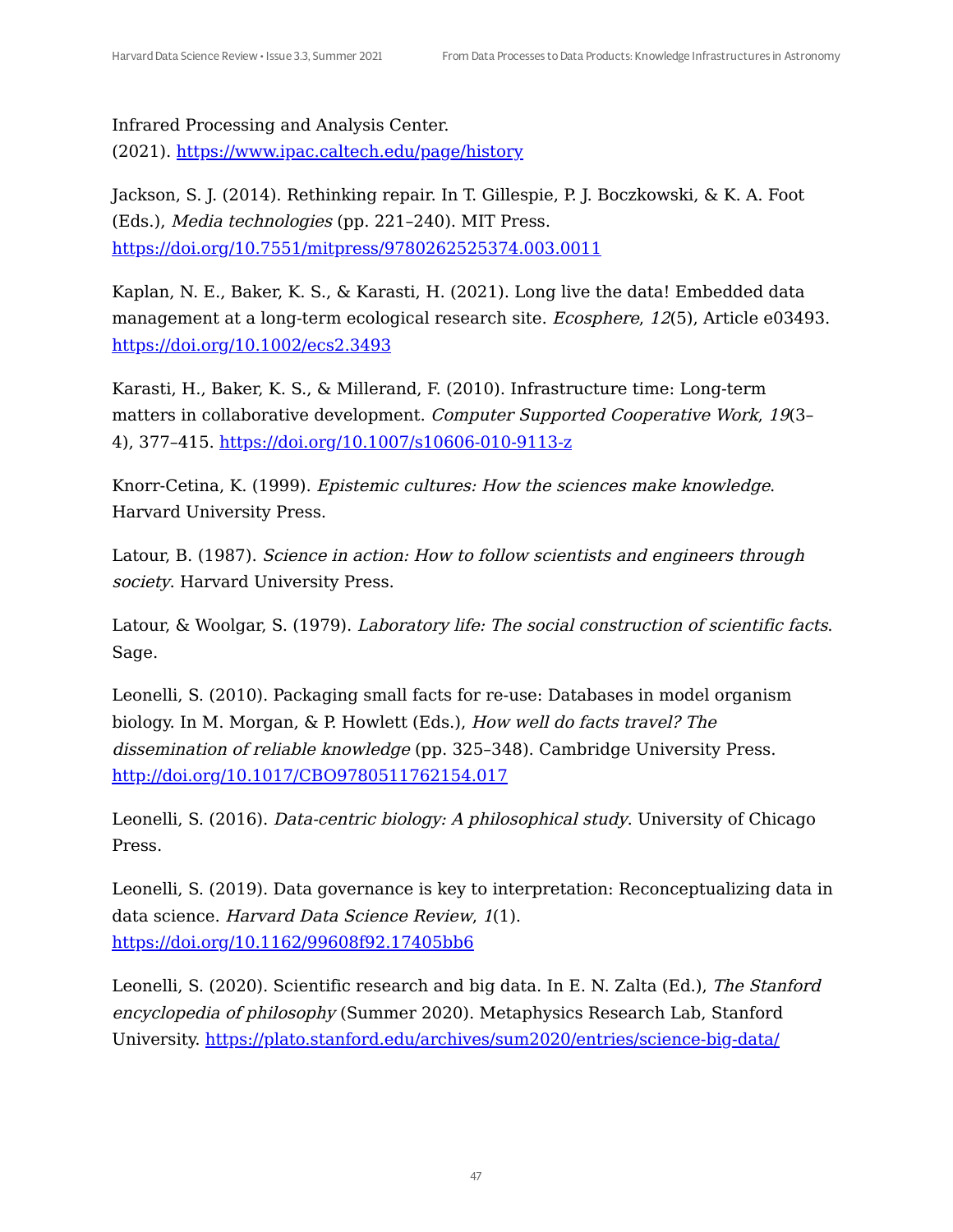Leonelli, S., & Tempini, N. (Eds.). (2020). Data journeys in the sciences. Springer. <https://doi.org/10.1007/978-3-030-37177-7>

Levesque, E. (2020). The last stargazers: The enduring story of astronomy's vanishing explorers. Sourcebooks.

Lintott, C. (2020). The crowd and the cosmos: Adventures in the Zooniverse. Oxford University Press.

Lockhart, K. E., Do, T., Larkin, J. E., Boehle, A., Campbell, R. D., Chappell, S., Chu, D., Ciurlo, A., Cosens, M., Fitzgerald, M. P., Ghez, A., Lu, J. R., Lyke, J. E., Mieda, E., Rudy, A. R., Vayner, A., Walth, G., & Wright, S. A. (2019). Characterizing and improving the data reduction pipeline for the Keck OSIRIS Integral Field Spectrograph. The Astronomical Journal, 157, 75. <https://doi.org/10.3847/1538-3881/aaf64e>

Marshall, P. J., Lintott, C. J., & Fletcher, L. N. (2015). Ideas for citizen science in astronomy. Annual Review of Astronomy and Astrophysics, 53(1), 247–278. <https://doi.org/10.1146/annurev-astro-081913-035959>

McCray, W. P. (2004). Giant telescopes: Astronomical ambition and the promise of technology. Harvard University Press.

McCray, W. P. (2014). How astronomers digitized the sky. Technology and Culture, 55(4), 908–944. <https://doi.org/10.1353/tech.2014.0102>

McNutt, M. (2020). Self-correction by design. Harvard Data Science Review, 2(4). <https://doi.org/10.1162/99608f92.32432837>

Meng, X.-L. (2020). Reproducibility, replicability, and reliability. *Harvard Data Science* Review, 2(4). <https://doi.org/10.1162/99608f92.dbfce7f9>

Mink, J. D. (2015). Astronomical data formats: What we have and how we got here. Astronomy and Computing, 12, 128–132. <https://doi.org/10.1016/j.ascom.2015.07.001>

Mink, J. D., Mann, R. G., Hanisch, R., Rots, A., Seaman, R., Jenness, T., Thomas, B., & O'Mullane, W. (2014). The past, present and future of astronomical data formats. Astronomical Data Analysis Software and Systems XXIV (ADASS XXIV), 495, 11–18. <http://aspbooks.org/publications/495/011.pdf>

Morus, I. R. (2016). Invisible technicians, instrument-makers and artisans. In A companion to the history of science (pp. 97–110). John Wiley & Sons, Ltd.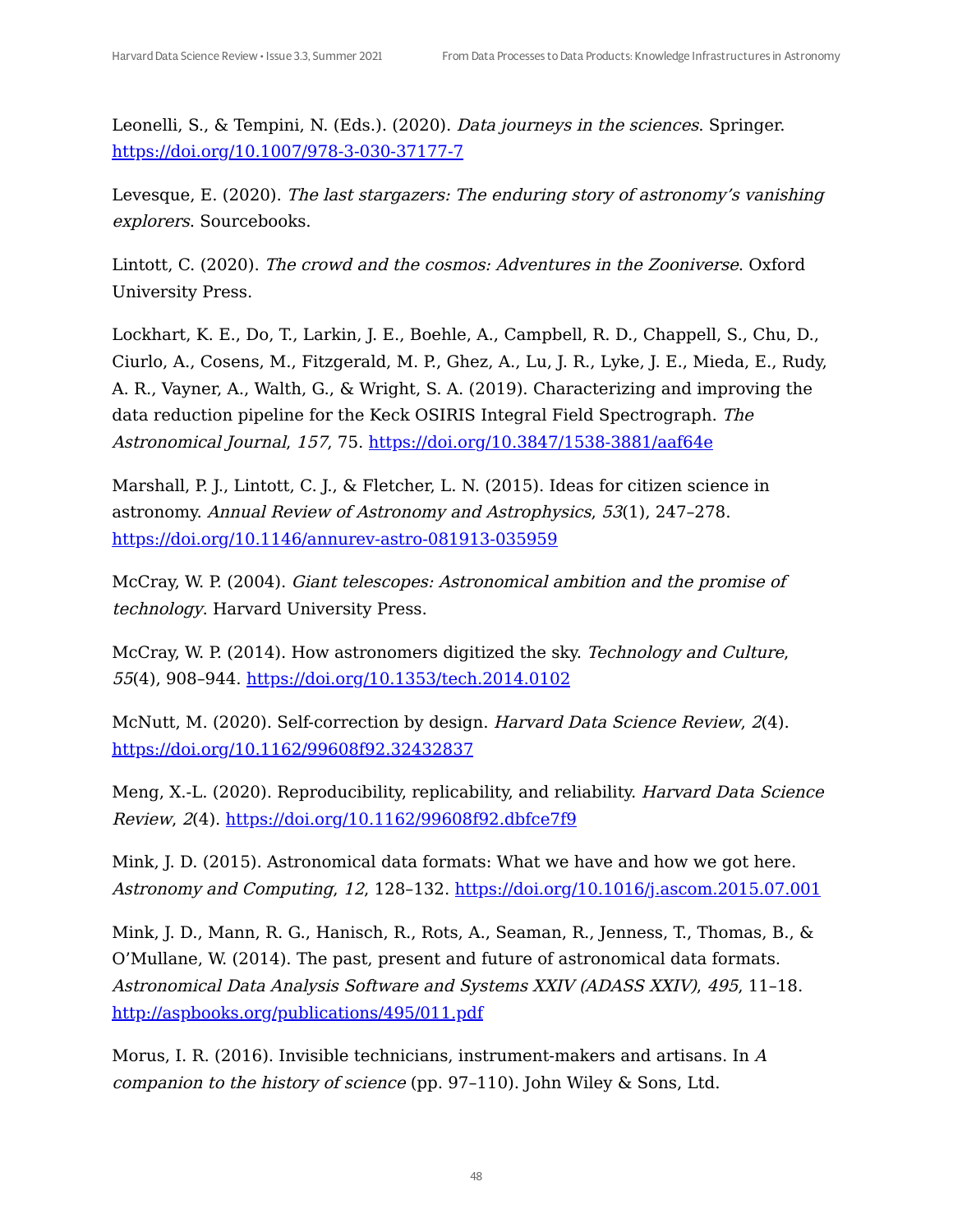#### <https://doi.org/10.1002/9781118620762.ch7>

Munns, D. P. D. (2012). A single sky: How an international community forged the science of radio astronomy. MIT Press.

NASA/ADS. (2021). Astrophysics Data System. <https://ui.adsabs.harvard.edu/>

National Academies of Sciences, Engineering, and Medicine, Board on Behavioral, Cognitive, and Sensory Sciences, Committee on National Statistics, Division of Behavioral and Social Sciences and Education, Nuclear and Radiation Studies Board, Division on Earth and Life Studies, Board on Mathematical Sciences and Analytics, Committee on Applied and Theoretical Statistics, Division on Engineering and Physical Sciences, Board on Research Data and Information, Committee on Science, Engineering, Medicine, and Public Policy, Policy and Global Affairs, & National Academies of Sciences, Engineering, and Medicine. (2019). Reproducibility and replicability in science (p. 25303). National Academies Press. <https://doi.org/10.17226/25303>

Orr, J. E. (2016). Talking about machines: An ethnography of <sup>a</sup> modern job. Cornell University Press.

Pasquetto, I. V., Borgman, C. L., & Wofford, M. F. (2019). Uses and reuses of scientific data: The data creators' advantage. Harvard Data Science Review, 1(2). <https://doi.org/10.1162/99608f92.fc14bf2d>

Pasquetto, I. V., Randles, B. M., & Borgman, C. L. (2017). On the reuse of scientific data. Data Science Journal, 16, 8. <https://doi.org/10.5334/dsj-2017-008>

Pasquetto, I. V., Sands, A. E., Darch, P. T., & Borgman, C. L. (2016). Open data in scientific settings: From policy to practice. In *Proceedings of the 2016 CHI Conference* on Human Factors in Computing Systems (pp. 1585–1596). <https://doi.org/10.1145/2858036.2858543>

Pepe, A., Goodman, A., Muench, A., Crosas, M., & Erdmann, C. (2014). How do astronomers share data? Reliability and persistence of datasets linked in AAS publications and a qualitative study of data practices among US astronomers. PLOS ONE, 9(8), Article e104798. [https://doi.org/10.1371/journal.pone.0104798](https://doi.org/10.1371/journal.pone.010479)

Plant, A. L., & Hanisch, R. J. (2020). Reproducibility in science: A metrology perspective. Harvard Data Science Review, 2(4). <https://doi.org/10.1162/99608f92.eb6ddee4>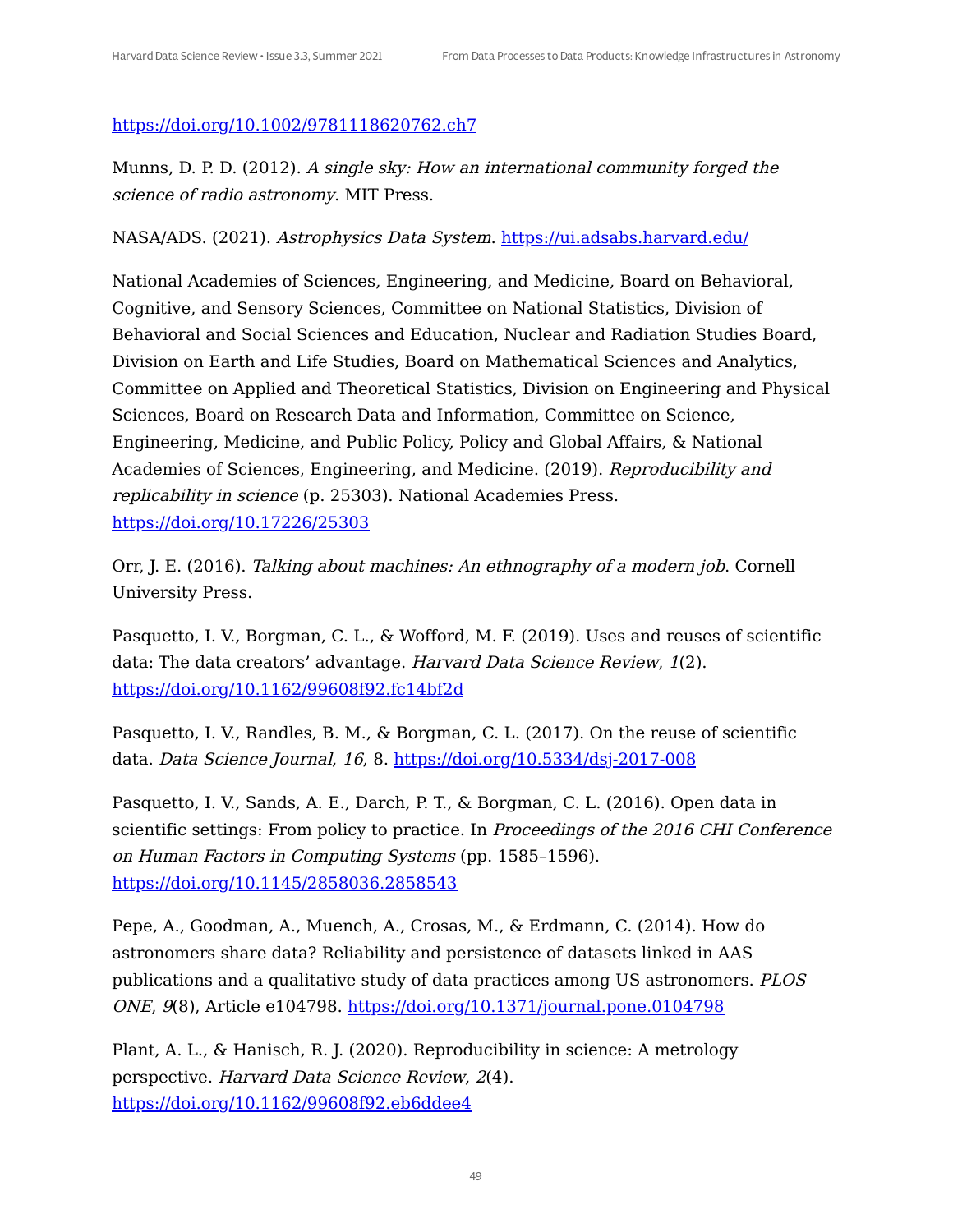QSR International. (2015). NVivo 11 research software for analysis and insight. <http://help-nv11.qsrinternational.com/desktop/welcome/welcome.htm>

Raddick, M. J., Bracey, G., Gay, P. L., Lintott, C. J., Cardamone, C., Murray, P., Schawinski, K., Szalay, A. S., & Vandenberg, J. (2013). Galaxy Zoo: Motivations of citizen scientists. Astronomy Education Review, 12(1). <https://doi.org/10.3847/AER2011021>

Ribes, D., & Finholt, T. (2009). The long now of technology infrastructure: Articulating tensions in development. Journal of the Association for Information Systems, 10(5). <https://doi.org/10.17705/1jais.00199>

Sands, A. E. (2017). Managing astronomy research data: Data practices in the Sloan Digital Sky Survey and Large Synoptic Survey Telescope projects [Doctoral dissertation, University of California, Los Angeles]. <http://escholarship.org/uc/item/80p1w0pm>

Schmidt, K., & Bannon, L. (1992). Taking CSCW seriously: Supporting articulation work. Computer Supported Cooperative Work, 1(1), 7–40. <https://doi.org/10.1007/BF00752449>

Scroggins, M. J., & Boscoe, B. M. (2020). Once FITS, always FITS? Astronomical infrastructure in transition. IEEE Annals of the History of Computing, 42(2), 42–54. <https://doi.org/10.1109/MAHC.2020.2986745>

Scroggins, M. J., & Pasquetto, I. V. (2020). Labor out of place: On the varieties and valences of (in)visible labor in data-intensive science. Engaging Science, Technology, and Society, 6, 111-132. <https://doi.org/10.17351/ests2020.341>

Scroggins, M. J., Pasquetto, I. V., Geiger, R. S., Boscoe, B. M., Darch, P. T., Cabasse-Mazel, C., Thompson, C., Golshan, M. S., & Borgman, C. L. (2020). Thorny problems in data (-intensive) science. *Communications of the ACM*,  $63(8)$ ,  $30-32$ . <https://doi.org/10.1145/3408047>

Shamir, L., Wallin, J. F., Allen, A., Berriman, B., Teuben, P., Nemiroff, R. J., Mink, J. D., Hanisch, R. J., & DuPrie, K. (2013). Practices in source code sharing in astrophysics. Astronomy and Computing, 1, 54–58. <https://doi.org/10.1016/j.ascom.2013.04.001>

Shapin, S. (1989). The invisible technician. American Scientist, 77(6), 554-563. [https://scholar.harvard.edu/files/shapin/files/shapin-invis\\_tech.pdf](https://scholar.harvard.edu/files/shapin/files/shapin-invis_tech.pdf)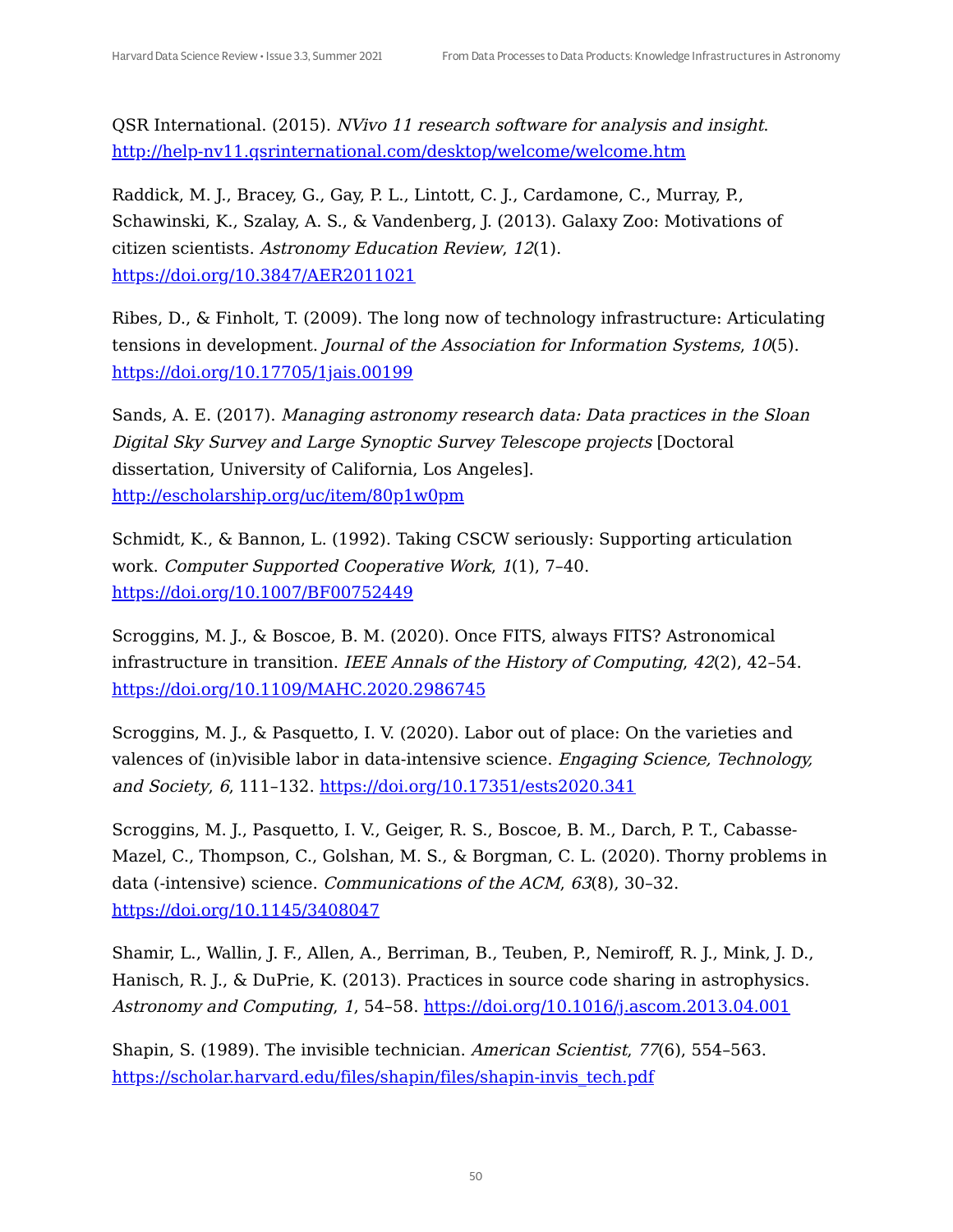Sloan Digital Sky Survey. (2014, November 10). The SDSS science legacy. Sloan Digital Sky Survey (Classic). <http://classic.sdss.org/signature.html>

Sloan Digital Sky Survey. (2015, January 3). Sloan Digital Sky Surveys. <http://www.sdss.org/sdss-surveys/>

Sloan Digital Sky Survey. (2018). The Sloan Digital Sky Survey names its first artist in residence. <https://www.sdss.org/press-releases/artist-in-residence/>

Sloan Digital Sky Survey. (2020a). SDSS-V: Pioneering Panoptic Spectroscopy. SDSS. <https://www.sdss.org/future/>

Sloan Digital Sky Survey. (2020b). Sloan Digital Sky Surveys. <https://www.sdss.org/surveys/>

Sloan Digital Sky Survey. (2020c). Telescopes and instruments. <https://www.sdss.org/instruments/>

Sloan Digital Sky Survey. (2020d). Data Release 16 [data set]. <https://www.sdss.org/dr16/>

Sloan Digital Sky Survey. (2021). SDSS-V–Mapping the Universe. <https://www.sdss5.org/>

Space Telescope Science Institute. (2021). <http://www.stsci.edu/home>

Star, S. L. (1999). The ethnography of infrastructure. American Behavioral Scientist, 43(3), 377–391. <https://doi.org/10.1177/00027649921955326>

Star, S. L., & Ruhleder, K. (1996). Steps toward an ecology of infrastructure: Design and access for large information spaces. Information Systems Research, 7(1), 111–134. <https://doi.org/10.1287/isre.7.1.111>

Szalay, A. S. (2008). Jim Gray, astronomer. *Communications of the ACM*, 51(11), 58-65. <https://doi.org/10.1145/1400214.1400231>

Szalay, A. S., Gray, J., Thakar, A. R., Kunszt, P. Z., Malik, T., Raddick, J., & Stoughton, C. (2002). The SDSS SkyServer–Public Access to the Sloan Digital Sky Server Data (p. 14) [Technical report]. Microsoft Research.

Szalay, A. S., Gray, J., Thakar, A. R., Kunszt, P. Z., Malik, T., Raddick, J., Stoughton, C., & vandenBerg, J. (2002). The SDSS SkyServer: Public access to the Sloan Digital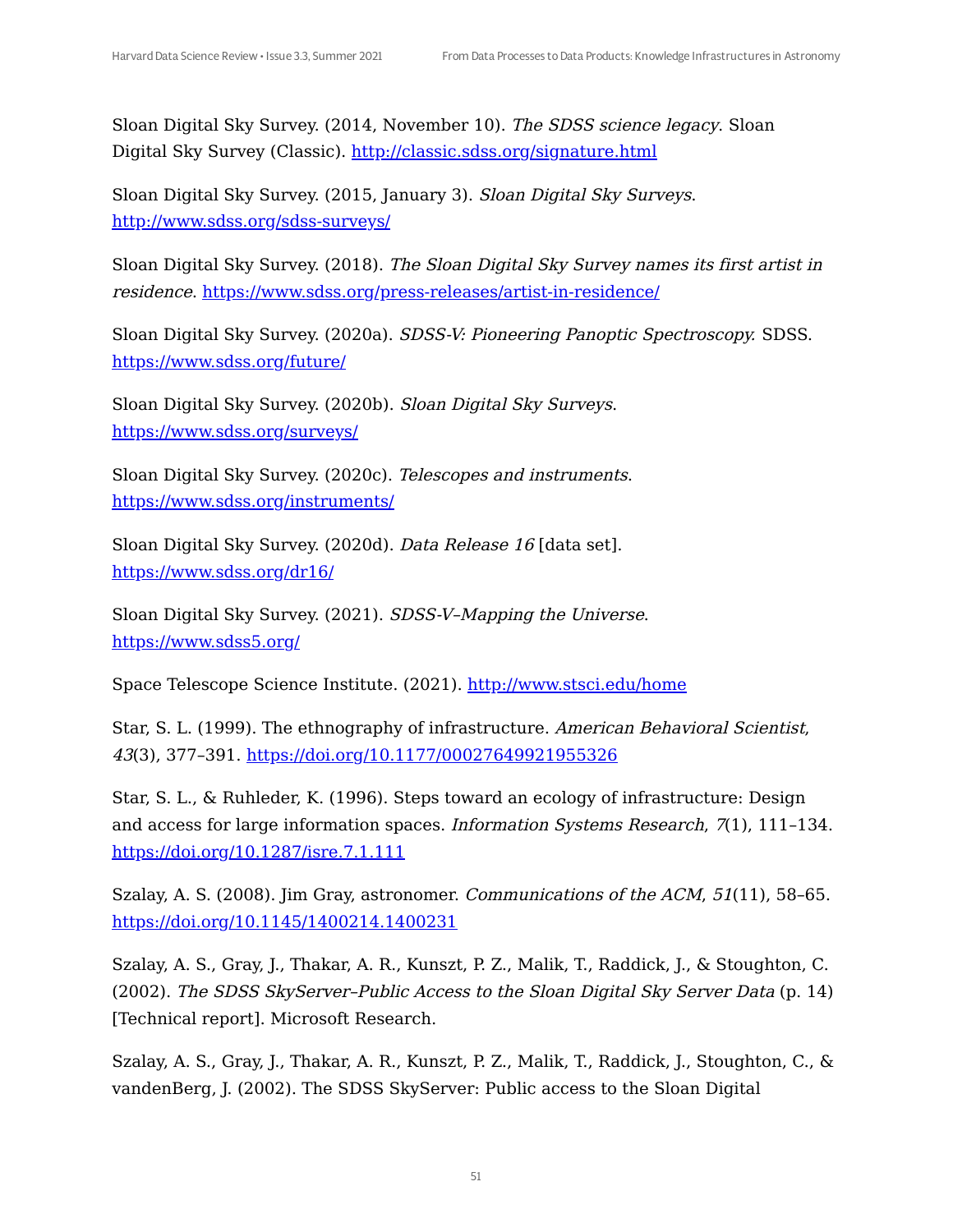SkyServer Data. In Proceedings of the 2002 ACM SIGMOD International Conference on Management of Data (pp. 570-581). <https://doi.org/10.1145/564691.564758>

Szalay, A. S., Gray, J., Thakar, A. R., Kunszt, P. Z., Malik, T., Raddick, M. J., Stoughton, C., & vandenBerg, J. (2001, November). The SDSS DR1 SkyServer: Public access to <sup>a</sup> Terabyte of Astronomical Data. <http://cas.sdss.org/astro/en/skyserver/paper/>

Thakar, A. R., Szalay, A. S., Fekete, G., & Gray, J. (2008). The Catalog Archive Server Database Management System. Computing in Science & Engineering, 10(1), 30–37. <https://doi.org/10.1109/MCSE.2008.15>

Thakar, A. R., Szalay, A. S., Vandenberg, J. V., Gray, J., & Stoughton, A. S. (2003). Data organization in the SDSS Data Release 1, 295, 217. <http://adsabs.harvard.edu/abs/2003ASPC..295..217T>

Thomas, B., Jenness, T., Economou, F., Greenfield, P., Hirst, P., Berry, D. S., Bray, E., Gray, N., Muna, D., Turner, J., de Val-Borro, M., Santander-Vela, J., Shupe, D., Good, J., Berriman, G. B., Kitaeff, S., Fay, J., Laurino, O., Alexov, A., … Homeier, D. (2015). Learning from FITS: Limitations in use in modern astronomical research. Astronomy and Computing, 12, 133–145. <https://doi.org/10.1016/j.ascom.2015.01.009>

Vertesi, J. (2015). Seeing like <sup>a</sup> rover: How robots, teams, and images craft knowledge of Mars. University of Chicago Press.

Vertesi, J. (2020). Shaping science: Organizations, decisions, and culture on NASA's teams. University of Chicago Press.

Waide, R. B., & Kingsland, S. E. (Eds.). (2021). The challenges of long term ecological research: A historical analysis. Springer. <https://doi.org/10.1007/978-3-030-66933-1>

Wallis, J. C., Rolando, E., & Borgman, C. L. (2013). If we share data, will anyone use them? Data sharing and reuse in the long tail of science and technology. PLoS ONE, 8(7), Article e67332. <https://doi.org/10.1371/journal.pone.0067332>

Wang, X., & Xie, Z. (2020). The case for alternative web archival formats to expedite the data-to-insight cycle. In Proceedings of the ACM/IEEE Joint Conference on Digital Libraries in 2020 (pp. 177–186). <https://doi.org/10.1145/3383583.3398542>

Wilkinson, M. D., Dumontier, M., Aalbersberg, Ij. J., Appleton, G., Axton, M., Baak, A., Blomberg, N., Boiten, J.-W., da Silva Santos, L. B., Bourne, P. E., Bouwman, J., Brookes, A. J., Clark, T., Crosas, M., Dillo, I., Dumon, O., Edmunds, S., Evelo, C. T., Finkers, R., …